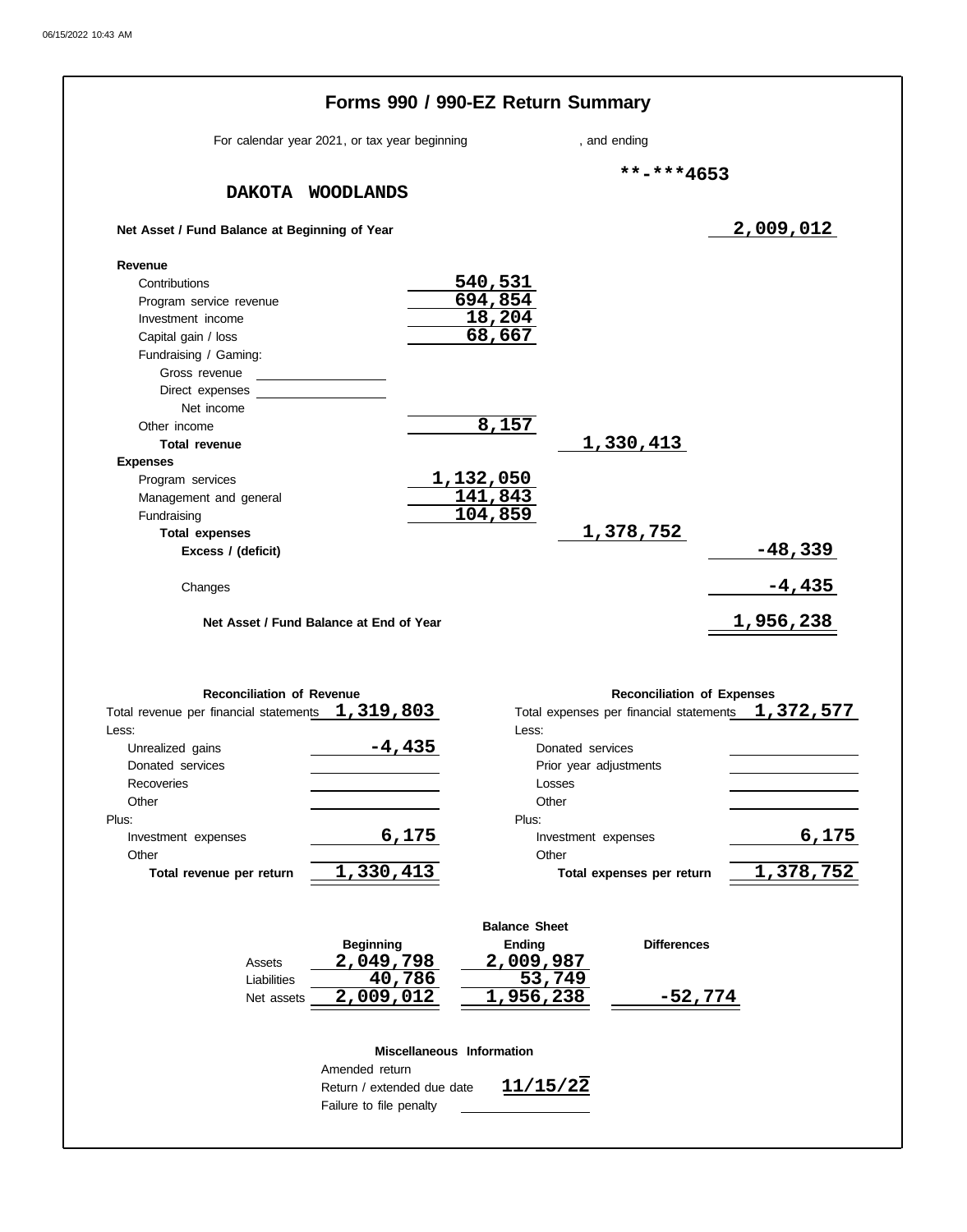| Form 8879-TE                                                                              | <b>IRS</b> e-file Signature Authorization<br>for a Tax Exempt Entity                                                                                                                                                                                                                                                                                                                                                                                                                                                                                                                                                                                                                                                                                                                                                                                                                                                                                                                                                                                                                                                                                                                                                                                                                                                                                                                                                                                                                                                                                                              |                                                   | OMB No. 1545-0047                                                                                                                                                                                                                                                                                                                                                                                                                                                                |
|-------------------------------------------------------------------------------------------|-----------------------------------------------------------------------------------------------------------------------------------------------------------------------------------------------------------------------------------------------------------------------------------------------------------------------------------------------------------------------------------------------------------------------------------------------------------------------------------------------------------------------------------------------------------------------------------------------------------------------------------------------------------------------------------------------------------------------------------------------------------------------------------------------------------------------------------------------------------------------------------------------------------------------------------------------------------------------------------------------------------------------------------------------------------------------------------------------------------------------------------------------------------------------------------------------------------------------------------------------------------------------------------------------------------------------------------------------------------------------------------------------------------------------------------------------------------------------------------------------------------------------------------------------------------------------------------|---------------------------------------------------|----------------------------------------------------------------------------------------------------------------------------------------------------------------------------------------------------------------------------------------------------------------------------------------------------------------------------------------------------------------------------------------------------------------------------------------------------------------------------------|
| Department of the Treasury                                                                | u Do not send to the IRS. Keep for your records.                                                                                                                                                                                                                                                                                                                                                                                                                                                                                                                                                                                                                                                                                                                                                                                                                                                                                                                                                                                                                                                                                                                                                                                                                                                                                                                                                                                                                                                                                                                                  |                                                   | 2021                                                                                                                                                                                                                                                                                                                                                                                                                                                                             |
| Internal Revenue Service<br>Name of filer                                                 | u Go to www.irs.gov/Form8879TE for the latest information.                                                                                                                                                                                                                                                                                                                                                                                                                                                                                                                                                                                                                                                                                                                                                                                                                                                                                                                                                                                                                                                                                                                                                                                                                                                                                                                                                                                                                                                                                                                        | <b>EIN or SSN</b>                                 |                                                                                                                                                                                                                                                                                                                                                                                                                                                                                  |
|                                                                                           | <b>DAKOTA</b><br><b>WOODLANDS</b>                                                                                                                                                                                                                                                                                                                                                                                                                                                                                                                                                                                                                                                                                                                                                                                                                                                                                                                                                                                                                                                                                                                                                                                                                                                                                                                                                                                                                                                                                                                                                 | **-***4653                                        |                                                                                                                                                                                                                                                                                                                                                                                                                                                                                  |
| Name and title of officer or person subject to tax JENNIFER                               | <b>HARRISON</b>                                                                                                                                                                                                                                                                                                                                                                                                                                                                                                                                                                                                                                                                                                                                                                                                                                                                                                                                                                                                                                                                                                                                                                                                                                                                                                                                                                                                                                                                                                                                                                   |                                                   |                                                                                                                                                                                                                                                                                                                                                                                                                                                                                  |
|                                                                                           | EXECUTIVE DIRECTOR                                                                                                                                                                                                                                                                                                                                                                                                                                                                                                                                                                                                                                                                                                                                                                                                                                                                                                                                                                                                                                                                                                                                                                                                                                                                                                                                                                                                                                                                                                                                                                |                                                   |                                                                                                                                                                                                                                                                                                                                                                                                                                                                                  |
| Part I                                                                                    | Type of Return and Return Information                                                                                                                                                                                                                                                                                                                                                                                                                                                                                                                                                                                                                                                                                                                                                                                                                                                                                                                                                                                                                                                                                                                                                                                                                                                                                                                                                                                                                                                                                                                                             |                                                   |                                                                                                                                                                                                                                                                                                                                                                                                                                                                                  |
|                                                                                           | Check the box for the return for which you are using this Form 8879-TE and enter the applicable amount, if any, from the return. Form 8038-                                                                                                                                                                                                                                                                                                                                                                                                                                                                                                                                                                                                                                                                                                                                                                                                                                                                                                                                                                                                                                                                                                                                                                                                                                                                                                                                                                                                                                       |                                                   |                                                                                                                                                                                                                                                                                                                                                                                                                                                                                  |
|                                                                                           | CP and Form 5330 filers may enter dollars and cents. For all other forms, enter whole dollars only. If you check the box on line 1a, 2a, 3a, 4a,                                                                                                                                                                                                                                                                                                                                                                                                                                                                                                                                                                                                                                                                                                                                                                                                                                                                                                                                                                                                                                                                                                                                                                                                                                                                                                                                                                                                                                  |                                                   |                                                                                                                                                                                                                                                                                                                                                                                                                                                                                  |
|                                                                                           | 5a, 6a, 7a, 8a, 9a, or 10a below, and the amount on that line for the return being filed with this form was blank, then leave line 1b, 2b, 3b, 4b,                                                                                                                                                                                                                                                                                                                                                                                                                                                                                                                                                                                                                                                                                                                                                                                                                                                                                                                                                                                                                                                                                                                                                                                                                                                                                                                                                                                                                                |                                                   |                                                                                                                                                                                                                                                                                                                                                                                                                                                                                  |
|                                                                                           | 5b, 6b, 7b, 8b, 9b, or 10b, whichever is applicable, blank (do not enter -0-). But, if you entered -0- on the return, then enter -0- on the                                                                                                                                                                                                                                                                                                                                                                                                                                                                                                                                                                                                                                                                                                                                                                                                                                                                                                                                                                                                                                                                                                                                                                                                                                                                                                                                                                                                                                       |                                                   |                                                                                                                                                                                                                                                                                                                                                                                                                                                                                  |
|                                                                                           | applicable line below. Do not complete more than one line in Part I.                                                                                                                                                                                                                                                                                                                                                                                                                                                                                                                                                                                                                                                                                                                                                                                                                                                                                                                                                                                                                                                                                                                                                                                                                                                                                                                                                                                                                                                                                                              |                                                   |                                                                                                                                                                                                                                                                                                                                                                                                                                                                                  |
| 1a Form 990 check here                                                                    | $\blacktriangleright$ $\vert$ X $\vert$<br><b>b</b> Total revenue, if any (Form 990, Part VIII, column (A), line 12)  1b $\frac{1,330,413}{\sqrt{13}}$                                                                                                                                                                                                                                                                                                                                                                                                                                                                                                                                                                                                                                                                                                                                                                                                                                                                                                                                                                                                                                                                                                                                                                                                                                                                                                                                                                                                                            |                                                   |                                                                                                                                                                                                                                                                                                                                                                                                                                                                                  |
| 2a Form 990-EZ check here                                                                 | b Total revenue, if any (Form 990-EZ, line 9)<br>▶                                                                                                                                                                                                                                                                                                                                                                                                                                                                                                                                                                                                                                                                                                                                                                                                                                                                                                                                                                                                                                                                                                                                                                                                                                                                                                                                                                                                                                                                                                                                |                                                   | $2b \begin{tabular}{c} \multicolumn{2}{c}{} \multicolumn{2}{c}{} \multicolumn{2}{c}{} \multicolumn{2}{c}{} \multicolumn{2}{c}{} \multicolumn{2}{c}{} \multicolumn{2}{c}{} \multicolumn{2}{c}{} \multicolumn{2}{c}{} \multicolumn{2}{c}{} \multicolumn{2}{c}{} \multicolumn{2}{c}{} \multicolumn{2}{c}{} \multicolumn{2}{c}{} \multicolumn{2}{c}{} \multicolumn{2}{c}{} \multicolumn{2}{c}{} \multicolumn{2}{c}{} \multicolumn{2}{c}{} \multicolumn{2}{c}{} \multicolumn{2}{c}{}$ |
| 3a Form 1120-POL check here                                                               | ▶                                                                                                                                                                                                                                                                                                                                                                                                                                                                                                                                                                                                                                                                                                                                                                                                                                                                                                                                                                                                                                                                                                                                                                                                                                                                                                                                                                                                                                                                                                                                                                                 |                                                   |                                                                                                                                                                                                                                                                                                                                                                                                                                                                                  |
| 4a Form 990-PF check here                                                                 | <b>b</b> Tax based on investment income (Form 990-PF, Part VI, line 5)<br>▶                                                                                                                                                                                                                                                                                                                                                                                                                                                                                                                                                                                                                                                                                                                                                                                                                                                                                                                                                                                                                                                                                                                                                                                                                                                                                                                                                                                                                                                                                                       |                                                   |                                                                                                                                                                                                                                                                                                                                                                                                                                                                                  |
| 5a Form 8868 check here                                                                   |                                                                                                                                                                                                                                                                                                                                                                                                                                                                                                                                                                                                                                                                                                                                                                                                                                                                                                                                                                                                                                                                                                                                                                                                                                                                                                                                                                                                                                                                                                                                                                                   |                                                   |                                                                                                                                                                                                                                                                                                                                                                                                                                                                                  |
| 6a Form 990-T check here $\ldots$<br>7a Form 4720 check here                              |                                                                                                                                                                                                                                                                                                                                                                                                                                                                                                                                                                                                                                                                                                                                                                                                                                                                                                                                                                                                                                                                                                                                                                                                                                                                                                                                                                                                                                                                                                                                                                                   |                                                   |                                                                                                                                                                                                                                                                                                                                                                                                                                                                                  |
| 8a Form 5227 check here                                                                   |                                                                                                                                                                                                                                                                                                                                                                                                                                                                                                                                                                                                                                                                                                                                                                                                                                                                                                                                                                                                                                                                                                                                                                                                                                                                                                                                                                                                                                                                                                                                                                                   |                                                   |                                                                                                                                                                                                                                                                                                                                                                                                                                                                                  |
| 9a Form 5330 check here $\ldots$                                                          |                                                                                                                                                                                                                                                                                                                                                                                                                                                                                                                                                                                                                                                                                                                                                                                                                                                                                                                                                                                                                                                                                                                                                                                                                                                                                                                                                                                                                                                                                                                                                                                   |                                                   | 9b                                                                                                                                                                                                                                                                                                                                                                                                                                                                               |
| 10a Form 8038-CP check here                                                               | b Amount of credit payment requested (Form 8038-CP, Part III, line 22) 10b<br>▶                                                                                                                                                                                                                                                                                                                                                                                                                                                                                                                                                                                                                                                                                                                                                                                                                                                                                                                                                                                                                                                                                                                                                                                                                                                                                                                                                                                                                                                                                                   |                                                   |                                                                                                                                                                                                                                                                                                                                                                                                                                                                                  |
| <b>Part II</b>                                                                            | Declaration and Signature Authorization of Officer or Person Subject to Tax                                                                                                                                                                                                                                                                                                                                                                                                                                                                                                                                                                                                                                                                                                                                                                                                                                                                                                                                                                                                                                                                                                                                                                                                                                                                                                                                                                                                                                                                                                       |                                                   |                                                                                                                                                                                                                                                                                                                                                                                                                                                                                  |
| of entity)<br>electronic funds withdrawal.<br>PIN: check one box only<br>X<br>I authorize | E(N)<br>2021 electronic return and accompanying schedules and statements, and, to the best of my knowledge and belief, they are true, correct, and<br>complete. I further declare that the amount in Part I above is the amount shown on the copy of the electronic return. I consent to allow my<br>intermediate service provider, transmitter, or electronic return originator (ERO) to send the return to the IRS and to receive from the IRS (a) an<br>acknowledgement of receipt or reason for rejection of the transmission, (b) the reason for any delay in processing the return or refund, and (c)<br>the date of any refund. If applicable, I authorize the U.S. Treasury and its designated Financial Agent to initiate an electronic funds withdrawal<br>(direct debit) entry to the financial institution account indicated in the tax preparation software for payment of the federal taxes owed on this<br>return, and the financial institution to debit the entry to this account. To revoke a payment, I must contact the U.S. Treasury Financial Agent at<br>1-888-353-4537 no later than 2 business days prior to the payment (settlement) date. I also authorize the financial institutions involved in the<br>processing of the electronic payment of taxes to receive confidential information necessary to answer inquiries and resolve issues related to<br>the payment. I have selected a personal identification number (PIN) as my signature for the electronic return and, if applicable, the consent to<br>HARRINGTON LANGER &<br><b>ASSOCIATES</b> | and that I have examined a copy of the<br>24653   |                                                                                                                                                                                                                                                                                                                                                                                                                                                                                  |
|                                                                                           | to enter my PIN<br>ERO firm name                                                                                                                                                                                                                                                                                                                                                                                                                                                                                                                                                                                                                                                                                                                                                                                                                                                                                                                                                                                                                                                                                                                                                                                                                                                                                                                                                                                                                                                                                                                                                  | Enter five numbers, but<br>do not enter all zeros | as my signature                                                                                                                                                                                                                                                                                                                                                                                                                                                                  |
| return's disclosure consent screen.                                                       | on the tax year 2021 electronically filed return. If I have indicated within this return that a copy of the return is being filed with a state<br>agency(ies) regulating charities as part of the IRS Fed/State program, I also authorize the aforementioned ERO to enter my PIN on the                                                                                                                                                                                                                                                                                                                                                                                                                                                                                                                                                                                                                                                                                                                                                                                                                                                                                                                                                                                                                                                                                                                                                                                                                                                                                           |                                                   |                                                                                                                                                                                                                                                                                                                                                                                                                                                                                  |
|                                                                                           | As an officer or person subject to tax with respect to the entity, I will enter my PIN as my signature on the tax year 2021 electronically<br>filed return. If I have indicated within this return that a copy of the return is being filed with a state agency(ies) regulating charities as part<br>of the IRS Fed/State program, I will enter my PIN on the return's disclosure consent screen.                                                                                                                                                                                                                                                                                                                                                                                                                                                                                                                                                                                                                                                                                                                                                                                                                                                                                                                                                                                                                                                                                                                                                                                 |                                                   |                                                                                                                                                                                                                                                                                                                                                                                                                                                                                  |
| Signature of officer or person subject to tax}                                            | Date                                                                                                                                                                                                                                                                                                                                                                                                                                                                                                                                                                                                                                                                                                                                                                                                                                                                                                                                                                                                                                                                                                                                                                                                                                                                                                                                                                                                                                                                                                                                                                              | 06/08/22                                          |                                                                                                                                                                                                                                                                                                                                                                                                                                                                                  |
| Part III                                                                                  | <b>Certification and Authentication</b>                                                                                                                                                                                                                                                                                                                                                                                                                                                                                                                                                                                                                                                                                                                                                                                                                                                                                                                                                                                                                                                                                                                                                                                                                                                                                                                                                                                                                                                                                                                                           |                                                   |                                                                                                                                                                                                                                                                                                                                                                                                                                                                                  |
|                                                                                           | ERO's EFIN/PIN. Enter your six-digit electronic filing identification<br>number (EFIN) followed by your five-digit self-selected PIN.                                                                                                                                                                                                                                                                                                                                                                                                                                                                                                                                                                                                                                                                                                                                                                                                                                                                                                                                                                                                                                                                                                                                                                                                                                                                                                                                                                                                                                             | ***********<br>Do not enter all zeros             |                                                                                                                                                                                                                                                                                                                                                                                                                                                                                  |
| Providers for Business Returns.                                                           | I certify that the above numeric entry is my PIN, which is my signature on the 2021 electronically filed return indicated above. I confirm that I<br>am submitting this return in accordance with the requirements of Pub. 4163, Modernized e-File (MeF) Information for Authorized IRS e-file                                                                                                                                                                                                                                                                                                                                                                                                                                                                                                                                                                                                                                                                                                                                                                                                                                                                                                                                                                                                                                                                                                                                                                                                                                                                                    |                                                   |                                                                                                                                                                                                                                                                                                                                                                                                                                                                                  |
| ERO's signature                                                                           | <b>SCHURHAMER</b><br><b>STEVEN</b><br>Date                                                                                                                                                                                                                                                                                                                                                                                                                                                                                                                                                                                                                                                                                                                                                                                                                                                                                                                                                                                                                                                                                                                                                                                                                                                                                                                                                                                                                                                                                                                                        | 06/08/22                                          |                                                                                                                                                                                                                                                                                                                                                                                                                                                                                  |
|                                                                                           | <b>ERO Must Retain This Form - See Instructions</b><br>Do Not Submit This Form to the IRS Unless Requested To Do So                                                                                                                                                                                                                                                                                                                                                                                                                                                                                                                                                                                                                                                                                                                                                                                                                                                                                                                                                                                                                                                                                                                                                                                                                                                                                                                                                                                                                                                               |                                                   |                                                                                                                                                                                                                                                                                                                                                                                                                                                                                  |
|                                                                                           |                                                                                                                                                                                                                                                                                                                                                                                                                                                                                                                                                                                                                                                                                                                                                                                                                                                                                                                                                                                                                                                                                                                                                                                                                                                                                                                                                                                                                                                                                                                                                                                   |                                                   | 0070                                                                                                                                                                                                                                                                                                                                                                                                                                                                             |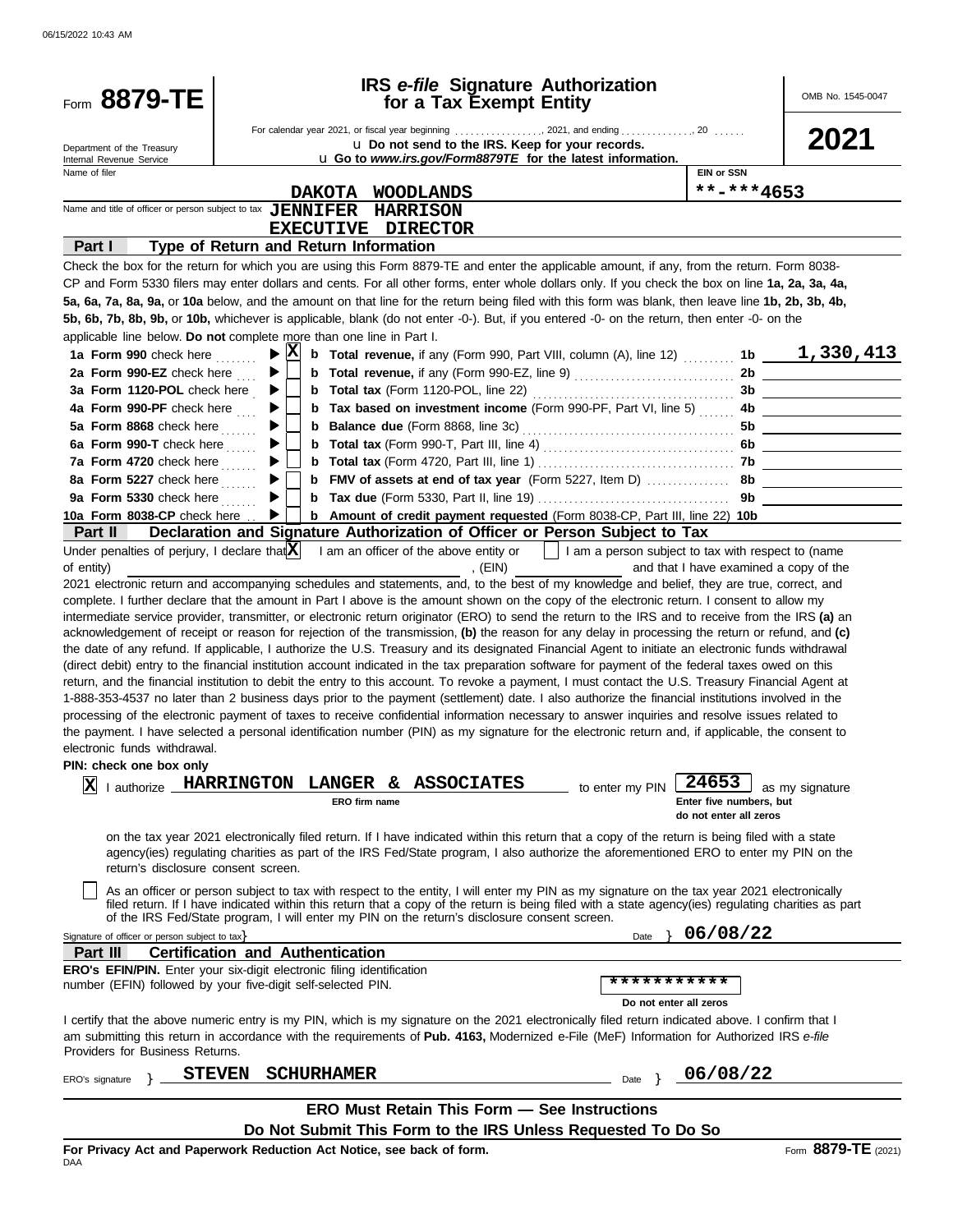| Form              | 990                                                    | <b>Return of Organization Exempt From Income Tax</b><br>Under section 501(c), 527, or 4947(a)(1) of the Internal Revenue Code (except private foundations)                                                                                                                                                               |                         | OMB No. 1545-0047<br>2021                |
|-------------------|--------------------------------------------------------|--------------------------------------------------------------------------------------------------------------------------------------------------------------------------------------------------------------------------------------------------------------------------------------------------------------------------|-------------------------|------------------------------------------|
|                   | Department of the Treasury<br>Internal Revenue Service | u Do not enter social security numbers on this form as it may be made public.<br><b>u</b> Go to www.irs.gov/Form990 for instructions and the latest information.                                                                                                                                                         |                         | Open to Public<br>Inspection             |
|                   |                                                        | For the 2021 calendar year, or tax year beginning<br>, and ending                                                                                                                                                                                                                                                        |                         |                                          |
|                   | <b>B</b> Check if applicable:                          | C Name of organization                                                                                                                                                                                                                                                                                                   |                         | D Employer identification number         |
|                   | Address change                                         | DAKOTA WOODLANDS                                                                                                                                                                                                                                                                                                         |                         |                                          |
|                   | Name change                                            | Doing business as<br>Number and street (or P.O. box if mail is not delivered to street address)<br>Room/suite                                                                                                                                                                                                            | E Telephone number      | **-***4653                               |
|                   | Initial return                                         | 3430 WESCOTT WOODLANDS                                                                                                                                                                                                                                                                                                   |                         | 651-456-9110                             |
|                   | Final return/<br>terminated                            | City or town, state or province, country, and ZIP or foreign postal code                                                                                                                                                                                                                                                 |                         |                                          |
|                   | Amended return                                         | MN 55123<br><b>EAGAN</b>                                                                                                                                                                                                                                                                                                 | G Gross receipts\$      | 1,394,336                                |
|                   |                                                        | F Name and address of principal officer:<br>H(a) Is this a group return for subordinates                                                                                                                                                                                                                                 |                         | $ \mathbf{X} $ No<br>Yes                 |
|                   | Application pending                                    | <b>JENNIFER HARRISON</b>                                                                                                                                                                                                                                                                                                 |                         |                                          |
|                   |                                                        | 3430 WESCOTT WOODLANDS<br>H(b) Are all subordinates included?                                                                                                                                                                                                                                                            |                         | Yes<br>No                                |
|                   |                                                        | MN 55123<br><b>EAGAN</b>                                                                                                                                                                                                                                                                                                 |                         | If "No," attach a list. See instructions |
|                   | Tax-exempt status:                                     | x<br>501(c)(3)<br>501(c)<br>) $t$ (insert no.)<br>527<br>4947(a)(1) or<br>www.dakotawoodlands.org                                                                                                                                                                                                                        |                         |                                          |
|                   | Website: U                                             | H(c) Group exemption number U<br> x <br>L Year of formation: $1981$<br>Corporation                                                                                                                                                                                                                                       |                         | M State of legal domicile: MN            |
| Part I            | K Form of organization:                                | Trust<br>Association<br>Other <b>u</b><br><b>Summary</b>                                                                                                                                                                                                                                                                 |                         |                                          |
|                   |                                                        | 1 Briefly describe the organization's mission or most significant activities:                                                                                                                                                                                                                                            |                         |                                          |
| Governance        |                                                        | DAKOTA WOODLANDS IS A PATHWAY TO SUSTAINABLE AND INDEPENDENT HOUSING FOR<br>HOMELESS WOMEN AND FAMILIES BY PROVIDING A CONTINUUM OF SUPPORTIVE<br>SERVICES.<br>2 Check this box $\mathbf{u}$ if the organization discontinued its operations or disposed of more than 25% of its net assets.                             |                         |                                          |
| න්                |                                                        | 3 Number of voting members of the governing body (Part VI, line 1a)                                                                                                                                                                                                                                                      | $\mathbf{3}$            | 12                                       |
|                   |                                                        | 4 Number of independent voting members of the governing body (Part VI, line 1b) [11] [11] Number of independent voting members of the governing body (Part VI, line 1b)                                                                                                                                                  | $\overline{\mathbf{4}}$ | 12                                       |
| <b>Activities</b> |                                                        | Total number of individuals employed in calendar year 2021 (Part V, line 2a) [[[[[[[[[[[[[[[[[[[[[[[[[[[[[[[[                                                                                                                                                                                                            | $5^{\circ}$             | 27                                       |
|                   |                                                        | 6 Total number of volunteers (estimate if necessary)                                                                                                                                                                                                                                                                     | $6\phantom{1}$          | 69                                       |
|                   |                                                        |                                                                                                                                                                                                                                                                                                                          | 7a                      | 0                                        |
|                   |                                                        |                                                                                                                                                                                                                                                                                                                          | 7 <sub>b</sub>          | 0                                        |
|                   |                                                        | Prior Year                                                                                                                                                                                                                                                                                                               |                         | Current Year<br>540,531                  |
|                   |                                                        | 518,214<br>775,820<br>9 Program service revenue (Part VIII, line 2g)                                                                                                                                                                                                                                                     |                         | 694,854                                  |
| Revenue           |                                                        |                                                                                                                                                                                                                                                                                                                          | 19,714                  | 86,871                                   |
|                   |                                                        | 11 Other revenue (Part VIII, column (A), lines 5, 6d, 8c, 9c, 10c, and 11e)                                                                                                                                                                                                                                              | 850                     | 8,157                                    |
|                   |                                                        | $\overline{1,314}$ , 598<br>12 Total revenue - add lines 8 through 11 (must equal Part VIII, column (A), line 12)                                                                                                                                                                                                        |                         | 1,330,413                                |
|                   |                                                        | 13 Grants and similar amounts paid (Part IX, column (A), lines 1-3)                                                                                                                                                                                                                                                      |                         | 0                                        |
|                   |                                                        | 14 Benefits paid to or for members (Part IX, column (A), line 4)                                                                                                                                                                                                                                                         |                         | Û                                        |
|                   |                                                        | 688,354<br>15 Salaries, other compensation, employee benefits (Part IX, column (A), lines 5-10)                                                                                                                                                                                                                          |                         | 778,770                                  |
| Expenses          |                                                        | 16a Professional fundraising fees (Part IX, column (A), line 11e)                                                                                                                                                                                                                                                        |                         | O                                        |
|                   |                                                        | <b>ba</b> Professional fundraising fees (Part IX, column (A), line TTe) $\ldots$ 104, 859.                                                                                                                                                                                                                               |                         |                                          |
|                   |                                                        | 572,473<br>17 Other expenses (Part IX, column (A), lines 11a-11d, 11f-24e)                                                                                                                                                                                                                                               |                         | 599,982                                  |
|                   |                                                        | $\overline{1,}$ 260, 827<br>18 Total expenses. Add lines 13-17 (must equal Part IX, column (A), line 25)                                                                                                                                                                                                                 |                         | 1,378,752                                |
|                   |                                                        | 19 Revenue less expenses. Subtract line 18 from line 12.                                                                                                                                                                                                                                                                 | 53,771                  | $-48,339$                                |
| Assets or         |                                                        | <b>Beginning of Current Year</b><br>2,049,798<br>20 Total assets (Part X, line 16)                                                                                                                                                                                                                                       |                         | End of Year<br>2,009,987                 |
|                   |                                                        | 21 Total liabilities (Part X, line 26)                                                                                                                                                                                                                                                                                   | 40,786                  | 53,749                                   |
|                   |                                                        | 2,009,012<br>22 Net assets or fund balances. Subtract line 21 from line 20                                                                                                                                                                                                                                               |                         | 1,956,238                                |
| Part II           |                                                        | <b>Signature Block</b>                                                                                                                                                                                                                                                                                                   |                         |                                          |
|                   |                                                        | Under penalties of perjury, I declare that I have examined this return, including accompanying schedules and statements, and to the best of my knowledge and belief, it is<br>true, correct, and complete. Declaration of preparer (other than officer) is based on all information of which preparer has any knowledge. |                         |                                          |
|                   |                                                        | Signature of officer                                                                                                                                                                                                                                                                                                     | Date                    |                                          |
| <b>Sign</b>       |                                                        |                                                                                                                                                                                                                                                                                                                          |                         |                                          |
| Here              |                                                        | <b>HARRISON</b><br><b>EXECUTIVE</b><br><b>JENNIFER</b><br>Type or print name and title                                                                                                                                                                                                                                   | <b>DIRECTOR</b>         |                                          |
|                   |                                                        | Print/Type preparer's name<br>Preparer's signature<br>Date                                                                                                                                                                                                                                                               | Check                   | <b>PTIN</b><br>if                        |
| Paid              |                                                        | $06/15/22$ self-employed<br>STEVEN SCHURHAMER<br>STEVEN SCHURHAMER                                                                                                                                                                                                                                                       |                         | *********                                |
| Preparer          | Firm's name                                            | HARRINGTON LANGER & ASSOCIATES                                                                                                                                                                                                                                                                                           | Firm's EIN              | $\overline{***}$ -***2347                |
| <b>Use Only</b>   | Firm's address                                         | 563 PHALEN BLVD<br>55130<br>SAINT PAUL, MN                                                                                                                                                                                                                                                                               | Phone no.               | 651-481-1128                             |
|                   |                                                        | May the IRS discuss this return with the preparer shown above? See instructions                                                                                                                                                                                                                                          |                         | <b>Yes</b><br>No                         |
|                   |                                                        | For Paperwork Reduction Act Notice, see the separate instructions.                                                                                                                                                                                                                                                       |                         | Form $990$ (2021)                        |

| May the IRS discuss this return with the preparer shown above? See instructions |  |
|---------------------------------------------------------------------------------|--|
| For Paperwork Reduction Act Notice, see the separate instructions.<br>DAA       |  |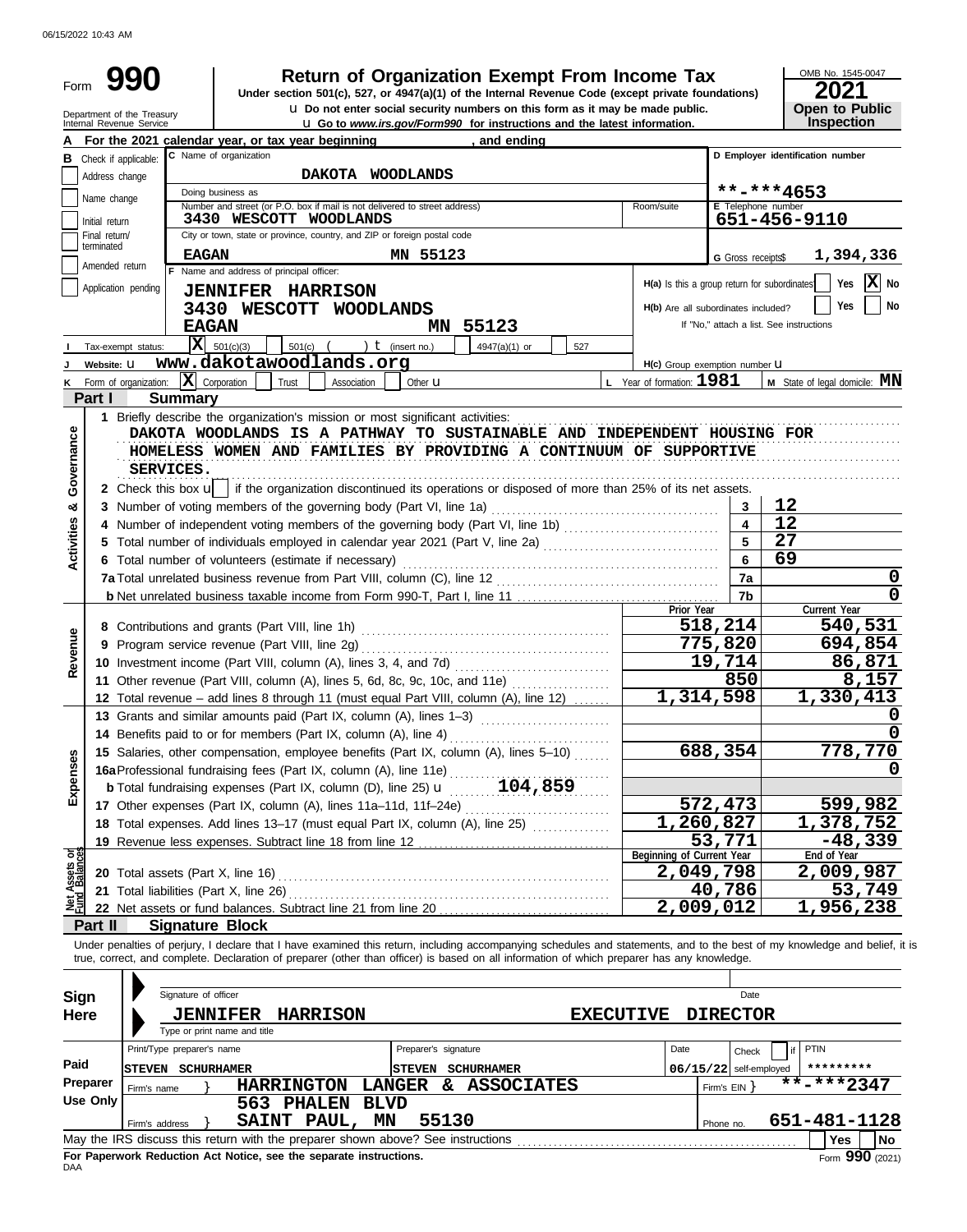|   | Form 990 (2021) DAKOTA WOODLANDS                                                                                                                                                                              | **-***4653    | Page 2                           |
|---|---------------------------------------------------------------------------------------------------------------------------------------------------------------------------------------------------------------|---------------|----------------------------------|
|   | <b>Statement of Program Service Accomplishments</b><br>Part III                                                                                                                                               |               | $\boxed{\mathbf{X}}$             |
|   | 1 Briefly describe the organization's mission:                                                                                                                                                                |               |                                  |
|   | DAKOTA WOODLANDS IS A PATHWAY TO SUSTAINABLE AND INDEPENDENT HOUSING FOR<br>HOMELESS WOMEN AND FAMILIES BY PROVIDING A CONTINUUM OF SUPPORTIVE<br>SERVICES.                                                   |               |                                  |
| 2 | Did the organization undertake any significant program services during the year which were not listed on the                                                                                                  |               | Yes $\overline{X}$ No            |
|   | If "Yes," describe these new services on Schedule O.                                                                                                                                                          |               |                                  |
| 3 | Did the organization cease conducting, or make significant changes in how it conducts, any program                                                                                                            |               | $\Box$ Yes $\boxed{\text{X}}$ No |
| 4 | If "Yes," describe these changes on Schedule O.<br>Describe the organization's program service accomplishments for each of its three largest program services, as measured by                                 |               |                                  |
|   | expenses. Section 501(c)(3) and 501(c)(4) organizations are required to report the amount of grants and allocations to others,<br>the total expenses, and revenue, if any, for each program service reported. |               |                                  |
|   | 4a (Code: (Expenses \$1,132,050 including grants of \$1,000 micles \$694,854)                                                                                                                                 |               |                                  |
|   | See Schedule O                                                                                                                                                                                                |               |                                  |
|   |                                                                                                                                                                                                               |               |                                  |
|   |                                                                                                                                                                                                               |               |                                  |
|   |                                                                                                                                                                                                               |               |                                  |
|   |                                                                                                                                                                                                               |               |                                  |
|   |                                                                                                                                                                                                               |               |                                  |
|   |                                                                                                                                                                                                               |               |                                  |
|   |                                                                                                                                                                                                               |               |                                  |
|   |                                                                                                                                                                                                               |               |                                  |
|   |                                                                                                                                                                                                               |               |                                  |
|   |                                                                                                                                                                                                               |               |                                  |
|   |                                                                                                                                                                                                               |               |                                  |
|   |                                                                                                                                                                                                               |               |                                  |
|   | N/A                                                                                                                                                                                                           |               |                                  |
|   |                                                                                                                                                                                                               |               |                                  |
|   |                                                                                                                                                                                                               |               |                                  |
|   |                                                                                                                                                                                                               |               |                                  |
|   |                                                                                                                                                                                                               |               |                                  |
|   |                                                                                                                                                                                                               |               |                                  |
|   |                                                                                                                                                                                                               |               |                                  |
|   |                                                                                                                                                                                                               |               |                                  |
|   |                                                                                                                                                                                                               |               |                                  |
|   |                                                                                                                                                                                                               |               |                                  |
|   |                                                                                                                                                                                                               |               |                                  |
|   | including grants of\$<br>4c (Code:<br>) (Expenses \$                                                                                                                                                          | ) (Revenue \$ |                                  |
|   | N/A                                                                                                                                                                                                           |               |                                  |
|   |                                                                                                                                                                                                               |               |                                  |
|   |                                                                                                                                                                                                               |               |                                  |
|   |                                                                                                                                                                                                               |               |                                  |
|   |                                                                                                                                                                                                               |               |                                  |
|   |                                                                                                                                                                                                               |               |                                  |
|   |                                                                                                                                                                                                               |               |                                  |
|   |                                                                                                                                                                                                               |               |                                  |
|   |                                                                                                                                                                                                               |               |                                  |
|   |                                                                                                                                                                                                               |               |                                  |
|   |                                                                                                                                                                                                               |               |                                  |
|   | 4d Other program services (Describe on Schedule O.)                                                                                                                                                           |               |                                  |
|   | (Expenses \$<br>including grants of\$                                                                                                                                                                         | (Revenue \$   |                                  |
|   | 1,132,050<br>4e Total program service expenses u                                                                                                                                                              |               |                                  |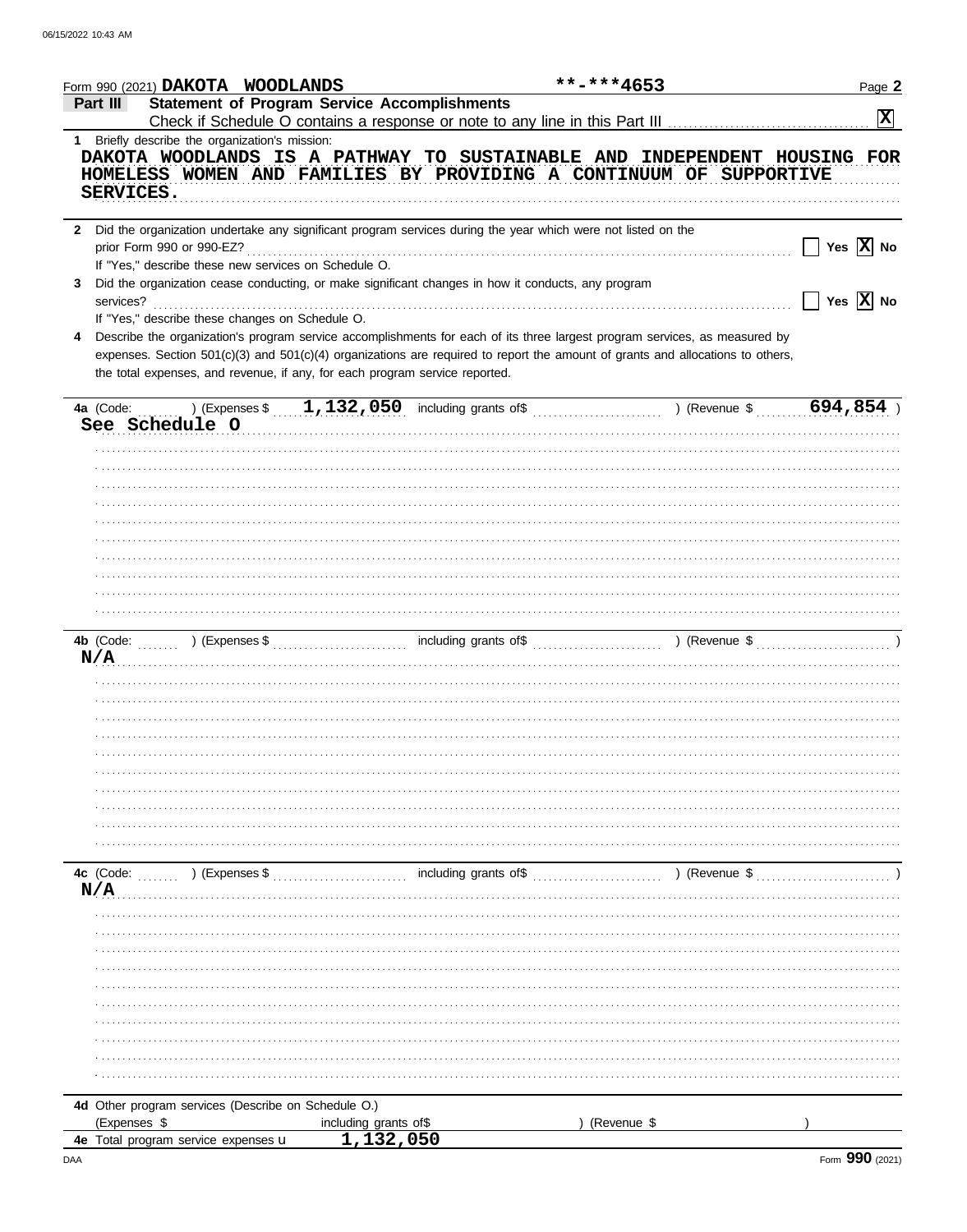|            | Form 990 (2021) DAKOTA WOODLANDS                                                                                                                                              | **-***4653 |                 |             | Page 3      |
|------------|-------------------------------------------------------------------------------------------------------------------------------------------------------------------------------|------------|-----------------|-------------|-------------|
|            | <b>Checklist of Required Schedules</b><br>Part IV                                                                                                                             |            |                 |             |             |
|            |                                                                                                                                                                               |            |                 |             | Yes   No    |
| 1          | Is the organization described in section $501(c)(3)$ or $4947(a)(1)$ (other than a private foundation)? If "Yes,"                                                             |            |                 |             |             |
|            | complete Schedule A                                                                                                                                                           |            | 1               | $\mathbf X$ |             |
| 2          | Is the organization required to complete Schedule B, Schedule of Contributors (see instructions)?                                                                             |            | $\mathbf{2}$    | $\mathbf X$ |             |
| 3          | Did the organization engage in direct or indirect political campaign activities on behalf of or in opposition to                                                              |            |                 |             |             |
|            | candidates for public office? If "Yes," complete Schedule C, Part I                                                                                                           |            | 3               |             | X           |
| 4          | Section 501(c)(3) organizations. Did the organization engage in lobbying activities, or have a section 501(h)                                                                 |            |                 |             |             |
|            | election in effect during the tax year? If "Yes," complete Schedule C, Part II                                                                                                |            | 4               |             | X           |
| 5          | Is the organization a section $501(c)(4)$ , $501(c)(5)$ , or $501(c)(6)$ organization that receives membership dues,                                                          |            |                 |             |             |
|            | assessments, or similar amounts as defined in Rev. Proc. 98-19? If "Yes," complete Schedule C, Part III                                                                       |            | 5               |             | X           |
| 6          | Did the organization maintain any donor advised funds or any similar funds or accounts for which donors                                                                       |            |                 |             |             |
|            | have the right to provide advice on the distribution or investment of amounts in such funds or accounts? If                                                                   |            |                 |             |             |
|            | "Yes," complete Schedule D, Part I                                                                                                                                            |            | 6               |             | X           |
| 7          | Did the organization receive or hold a conservation easement, including easements to preserve open space,                                                                     |            |                 |             |             |
|            | the environment, historic land areas, or historic structures? If "Yes," complete Schedule D, Part II                                                                          |            | $\overline{7}$  |             | X           |
| 8          | Did the organization maintain collections of works of art, historical treasures, or other similar assets? If "Yes,"                                                           |            |                 |             |             |
|            | complete Schedule D, Part III                                                                                                                                                 |            | 8               |             | X           |
| 9          | Did the organization report an amount in Part X, line 21, for escrow or custodial account liability, serve as a                                                               |            |                 |             |             |
|            | custodian for amounts not listed in Part X; or provide credit counseling, debt management, credit repair, or                                                                  |            |                 |             |             |
|            | debt negotiation services? If "Yes," complete Schedule D, Part IV                                                                                                             |            | 9               |             | X           |
| 10         | Did the organization, directly or through a related organization, hold assets in donor-restricted endowments                                                                  |            |                 |             | X           |
| 11         | or in quasi endowments? If "Yes," complete Schedule D, Part V<br>If the organization's answer to any of the following questions is "Yes," then complete Schedule D, Parts VI, |            | 10              |             |             |
|            | VII, VIII, IX, or X, as applicable.                                                                                                                                           |            |                 |             |             |
| a          | Did the organization report an amount for land, buildings, and equipment in Part X, line 10? If "Yes,"                                                                        |            |                 |             |             |
|            | complete Schedule D, Part VI                                                                                                                                                  |            | 11a             | X           |             |
|            | Did the organization report an amount for investments—other securities in Part X, line 12, that is 5% or more                                                                 |            |                 |             |             |
|            | of its total assets reported in Part X, line 16? If "Yes," complete Schedule D, Part VII                                                                                      |            | 11 <sub>b</sub> |             | x           |
| c          | Did the organization report an amount for investments—program related in Part X, line 13, that is 5% or more                                                                  |            |                 |             |             |
|            | of its total assets reported in Part X, line 16? If "Yes," complete Schedule D, Part VIII                                                                                     |            | 11 <sub>c</sub> |             | x           |
| d          | Did the organization report an amount for other assets in Part X, line 15, that is 5% or more of its total assets                                                             |            |                 |             |             |
|            | reported in Part X, line 16? If "Yes," complete Schedule D, Part IX                                                                                                           |            | 11d             |             | $\mathbf x$ |
|            | Did the organization report an amount for other liabilities in Part X, line 25? If "Yes," complete Schedule D, Part X                                                         |            | 11e             |             | X           |
| f          | Did the organization's separate or consolidated financial statements for the tax year include a footnote that addresses                                                       |            |                 |             |             |
|            | the organization's liability for uncertain tax positions under FIN 48 (ASC 740)? If "Yes," complete Schedule D, Part X                                                        |            | 11f             |             | X           |
|            | 12a Did the organization obtain separate, independent audited financial statements for the tax year? If "Yes," complete                                                       |            |                 |             |             |
|            |                                                                                                                                                                               |            | 12a             | X           |             |
| b          | Was the organization included in consolidated, independent audited financial statements for the tax year? If                                                                  |            |                 |             |             |
|            | "Yes," and if the organization answered "No" to line 12a, then completing Schedule D, Parts XI and XII is optional                                                            |            | 12b             |             | X           |
| 13         |                                                                                                                                                                               |            | 13              |             | X           |
| 14a        | Did the organization maintain an office, employees, or agents outside of the United States?                                                                                   |            | 14a             |             | X           |
| b          | Did the organization have aggregate revenues or expenses of more than \$10,000 from grantmaking,                                                                              |            |                 |             |             |
|            | fundraising, business, investment, and program service activities outside the United States, or aggregate                                                                     |            |                 |             |             |
|            | foreign investments valued at \$100,000 or more? If "Yes," complete Schedule F, Parts I and IV                                                                                |            | 14b             |             | X           |
| 15         | Did the organization report on Part IX, column (A), line 3, more than \$5,000 of grants or other assistance to or                                                             |            |                 |             |             |
|            | for any foreign organization? If "Yes," complete Schedule F, Parts II and IV                                                                                                  |            | 15              |             | X           |
| 16         | Did the organization report on Part IX, column (A), line 3, more than \$5,000 of aggregate grants or other                                                                    |            |                 |             |             |
|            |                                                                                                                                                                               |            | 16              |             | X           |
| 17         | Did the organization report a total of more than \$15,000 of expenses for professional fundraising services on                                                                |            |                 |             |             |
|            | Part IX, column (A), lines 6 and 11e? If "Yes," complete Schedule G, Part I. See instructions <i>conterent communition</i>                                                    |            | 17              |             | X           |
| 18         | Did the organization report more than \$15,000 total of fundraising event gross income and contributions on                                                                   |            |                 |             |             |
|            | Part VIII, lines 1c and 8a? If "Yes," complete Schedule G, Part II                                                                                                            |            | 18              |             | <u>x</u>    |
| 19         | Did the organization report more than \$15,000 of gross income from gaming activities on Part VIII, line 9a?                                                                  |            |                 |             |             |
|            |                                                                                                                                                                               |            | 19              |             | <u>x</u>    |
| <b>20a</b> | Did the organization operate one or more hospital facilities? If "Yes," complete Schedule H                                                                                   |            | <b>20a</b>      |             | $\mathbf X$ |
| b          |                                                                                                                                                                               |            | 20 <sub>b</sub> |             |             |
| 21         | Did the organization report more than \$5,000 of grants or other assistance to any domestic organization or                                                                   |            |                 |             |             |
|            |                                                                                                                                                                               |            | 21              |             | X           |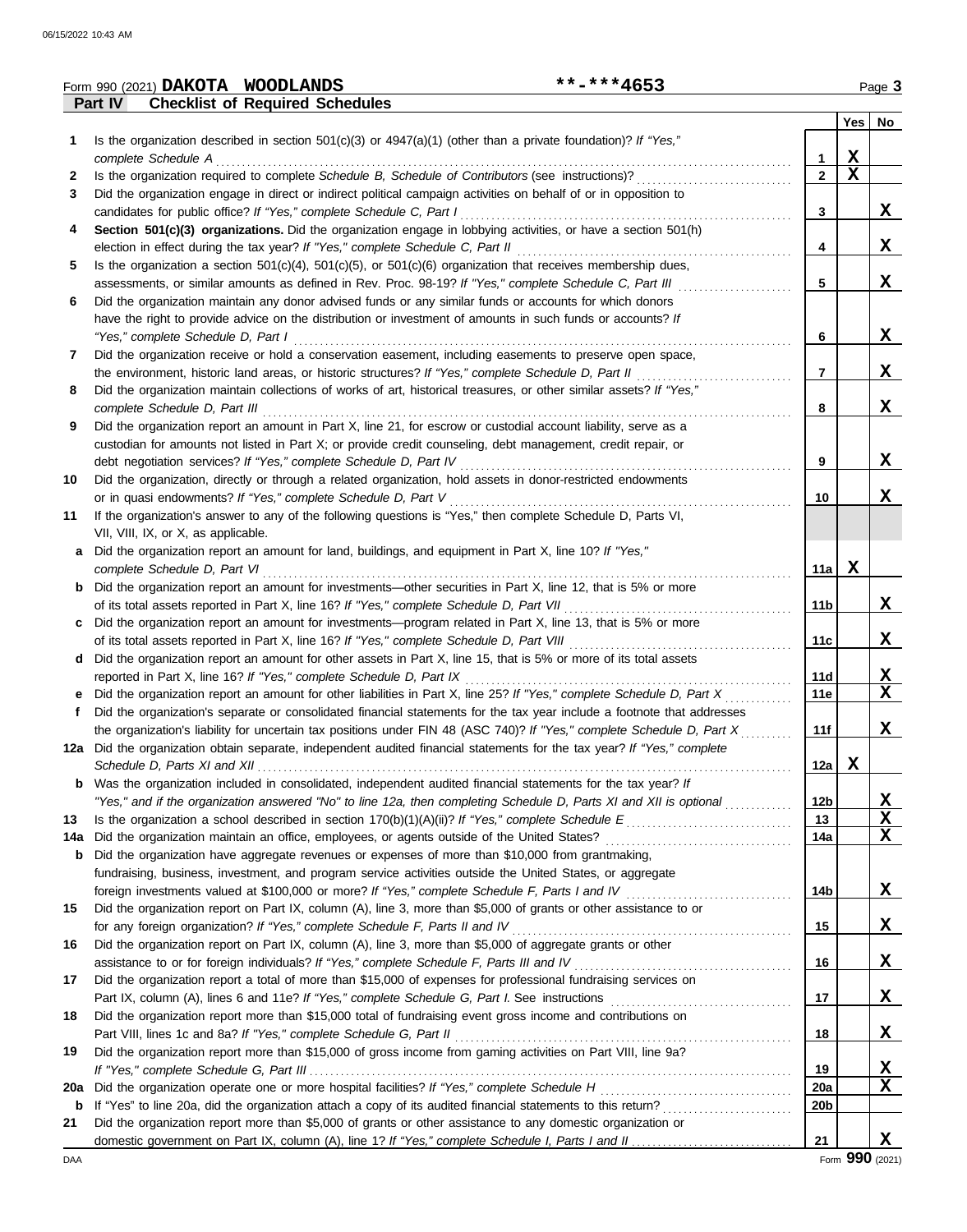|          | **-***4653<br>Form 990 (2021) DAKOTA WOODLANDS                                                                                                                                                                             |                  |               | Page 4      |
|----------|----------------------------------------------------------------------------------------------------------------------------------------------------------------------------------------------------------------------------|------------------|---------------|-------------|
|          | Part IV<br><b>Checklist of Required Schedules (continued)</b>                                                                                                                                                              |                  |               |             |
|          |                                                                                                                                                                                                                            |                  | $Yes \mid No$ |             |
| 22       | Did the organization report more than \$5,000 of grants or other assistance to or for domestic individuals on<br>Part IX, column (A), line 2? If "Yes," complete Schedule I, Parts I and III                               | 22               |               | $\mathbf x$ |
| 23       | Did the organization answer "Yes" to Part VII, Section A, line 3, 4, or 5 about compensation of the                                                                                                                        |                  |               |             |
|          | organization's current and former officers, directors, trustees, key employees, and highest compensated                                                                                                                    |                  |               |             |
|          | employees? If "Yes," complete Schedule J                                                                                                                                                                                   | 23               |               | X           |
|          | 24a Did the organization have a tax-exempt bond issue with an outstanding principal amount of more than                                                                                                                    |                  |               |             |
|          | \$100,000 as of the last day of the year, that was issued after December 31, 2002? If "Yes," answer lines 24b                                                                                                              |                  |               |             |
|          | through 24d and complete Schedule K. If "No," go to line 25a                                                                                                                                                               | 24a              |               | X           |
| b        | Did the organization invest any proceeds of tax-exempt bonds beyond a temporary period exception?                                                                                                                          | 24b              |               |             |
| с        | Did the organization maintain an escrow account other than a refunding escrow at any time during the year                                                                                                                  |                  |               |             |
|          | to defease any tax-exempt bonds?                                                                                                                                                                                           | 24c              |               |             |
| d        | Did the organization act as an "on behalf of" issuer for bonds outstanding at any time during the year?                                                                                                                    | 24d              |               |             |
|          | 25a Section 501(c)(3), 501(c)(4), and 501(c)(29) organizations. Did the organization engage in an excess benefit                                                                                                           |                  |               | X           |
|          | transaction with a disqualified person during the year? If "Yes," complete Schedule L, Part I<br>Is the organization aware that it engaged in an excess benefit transaction with a disqualified person in a prior          | 25a              |               |             |
| b        | year, and that the transaction has not been reported on any of the organization's prior Forms 990 or 990-EZ?                                                                                                               |                  |               |             |
|          | If "Yes," complete Schedule L, Part I                                                                                                                                                                                      | 25b              |               | X           |
| 26       | Did the organization report any amount on Part X, line 5 or 22, for receivables from or payables to any current                                                                                                            |                  |               |             |
|          | or former officer, director, trustee, key employee, creator or founder, substantial contributor, or 35%                                                                                                                    |                  |               |             |
|          | controlled entity or family member of any of these persons? If "Yes," complete Schedule L, Part II                                                                                                                         | 26               |               | X           |
| 27       | Did the organization provide a grant or other assistance to any current or former officer, director, trustee, key                                                                                                          |                  |               |             |
|          | employee, creator or founder, substantial contributor or employee thereof, a grant selection committee                                                                                                                     |                  |               |             |
|          | member, or to a 35% controlled entity (including an employee thereof) or family member of any of these                                                                                                                     |                  |               |             |
|          | persons? If "Yes," complete Schedule L, Part III                                                                                                                                                                           | 27               |               | X           |
| 28       | Was the organization a party to a business transaction with one of the following parties (see the Schedule L,                                                                                                              |                  |               |             |
|          | Part IV, instructions for applicable filing thresholds, conditions, and exceptions):                                                                                                                                       |                  |               |             |
| a        | A current or former officer, director, trustee, key employee, creator or founder, or substantial contributor? If                                                                                                           |                  |               |             |
|          | "Yes," complete Schedule L, Part IV                                                                                                                                                                                        | 28a<br>28b       |               | X<br>X      |
| b<br>c   | A 35% controlled entity of one or more individuals and/or organizations described in line 28a or 28b? If                                                                                                                   |                  |               |             |
|          | "Yes," complete Schedule L, Part IV                                                                                                                                                                                        | 28c              |               | X           |
| 29       | Did the organization receive more than \$25,000 in non-cash contributions? If "Yes," complete Schedule M                                                                                                                   | 29               | $\mathbf x$   |             |
| 30       | Did the organization receive contributions of art, historical treasures, or other similar assets, or qualified                                                                                                             |                  |               |             |
|          | conservation contributions? If "Yes," complete Schedule M                                                                                                                                                                  | 30               |               | X           |
| 31       | Did the organization liquidate, terminate, or dissolve and cease operations? If "Yes," complete Schedule N, Part I                                                                                                         | 31               |               | X           |
| 32       | Did the organization sell, exchange, dispose of, or transfer more than 25% of its net assets? If "Yes,"                                                                                                                    |                  |               |             |
|          | complete Schedule N, Part II                                                                                                                                                                                               | 32               |               | X           |
| 33       | Did the organization own 100% of an entity disregarded as separate from the organization under Regulations                                                                                                                 |                  |               |             |
|          | sections 301.7701-2 and 301.7701-3? If "Yes," complete Schedule R, Part I                                                                                                                                                  | 33               |               | X           |
| 34       | Was the organization related to any tax-exempt or taxable entity? If "Yes," complete Schedule R, Part II, III,                                                                                                             |                  |               |             |
|          | or IV, and Part V, line 1<br>Did the organization have a controlled entity within the meaning of section 512(b)(13)?                                                                                                       | 34<br><b>35a</b> |               | X<br>X      |
| 35a<br>b | If "Yes" to line 35a, did the organization receive any payment from or engage in any transaction with a                                                                                                                    |                  |               |             |
|          | controlled entity within the meaning of section 512(b)(13)? If "Yes," complete Schedule R, Part V, line 2                                                                                                                  | 35 <sub>b</sub>  |               |             |
| 36       | Section 501(c)(3) organizations. Did the organization make any transfers to an exempt non-charitable                                                                                                                       |                  |               |             |
|          | related organization? If "Yes," complete Schedule R, Part V, line 2                                                                                                                                                        | 36               |               | X           |
| 37       | Did the organization conduct more than 5% of its activities through an entity that is not a related organization                                                                                                           |                  |               |             |
|          | and that is treated as a partnership for federal income tax purposes? If "Yes," complete Schedule R, Part VI                                                                                                               | 37               |               | X           |
| 38       | Did the organization complete Schedule O and provide explanations on Schedule O for Part VI, lines 11b and                                                                                                                 |                  |               |             |
|          | 19? Note: All Form 990 filers are required to complete Schedule O.                                                                                                                                                         | 38               | X             |             |
|          | Statements Regarding Other IRS Filings and Tax Compliance<br>Part V                                                                                                                                                        |                  |               |             |
|          |                                                                                                                                                                                                                            |                  |               |             |
|          |                                                                                                                                                                                                                            |                  | Yes           | No          |
| 1a       | $\mathbf 0$<br>1a<br>Enter the number reported in box 3 of Form 1096. Enter -0- if not applicable<br>.<br>$\mathbf 0$<br>1 <sub>b</sub><br>Enter the number of Forms W-2G included on line 1a. Enter -0- if not applicable |                  |               |             |
| b<br>c   | Did the organization comply with backup withholding rules for reportable payments to vendors and                                                                                                                           |                  |               |             |
|          |                                                                                                                                                                                                                            | 1c               |               |             |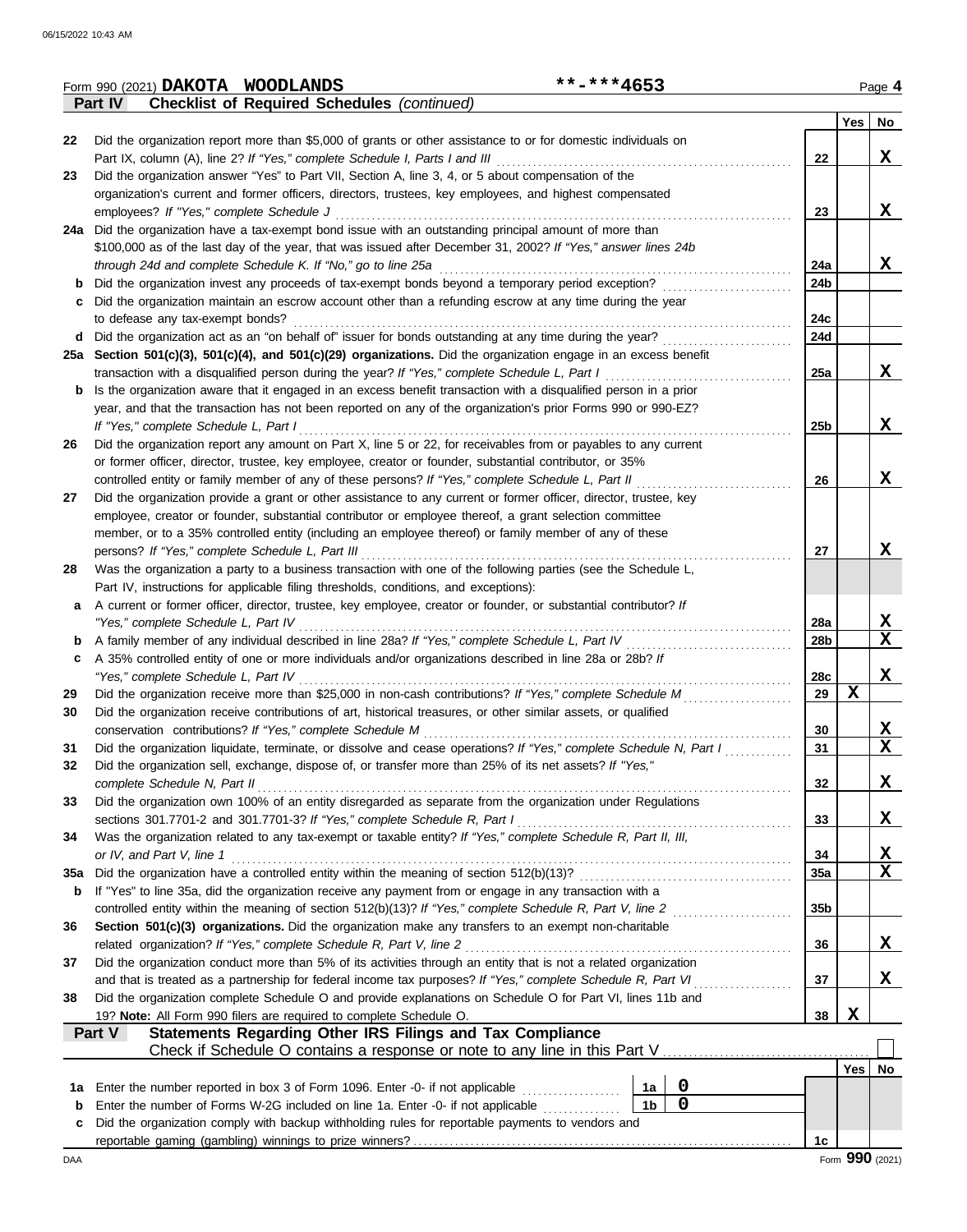|             | Form 990 (2021) DAKOTA WOODLANDS                                                                                                   | **-***4653 |                 |    |                |             | Page 5          |
|-------------|------------------------------------------------------------------------------------------------------------------------------------|------------|-----------------|----|----------------|-------------|-----------------|
|             | Statements Regarding Other IRS Filings and Tax Compliance (continued)<br>Part V                                                    |            |                 |    |                | Yes No      |                 |
|             | 2a Enter the number of employees reported on Form W-3, Transmittal of Wage and Tax                                                 |            |                 |    |                |             |                 |
|             | Statements, filed for the calendar year ending with or within the year covered by this return                                      |            | 2a              | 27 |                |             |                 |
| b           | If at least one is reported on line 2a, did the organization file all required federal employment tax returns?                     |            |                 |    | 2 <sub>b</sub> | $\mathbf X$ |                 |
|             | Note: If the sum of lines 1a and 2a is greater than 250, you may be required to e-file. See instructions.                          |            |                 |    |                |             |                 |
| За          | Did the organization have unrelated business gross income of \$1,000 or more during the year?                                      |            |                 |    | За             |             | X               |
| b           | If "Yes," has it filed a Form 990-T for this year? If "No" to line 3b, provide an explanation on Schedule O                        |            |                 |    | 3 <sub>b</sub> |             |                 |
| 4a          | At any time during the calendar year, did the organization have an interest in, or a signature or other authority over,            |            |                 |    |                |             |                 |
|             | a financial account in a foreign country (such as a bank account, securities account, or other financial account)?                 |            |                 |    | 4a             |             | X               |
| b           | If "Yes," enter the name of the foreign country <b>u</b>                                                                           |            |                 |    |                |             |                 |
|             | See instructions for filing requirements for FinCEN Form 114, Report of Foreign Bank and Financial Accounts (FBAR).                |            |                 |    |                |             |                 |
| 5a          |                                                                                                                                    |            |                 |    | 5a             |             | <u>x</u>        |
| b           | Did any taxable party notify the organization that it was or is a party to a prohibited tax shelter transaction?                   |            |                 |    | 5 <sub>b</sub> |             | $\mathbf X$     |
| с           | If "Yes" to line 5a or 5b, did the organization file Form 8886-T?                                                                  |            |                 |    | 5c             |             |                 |
| 6a          | Does the organization have annual gross receipts that are normally greater than \$100,000, and did the                             |            |                 |    |                |             |                 |
|             | organization solicit any contributions that were not tax deductible as charitable contributions?                                   |            |                 |    | 6a             |             | X               |
| b           | If "Yes," did the organization include with every solicitation an express statement that such contributions or                     |            |                 |    |                |             |                 |
|             | gifts were not tax deductible?                                                                                                     |            |                 |    | 6b             |             |                 |
| 7           | Organizations that may receive deductible contributions under section 170(c).                                                      |            |                 |    |                |             |                 |
| a           | Did the organization receive a payment in excess of \$75 made partly as a contribution and partly for goods                        |            |                 |    |                |             |                 |
|             | and services provided to the payor?                                                                                                |            |                 |    | 7a             | X           |                 |
| b           |                                                                                                                                    |            |                 |    | 7b             | X           |                 |
| с           | Did the organization sell, exchange, or otherwise dispose of tangible personal property for which it was                           |            |                 |    |                |             |                 |
|             | required to file Form 8282?                                                                                                        |            |                 |    | 7c             |             | X               |
| d           | If "Yes," indicate the number of Forms 8282 filed during the year<br>[[[[[[[[[[[[[]]]]]                                            |            | 7d              |    |                |             |                 |
| е           |                                                                                                                                    |            |                 |    | 7е             |             | X               |
| t           | Did the organization, during the year, pay premiums, directly or indirectly, on a personal benefit contract?                       |            |                 |    | 7f             |             | $\mathbf X$     |
| g           | If the organization received a contribution of qualified intellectual property, did the organization file Form 8899 as required?   |            |                 |    | 7g             |             | X               |
| h           | If the organization received a contribution of cars, boats, airplanes, or other vehicles, did the organization file a Form 1098-C? |            |                 |    | 7h             |             | $\mathbf X$     |
| 8           | Sponsoring organizations maintaining donor advised funds. Did a donor advised fund maintained by the                               |            |                 |    |                |             |                 |
|             |                                                                                                                                    |            |                 |    | 8              |             |                 |
| 9           | Sponsoring organizations maintaining donor advised funds.                                                                          |            |                 |    |                |             |                 |
| а           | Did the sponsoring organization make any taxable distributions under section 4966?                                                 |            |                 |    | 9a             |             |                 |
| $\mathbf b$ |                                                                                                                                    |            |                 |    | 9b             |             |                 |
| 10          | Section 501(c)(7) organizations. Enter:                                                                                            |            |                 |    |                |             |                 |
| а           | Initiation fees and capital contributions included on Part VIII, line 12 [11] [11] [12] [11] [11] [12] [11] [1                     |            | 10a             |    |                |             |                 |
| b           | Gross receipts, included on Form 990, Part VIII, line 12, for public use of club facilities                                        |            | 10b             |    |                |             |                 |
| 11          | Section 501(c)(12) organizations. Enter:                                                                                           |            |                 |    |                |             |                 |
| a           | Gross income from members or shareholders                                                                                          |            | 11a             |    |                |             |                 |
| $\mathbf b$ | Gross income from other sources. (Do not net amounts due or paid to other sources                                                  |            |                 |    |                |             |                 |
|             | against amounts due or received from them.)                                                                                        |            | 11 <sub>b</sub> |    |                |             |                 |
| 12a         | Section 4947(a)(1) non-exempt charitable trusts. Is the organization filing Form 990 in lieu of Form 1041?                         |            |                 |    | 12a            |             |                 |
| b           | If "Yes," enter the amount of tax-exempt interest received or accrued during the year                                              |            | 12b             |    |                |             |                 |
| 13          | Section 501(c)(29) qualified nonprofit health insurance issuers.                                                                   |            |                 |    |                |             |                 |
| a           | Is the organization licensed to issue qualified health plans in more than one state?                                               |            |                 |    | 13а            |             |                 |
|             | Note: See the instructions for additional information the organization must report on Schedule O.                                  |            |                 |    |                |             |                 |
| b           | Enter the amount of reserves the organization is required to maintain by the states in which                                       |            |                 |    |                |             |                 |
|             |                                                                                                                                    |            | 13 <sub>b</sub> |    |                |             |                 |
| c           | Enter the amount of reserves on hand                                                                                               |            | 13 <sub>c</sub> |    |                |             |                 |
| 14a         |                                                                                                                                    |            |                 |    | 14a            |             | X               |
| b           | If "Yes," has it filed a Form 720 to report these payments? If "No," provide an explanation on Schedule O                          |            |                 |    | 14b            |             |                 |
| 15          | Is the organization subject to the section 4960 tax on payment(s) of more than \$1,000,000 in remuneration or                      |            |                 |    |                |             |                 |
|             | excess parachute payment(s) during the year?                                                                                       |            |                 |    | 15             |             | X               |
|             | If "Yes," see instructions and file Form 4720, Schedule N.                                                                         |            |                 |    |                |             |                 |
| 16          | Is the organization an educational institution subject to the section 4968 excise tax on net investment income?                    |            |                 |    | 16             |             | x               |
|             | If "Yes," complete Form 4720, Schedule O.                                                                                          |            |                 |    |                |             |                 |
| 17          | Section 501(c)(21) organizations. Did the trust, any disqualified person, or mine operator engage in                               |            |                 |    |                |             |                 |
|             |                                                                                                                                    |            |                 |    | 17             |             |                 |
|             | If "Yes," complete Form 6069.                                                                                                      |            |                 |    |                |             | Form 990 (2021) |
| DAA         |                                                                                                                                    |            |                 |    |                |             |                 |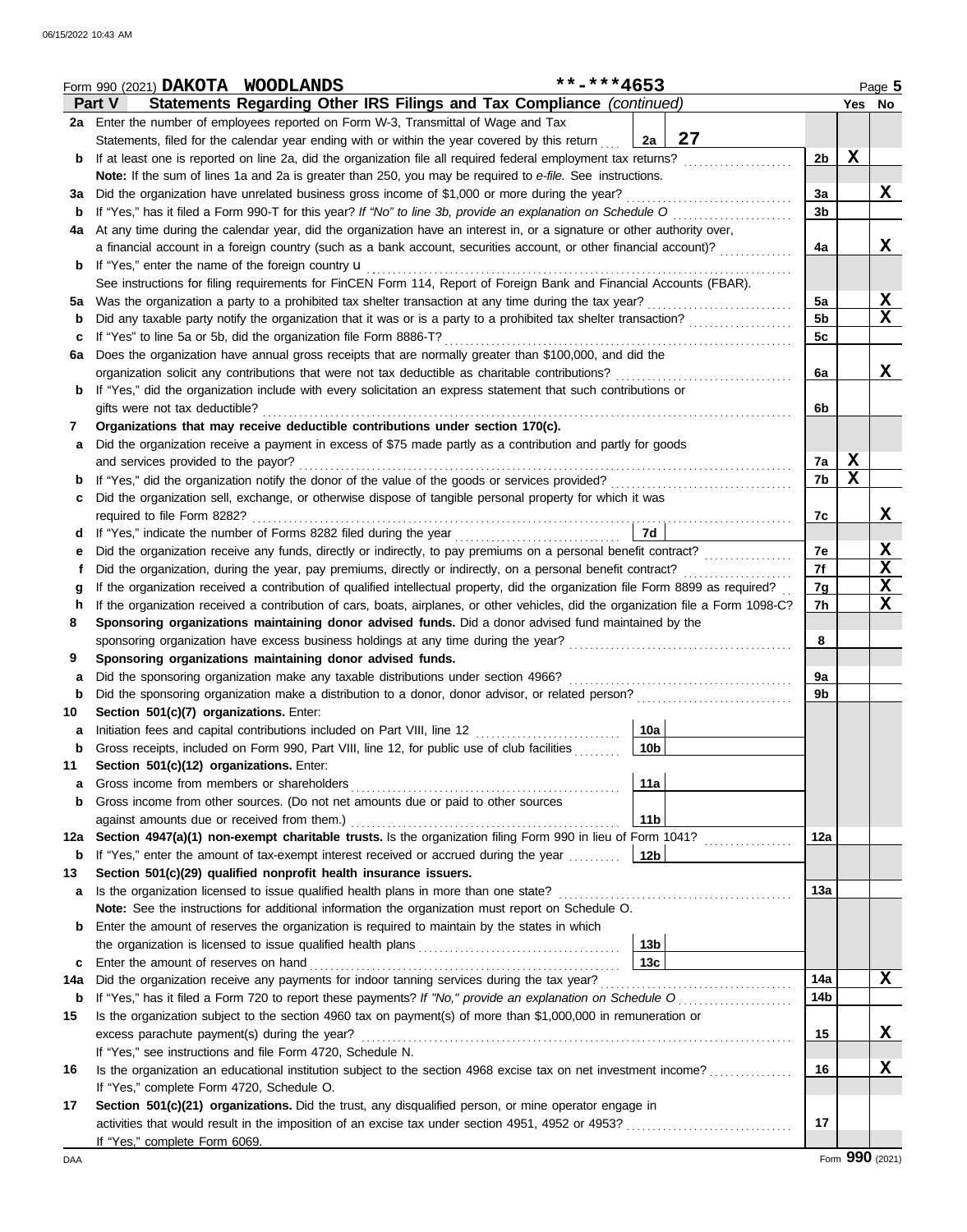|     | response to line 8a, 8b, or 10b below, describe the circumstances, processes, or changes on Schedule O. See instructions.                                                                                                       |                 |                  |                              |
|-----|---------------------------------------------------------------------------------------------------------------------------------------------------------------------------------------------------------------------------------|-----------------|------------------|------------------------------|
|     |                                                                                                                                                                                                                                 |                 |                  | X                            |
|     | Section A. Governing Body and Management                                                                                                                                                                                        |                 |                  |                              |
|     | 12                                                                                                                                                                                                                              |                 | Yes              | No                           |
| 1a  | Enter the number of voting members of the governing body at the end of the tax year<br>1a                                                                                                                                       |                 |                  |                              |
|     | If there are material differences in voting rights among members of the governing body, or                                                                                                                                      |                 |                  |                              |
|     | if the governing body delegated broad authority to an executive committee or similar                                                                                                                                            |                 |                  |                              |
|     | committee, explain on Schedule O.                                                                                                                                                                                               |                 |                  |                              |
| b   | 12<br>1 <sub>b</sub><br>Enter the number of voting members included on line 1a, above, who are independent                                                                                                                      |                 |                  |                              |
| 2   | Did any officer, director, trustee, or key employee have a family relationship or a business relationship with                                                                                                                  |                 |                  |                              |
|     | any other officer, director, trustee, or key employee?                                                                                                                                                                          | 2               |                  | X                            |
| 3   | Did the organization delegate control over management duties customarily performed by or under the direct                                                                                                                       |                 |                  |                              |
|     | supervision of officers, directors, trustees, or key employees to a management company or other person?                                                                                                                         | 3               |                  | X<br>$\overline{\mathbf{X}}$ |
| 4   | Did the organization make any significant changes to its governing documents since the prior Form 990 was filed?                                                                                                                | 4<br>5          |                  | X                            |
| 5   |                                                                                                                                                                                                                                 |                 |                  | X                            |
| 6   | Did the organization have members or stockholders?                                                                                                                                                                              | 6               |                  |                              |
| 7a  | Did the organization have members, stockholders, or other persons who had the power to elect or appoint                                                                                                                         |                 |                  |                              |
|     | one or more members of the governing body?                                                                                                                                                                                      | 7a              |                  | X                            |
| b   | Are any governance decisions of the organization reserved to (or subject to approval by) members,                                                                                                                               |                 |                  |                              |
|     | stockholders, or persons other than the governing body?                                                                                                                                                                         | 7b              |                  | X                            |
| 8   | Did the organization contemporaneously document the meetings held or written actions undertaken during the year by the following:                                                                                               |                 |                  |                              |
| а   | The governing body?                                                                                                                                                                                                             | 8a              | X                |                              |
| b   | Each committee with authority to act on behalf of the governing body?                                                                                                                                                           | 8b              | $\mathbf X$      |                              |
| 9   | Is there any officer, director, trustee, or key employee listed in Part VII, Section A, who cannot be reached at                                                                                                                |                 |                  |                              |
|     |                                                                                                                                                                                                                                 | 9               |                  | X                            |
|     | Section B. Policies (This Section B requests information about policies not required by the Internal Revenue Code.)                                                                                                             |                 |                  |                              |
|     |                                                                                                                                                                                                                                 |                 | Yes              | No                           |
| 10a | Did the organization have local chapters, branches, or affiliates?                                                                                                                                                              | 10a             |                  | X                            |
| b   | If "Yes," did the organization have written policies and procedures governing the activities of such chapters,                                                                                                                  |                 |                  |                              |
|     | affiliates, and branches to ensure their operations are consistent with the organization's exempt purposes?                                                                                                                     | 10 <sub>b</sub> |                  |                              |
| 11a | Has the organization provided a complete copy of this Form 990 to all members of its governing body before filing the form?                                                                                                     | 11a             | X                |                              |
| b   | Describe on Schedule O the process, if any, used by the organization to review this Form 990.                                                                                                                                   |                 |                  |                              |
| 12a | Did the organization have a written conflict of interest policy? If "No," go to line 13                                                                                                                                         | 12a             | X<br>X           |                              |
| b   | Were officers, directors, or trustees, and key employees required to disclose annually interests that could give rise to conflicts?                                                                                             | 12b             |                  |                              |
| c   | Did the organization regularly and consistently monitor and enforce compliance with the policy? If "Yes,"                                                                                                                       |                 |                  |                              |
|     | describe on Schedule O how this was done                                                                                                                                                                                        | 12c             | X                |                              |
| 13  |                                                                                                                                                                                                                                 | 13              | X<br>$\mathbf x$ |                              |
| 14  | Did the organization have a written document retention and destruction policy?                                                                                                                                                  | 14              |                  |                              |
| 15  | Did the process for determining compensation of the following persons include a review and approval by                                                                                                                          |                 |                  |                              |
|     | independent persons, comparability data, and contemporaneous substantiation of the deliberation and decision?                                                                                                                   |                 |                  |                              |
| a   |                                                                                                                                                                                                                                 | 15a             | X                |                              |
| b   | Other officers or key employees of the organization                                                                                                                                                                             | 15b             |                  | X                            |
|     | If "Yes" to line 15a or 15b, describe the process on Schedule O. See instructions.                                                                                                                                              |                 |                  |                              |
| 16а | Did the organization invest in, contribute assets to, or participate in a joint venture or similar arrangement                                                                                                                  |                 |                  |                              |
|     | with a taxable entity during the year?                                                                                                                                                                                          | 16a             |                  | X                            |
| b   | If "Yes," did the organization follow a written policy or procedure requiring the organization to evaluate its<br>participation in joint venture arrangements under applicable federal tax law, and take steps to safeguard the |                 |                  |                              |
|     |                                                                                                                                                                                                                                 |                 |                  |                              |
|     |                                                                                                                                                                                                                                 | 16b             |                  |                              |
|     | <b>Section C. Disclosure</b>                                                                                                                                                                                                    |                 |                  |                              |
| 17  | List the states with which a copy of this Form 990 is required to be filed $\mathbf{u}$ MN                                                                                                                                      |                 |                  |                              |
| 18  | Section 6104 requires an organization to make its Forms 1023 (1024 or 1024-A, if applicable), 990, and 990-T (section 501(c)                                                                                                    |                 |                  |                              |
|     | (3)s only) available for public inspection. Indicate how you made these available. Check all that apply.                                                                                                                        |                 |                  |                              |
|     | $ \mathbf{X} $ Own website $ \mathbf{X} $ Another's website $ \mathbf{X} $ Upon request $ \cdot $ Other (explain on Schedule O)                                                                                                 |                 |                  |                              |
| 19  | Describe on Schedule O whether (and if so, how) the organization made its governing documents, conflict of interest policy, and                                                                                                 |                 |                  |                              |
|     | financial statements available to the public during the tax year.                                                                                                                                                               |                 |                  |                              |
| 20  | State the name, address, and telephone number of the person who possesses the organization's books and records u                                                                                                                |                 |                  |                              |
|     | 3430 WESCOTT WOODLANDS<br><b>JENNIFER HARRISON</b>                                                                                                                                                                              |                 |                  |                              |
|     | MN 55123<br>651-456-9110<br><b>EAGAN</b>                                                                                                                                                                                        |                 |                  |                              |
| DAA |                                                                                                                                                                                                                                 |                 | Form 990 (2021)  |                              |

Form 990 (2021) Page **6 DAKOTA WOODLANDS \*\*-\*\*\*4653 Part VI Governance, Management, and Disclosure** *For each "Yes" response to lines 2 through 7b below, and for a "No"*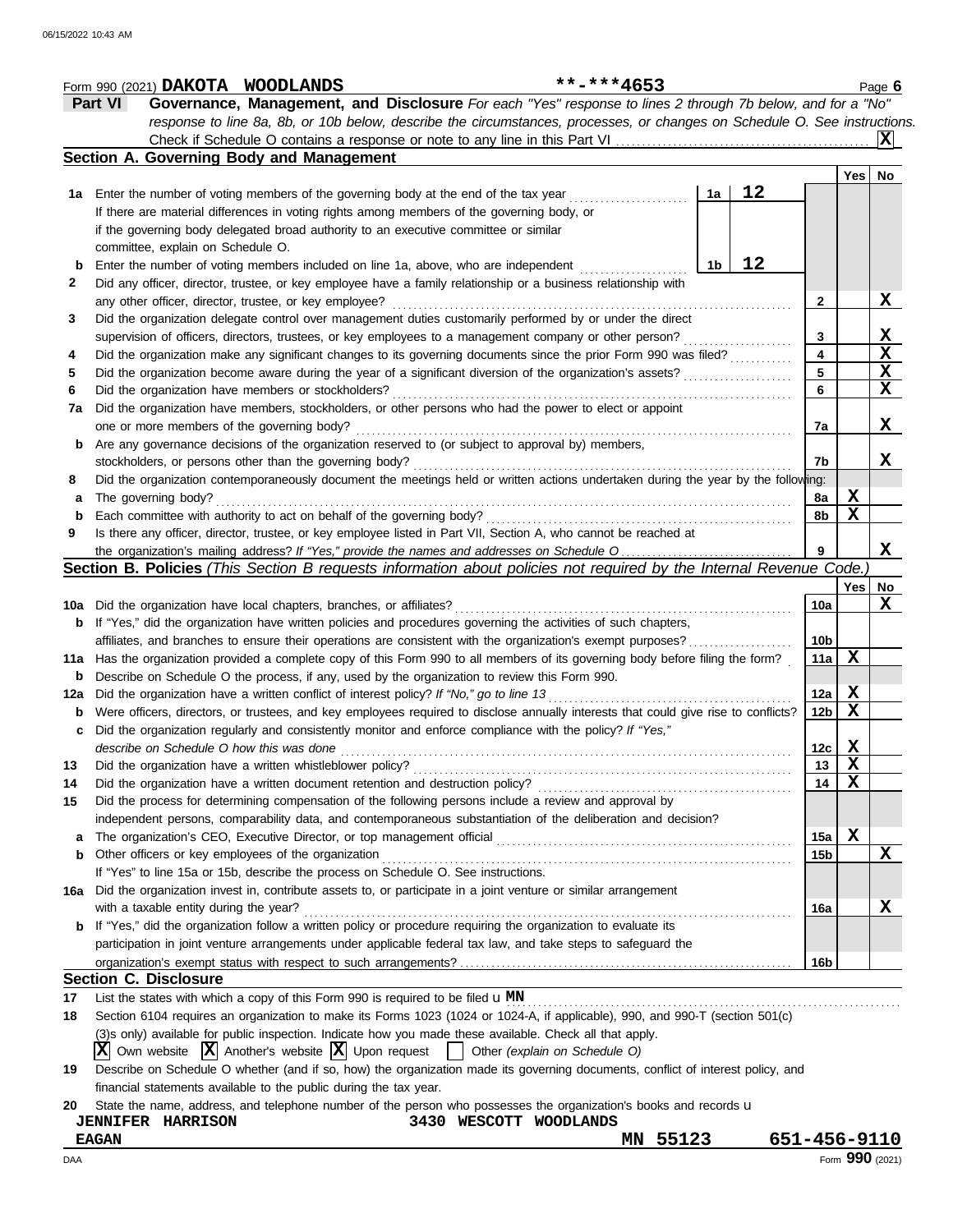| Form 990 (2021) DAKOTA WOODLANDS                                                                                                                                                                                                                                                                                                  |                          |                           |               |             |          |                                                                  |        | **-***4653                                                                      |                                     | Page 7                   |
|-----------------------------------------------------------------------------------------------------------------------------------------------------------------------------------------------------------------------------------------------------------------------------------------------------------------------------------|--------------------------|---------------------------|---------------|-------------|----------|------------------------------------------------------------------|--------|---------------------------------------------------------------------------------|-------------------------------------|--------------------------|
| Part VII Compensation of Officers, Directors, Trustees, Key Employees, Highest Compensated Employees, and                                                                                                                                                                                                                         |                          |                           |               |             |          |                                                                  |        |                                                                                 |                                     |                          |
| <b>Independent Contractors</b>                                                                                                                                                                                                                                                                                                    |                          |                           |               |             |          |                                                                  |        |                                                                                 |                                     |                          |
|                                                                                                                                                                                                                                                                                                                                   |                          |                           |               |             |          |                                                                  |        | Check if Schedule O contains a response or note to any line in this Part VII    |                                     |                          |
| Section A.                                                                                                                                                                                                                                                                                                                        |                          |                           |               |             |          |                                                                  |        | Officers, Directors, Trustees, Key Employees, and Highest Compensated Employees |                                     |                          |
| 1a Complete this table for all persons required to be listed. Report compensation for the calendar year ending with or within the<br>organization's tax year.                                                                                                                                                                     |                          |                           |               |             |          |                                                                  |        |                                                                                 |                                     |                          |
| • List all of the organization's <b>current</b> officers, directors, trustees (whether individuals or organizations), regardless of amount of<br>compensation. Enter -0- in columns (D), (E), and (F) if no compensation was paid.                                                                                                |                          |                           |               |             |          |                                                                  |        |                                                                                 |                                     |                          |
| • List all of the organization's current key employees, if any. See instructions for definition of "key employee."                                                                                                                                                                                                                |                          |                           |               |             |          |                                                                  |        |                                                                                 |                                     |                          |
| • List the organization's five current highest compensated employees (other than an officer, director, trustee, or key employee)<br>who received reportable compensation (box 5 of Form W-2, Form 1099-MISC, and/or box 1 of Form 1099-NEC) of more than<br>\$100,000 from the organization and any related organizations.        |                          |                           |               |             |          |                                                                  |        |                                                                                 |                                     |                          |
| • List all of the organization's former officers, key employees, and highest compensated employees who received more than<br>\$100,000 of reportable compensation from the organization and any related organizations.                                                                                                            |                          |                           |               |             |          |                                                                  |        |                                                                                 |                                     |                          |
| • List all of the organization's former directors or trustees that received, in the capacity as a former director or trustee of the<br>organization, more than \$10,000 of reportable compensation from the organization and any related organizations.<br>See the instructions for the order in which to list the persons above. |                          |                           |               |             |          |                                                                  |        |                                                                                 |                                     |                          |
| Check this box if neither the organization nor any related organization compensated any current officer, director, or trustee.                                                                                                                                                                                                    |                          |                           |               |             |          |                                                                  |        |                                                                                 |                                     |                          |
|                                                                                                                                                                                                                                                                                                                                   |                          |                           |               |             |          |                                                                  |        |                                                                                 |                                     |                          |
|                                                                                                                                                                                                                                                                                                                                   |                          |                           |               | Position    | (C)      |                                                                  |        |                                                                                 |                                     |                          |
| (A)<br>Name and title                                                                                                                                                                                                                                                                                                             | (B)<br>Average           |                           |               |             |          | (do not check more than one                                      |        | (D)<br>Reportable                                                               | (E)<br>Reportable                   | (F)<br>Estimated amount  |
|                                                                                                                                                                                                                                                                                                                                   | hours                    |                           |               |             |          | box, unless person is both an<br>officer and a director/trustee) |        | compensation                                                                    | compensation                        | of other                 |
|                                                                                                                                                                                                                                                                                                                                   | per week<br>(list any    |                           |               |             |          |                                                                  |        | from the<br>organization (W-2/                                                  | from related<br>organizations (W-2/ | compensation<br>from the |
|                                                                                                                                                                                                                                                                                                                                   | hours for                | Individual<br>or director | Institutional | Officer     | Key      |                                                                  | Former | 1099-MISC/                                                                      | 1099-MISC/                          | organization and         |
|                                                                                                                                                                                                                                                                                                                                   | related<br>organizations |                           |               |             | employee |                                                                  |        | 1099-NEC)                                                                       | 1099-NEC)                           | related organizations    |
|                                                                                                                                                                                                                                                                                                                                   | below                    | trustee                   |               |             |          |                                                                  |        |                                                                                 |                                     |                          |
|                                                                                                                                                                                                                                                                                                                                   | dotted line)             |                           | trustee       |             |          | Highest compensated<br>employee                                  |        |                                                                                 |                                     |                          |
| (1) JENNIFER HARRISON                                                                                                                                                                                                                                                                                                             |                          |                           |               |             |          |                                                                  |        |                                                                                 |                                     |                          |
|                                                                                                                                                                                                                                                                                                                                   | 40.00                    |                           |               |             |          |                                                                  |        |                                                                                 |                                     |                          |
| EXECUTIVE DIRECTOR                                                                                                                                                                                                                                                                                                                | 0.00                     |                           |               | $\mathbf x$ |          |                                                                  |        | 62,948                                                                          | 0                                   | 3,876                    |
| (2) BETH BROMEN                                                                                                                                                                                                                                                                                                                   |                          |                           |               |             |          |                                                                  |        |                                                                                 |                                     |                          |
|                                                                                                                                                                                                                                                                                                                                   | 40.00                    |                           |               |             |          |                                                                  |        |                                                                                 |                                     |                          |
| EX-EXECUTIVE DIR                                                                                                                                                                                                                                                                                                                  | 0.00                     |                           |               | $\mathbf x$ |          |                                                                  |        | 53,907                                                                          | 0                                   | 7,585                    |
| (3) STEVE ZWEBER                                                                                                                                                                                                                                                                                                                  |                          |                           |               |             |          |                                                                  |        |                                                                                 |                                     |                          |
|                                                                                                                                                                                                                                                                                                                                   | 2.00                     |                           |               |             |          |                                                                  |        |                                                                                 |                                     |                          |
| <b>BOARD CHAIR</b>                                                                                                                                                                                                                                                                                                                | 0.00                     | X                         |               | X           |          |                                                                  |        | 0                                                                               | 0                                   | 0                        |
| (4) MARY KAUL-HOTTINGER                                                                                                                                                                                                                                                                                                           |                          |                           |               |             |          |                                                                  |        |                                                                                 |                                     |                          |
|                                                                                                                                                                                                                                                                                                                                   | 2.00                     |                           |               |             |          |                                                                  |        |                                                                                 |                                     |                          |
| <b>VICE CHAIR</b>                                                                                                                                                                                                                                                                                                                 | 0.00                     | $\mathbf X$               |               | $\mathbf x$ |          |                                                                  |        | <sup>0</sup>                                                                    | <sup>0</sup>                        | $\mathbf 0$              |
| (5) LISA KNIPPING                                                                                                                                                                                                                                                                                                                 |                          |                           |               |             |          |                                                                  |        |                                                                                 |                                     |                          |
|                                                                                                                                                                                                                                                                                                                                   | 2.00                     |                           |               |             |          |                                                                  |        |                                                                                 |                                     |                          |
| <b>TREASURER</b>                                                                                                                                                                                                                                                                                                                  | 0.00                     | $\mathbf x$               |               | $\mathbf x$ |          |                                                                  |        | 0                                                                               | $\mathbf 0$                         | $\pmb{0}$                |
| (6) LAURA WEISS                                                                                                                                                                                                                                                                                                                   |                          |                           |               |             |          |                                                                  |        |                                                                                 |                                     |                          |
|                                                                                                                                                                                                                                                                                                                                   | 2.00                     |                           |               |             |          |                                                                  |        |                                                                                 |                                     |                          |
| <b>SECRETARY</b>                                                                                                                                                                                                                                                                                                                  | 0.00                     | $\mathbf x$               |               | $\mathbf x$ |          |                                                                  |        | 0                                                                               | $\mathbf 0$                         | $\pmb{0}$                |
| (7) MELISSA BAUER                                                                                                                                                                                                                                                                                                                 |                          |                           |               |             |          |                                                                  |        |                                                                                 |                                     |                          |
|                                                                                                                                                                                                                                                                                                                                   | 1.00                     |                           |               |             |          |                                                                  |        |                                                                                 |                                     |                          |
| BOARD MEMBER                                                                                                                                                                                                                                                                                                                      | 0.00                     | $\mathbf X$               |               |             |          |                                                                  |        | 0                                                                               | $\mathbf 0$                         | $\mathbf 0$              |
| (8) KATIE BELLOWS                                                                                                                                                                                                                                                                                                                 |                          |                           |               |             |          |                                                                  |        |                                                                                 |                                     |                          |
|                                                                                                                                                                                                                                                                                                                                   | 1.00                     |                           |               |             |          |                                                                  |        |                                                                                 |                                     |                          |
| <b>BOARD MEMBER</b>                                                                                                                                                                                                                                                                                                               | 0.00                     | $\mathbf X$               |               |             |          |                                                                  |        | 0                                                                               | $\mathbf 0$                         | $\mathbf 0$              |
| (9) SANDY CROTTEAU                                                                                                                                                                                                                                                                                                                |                          |                           |               |             |          |                                                                  |        |                                                                                 |                                     |                          |
|                                                                                                                                                                                                                                                                                                                                   | 1.00                     |                           |               |             |          |                                                                  |        |                                                                                 |                                     |                          |
| BOARD MEMBER                                                                                                                                                                                                                                                                                                                      | 0.00                     | $\mathbf X$               |               |             |          |                                                                  |        | 0                                                                               | 0                                   | $\pmb{0}$                |
| (10) TONYA FOCAULT                                                                                                                                                                                                                                                                                                                |                          |                           |               |             |          |                                                                  |        |                                                                                 |                                     |                          |
|                                                                                                                                                                                                                                                                                                                                   | 1.00                     |                           |               |             |          |                                                                  |        |                                                                                 |                                     |                          |
| <b>BOARD MEMBER</b>                                                                                                                                                                                                                                                                                                               | 0.00                     | $\mathbf X$               |               |             |          |                                                                  |        | 0                                                                               | 0                                   | $\mathbf 0$              |
| (11) JESSICA NYE                                                                                                                                                                                                                                                                                                                  |                          |                           |               |             |          |                                                                  |        |                                                                                 |                                     |                          |
|                                                                                                                                                                                                                                                                                                                                   | 1.00                     |                           |               |             |          |                                                                  |        |                                                                                 |                                     |                          |

**BOARD MEMBER**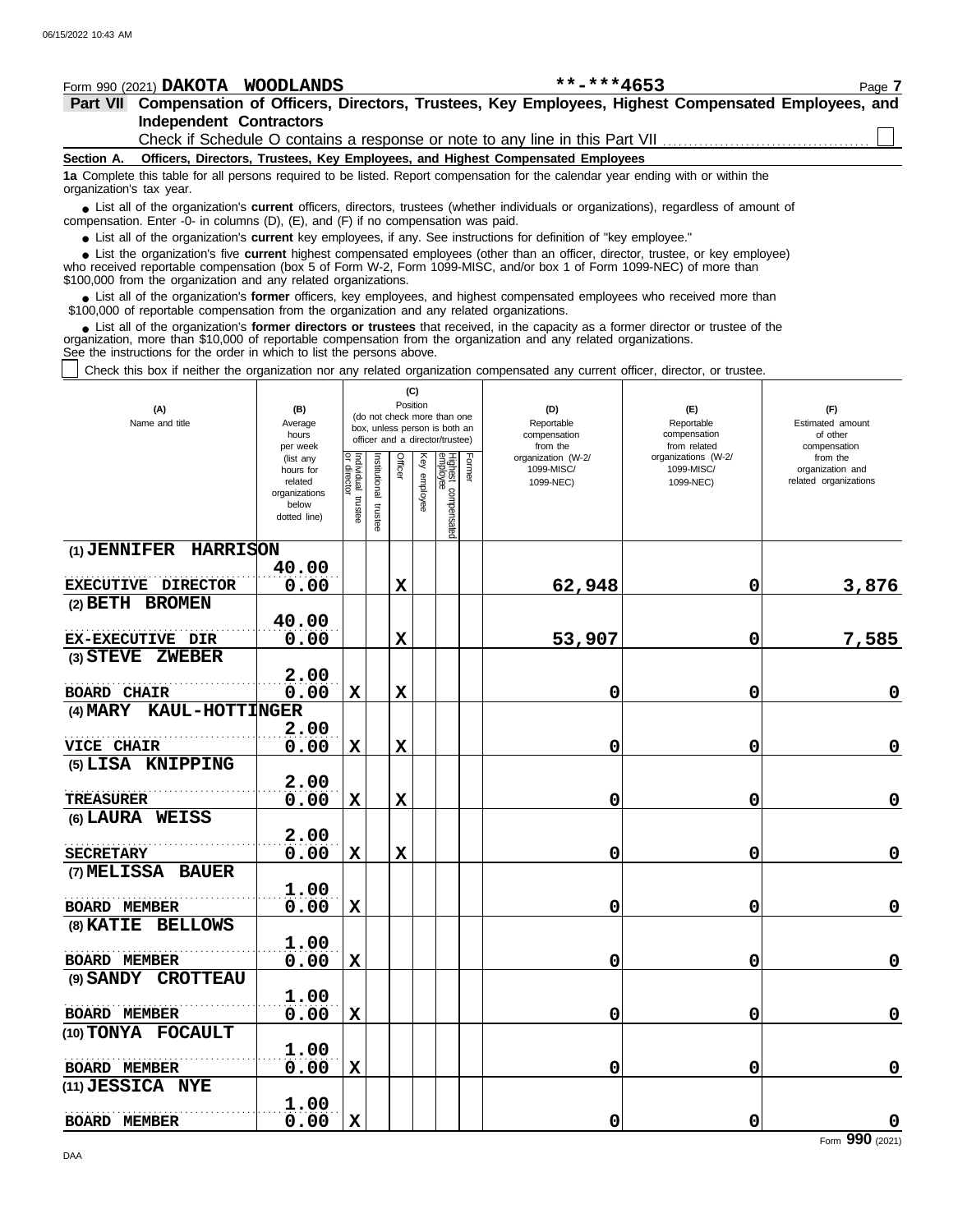| Form 990 (2021) DAKOTA WOODLANDS                                        |                |                                                                             |                                   |                          |                                                                                                                    |              |                                 |        | **-***4653                                                                                                                                                                                                           |                                                                                                                                                                    | Page 8                                                |
|-------------------------------------------------------------------------|----------------|-----------------------------------------------------------------------------|-----------------------------------|--------------------------|--------------------------------------------------------------------------------------------------------------------|--------------|---------------------------------|--------|----------------------------------------------------------------------------------------------------------------------------------------------------------------------------------------------------------------------|--------------------------------------------------------------------------------------------------------------------------------------------------------------------|-------------------------------------------------------|
| <b>Part VII</b>                                                         |                |                                                                             |                                   |                          |                                                                                                                    |              |                                 |        |                                                                                                                                                                                                                      | Section A. Officers, Directors, Trustees, Key Employees, and Highest Compensated Employees (continued)                                                             |                                                       |
| (A)<br>Name and title                                                   |                | (B)<br>Average<br>hours<br>per week                                         |                                   |                          | (C)<br>Position<br>(do not check more than one<br>box, unless person is both an<br>officer and a director/trustee) |              |                                 |        | (D)<br>Reportable<br>compensation<br>from the                                                                                                                                                                        | (E)<br>Reportable<br>compensation<br>from related                                                                                                                  | (F)<br>Estimated amount<br>of other<br>compensation   |
|                                                                         |                | (list any<br>hours for<br>related<br>organizations<br>below<br>dotted line) | Individual trustee<br>or director | Institutional<br>trustee | Officer                                                                                                            | Key employee | Highest compensatec<br>employee | Former | organization (W-2/<br>1099-MISC/<br>1099-NEC)                                                                                                                                                                        | organizations (W-2/<br>1099-MISC/<br>1099-NEC)                                                                                                                     | from the<br>organization and<br>related organizations |
| (12)<br><b>JOSEPH RUSCHE</b>                                            |                |                                                                             |                                   |                          |                                                                                                                    |              |                                 |        |                                                                                                                                                                                                                      |                                                                                                                                                                    |                                                       |
| <b>BOARD MEMBER</b>                                                     |                | 1.00<br>0.00                                                                | $\mathbf X$                       |                          |                                                                                                                    |              |                                 |        | 0                                                                                                                                                                                                                    | 0                                                                                                                                                                  | 0                                                     |
| (13)<br><b>JESSE</b>                                                    | <b>SANCHEZ</b> | 1.00                                                                        |                                   |                          |                                                                                                                    |              |                                 |        |                                                                                                                                                                                                                      |                                                                                                                                                                    |                                                       |
| <b>BOARD MEMBER</b><br>(14)<br><b>ANDREW</b>                            | <b>SUPINA</b>  | 0.00                                                                        | $\mathbf x$                       |                          |                                                                                                                    |              |                                 |        | 0                                                                                                                                                                                                                    | 0                                                                                                                                                                  | 0                                                     |
| <b>BOARD MEMBER</b>                                                     |                | 1.00<br>0.00                                                                | $\mathbf x$                       |                          |                                                                                                                    |              |                                 |        | 0                                                                                                                                                                                                                    | 0                                                                                                                                                                  | 0                                                     |
| ANNE WILTSCHECK<br>(15)                                                 |                |                                                                             |                                   |                          |                                                                                                                    |              |                                 |        |                                                                                                                                                                                                                      |                                                                                                                                                                    |                                                       |
| <b>BOARD MEMBER</b>                                                     |                | 1.00<br>0.00                                                                | $\mathbf x$                       |                          |                                                                                                                    |              |                                 |        | 0                                                                                                                                                                                                                    | 0                                                                                                                                                                  | 0                                                     |
|                                                                         |                |                                                                             |                                   |                          |                                                                                                                    |              |                                 |        |                                                                                                                                                                                                                      |                                                                                                                                                                    |                                                       |
|                                                                         |                |                                                                             |                                   |                          |                                                                                                                    |              |                                 |        |                                                                                                                                                                                                                      |                                                                                                                                                                    |                                                       |
|                                                                         |                |                                                                             |                                   |                          |                                                                                                                    |              |                                 |        |                                                                                                                                                                                                                      |                                                                                                                                                                    |                                                       |
|                                                                         |                |                                                                             |                                   |                          |                                                                                                                    |              |                                 |        |                                                                                                                                                                                                                      |                                                                                                                                                                    |                                                       |
|                                                                         |                |                                                                             |                                   |                          |                                                                                                                    |              |                                 | u      | 116,855                                                                                                                                                                                                              |                                                                                                                                                                    | 11,461                                                |
| c Total from continuation sheets to Part VII, Section A<br>$\mathbf{2}$ |                |                                                                             |                                   |                          |                                                                                                                    |              |                                 | u      | d Total (add lines 1b and 1c) $\frac{116}{855}$<br>Total number of individuals (including but not limited to those listed above) who received more than \$100,000 of                                                 |                                                                                                                                                                    | 11,<br>,461                                           |
| reportable compensation from the organization $\mathbf{u}$              |                |                                                                             |                                   |                          |                                                                                                                    |              |                                 |        |                                                                                                                                                                                                                      |                                                                                                                                                                    | Yes<br>N <sub>o</sub>                                 |
| 3                                                                       |                |                                                                             |                                   |                          |                                                                                                                    |              |                                 |        | Did the organization list any former officer, director, trustee, key employee, or highest compensated                                                                                                                |                                                                                                                                                                    | X<br>3                                                |
| 4                                                                       |                |                                                                             |                                   |                          |                                                                                                                    |              |                                 |        | For any individual listed on line 1a, is the sum of reportable compensation and other compensation from the<br>organization and related organizations greater than \$150,000? If "Yes," complete Schedule J for such |                                                                                                                                                                    | X<br>4                                                |
| 5                                                                       |                |                                                                             |                                   |                          |                                                                                                                    |              |                                 |        |                                                                                                                                                                                                                      | individual<br>Did any person listed on line 1a receive or accrue compensation from any unrelated organization or individual                                        |                                                       |
|                                                                         |                |                                                                             |                                   |                          |                                                                                                                    |              |                                 |        |                                                                                                                                                                                                                      |                                                                                                                                                                    | X<br>5                                                |
| Section B. Independent Contractors<br>1                                 |                |                                                                             |                                   |                          |                                                                                                                    |              |                                 |        | Complete this table for your five highest compensated independent contractors that received more than \$100,000 of                                                                                                   |                                                                                                                                                                    |                                                       |
|                                                                         |                | (A)<br>Name and business address                                            |                                   |                          |                                                                                                                    |              |                                 |        |                                                                                                                                                                                                                      | compensation from the organization. Report compensation for the calendar year ending with or within the organization's tax year.<br>(B)<br>Description of services | (C)<br>Compensation                                   |
|                                                                         |                |                                                                             |                                   |                          |                                                                                                                    |              |                                 |        |                                                                                                                                                                                                                      |                                                                                                                                                                    |                                                       |
|                                                                         |                |                                                                             |                                   |                          |                                                                                                                    |              |                                 |        |                                                                                                                                                                                                                      |                                                                                                                                                                    |                                                       |
|                                                                         |                |                                                                             |                                   |                          |                                                                                                                    |              |                                 |        |                                                                                                                                                                                                                      |                                                                                                                                                                    |                                                       |
|                                                                         |                |                                                                             |                                   |                          |                                                                                                                    |              |                                 |        |                                                                                                                                                                                                                      |                                                                                                                                                                    |                                                       |
|                                                                         |                |                                                                             |                                   |                          |                                                                                                                    |              |                                 |        |                                                                                                                                                                                                                      |                                                                                                                                                                    |                                                       |
|                                                                         |                |                                                                             |                                   |                          |                                                                                                                    |              |                                 |        |                                                                                                                                                                                                                      |                                                                                                                                                                    |                                                       |

| Total number of independent contractors (including but not limited to those listed above) who |
|-----------------------------------------------------------------------------------------------|
| received more than \$100,000 of compensation from the organization $\mathbf u$                |

**0**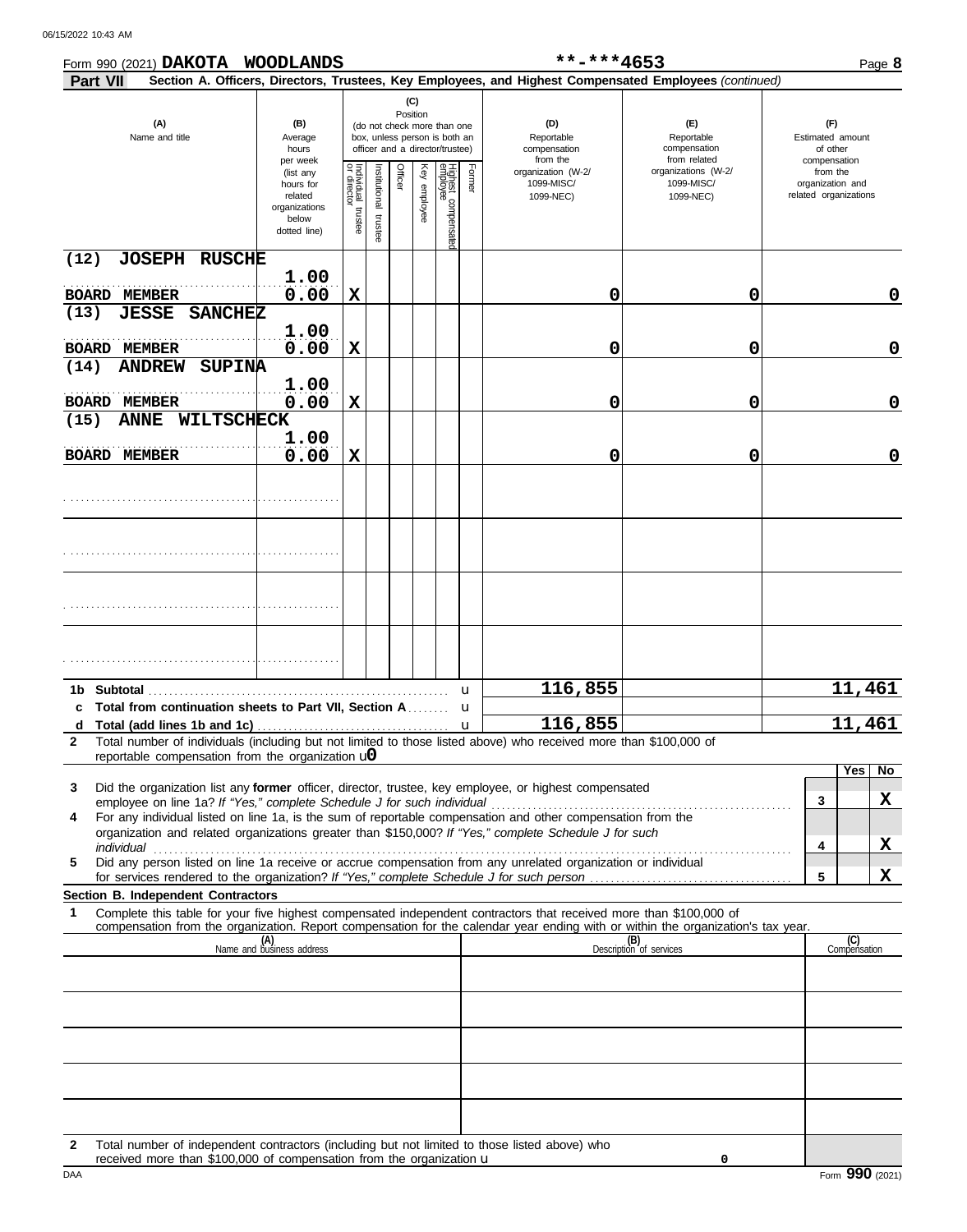#### Form 990 (2021) Page **9 DAKOTA WOODLANDS \*\*-\*\*\*4653 Part VIII Statement of Revenue** Check if Schedule O contains a response or note to any line in this Part VIII. **(B) (C) (D) Related** or exempt **Unrelated Revenue excluded** (A) (B)<br>Total revenue Related or exemptunction revenue from tax under<br>sections 512-514 business revenue Gifts, Grants<br>illar Amounts **Contributions, Gifts, Grants and Other Similar Amounts 1a 1a** Federated campaigns . . . . . . . . . . . **1b b** Membership dues . . . . . . . . . . . . . . . **1c c** Fundraising events . . . . . . . . . . . . . **1d d** Related organizations . . . . . . . . . . . **Contributions,<br>and Other Sim 1e e** Government grants (contributions) . . . . . . . . . . **f** All other contributions, gifts, grants, **1f 540,531** and similar amounts not included above . . **g** Noncash contributions included in lines 1a-1f . . . . . . . . . . . . . . . . . . **1g** \$ . . . . . . . . . . . . . . . . . . . . **212,350 540,531** u **h Total.** Add lines 1a–1f . . . . . . . . . . . . . . . . . . . . . . . . . . . . . . . . . . . . . Business Code Program Service<br>Revenue **Program Service** . . . . . . . . . . . . . . . . . . . . . . . . . . . . . . . . . . . . . . . . . . . . . . . . . . . . . **2a GOVERNMENT PROGRAM FEES 694,854 694,854 b** . . . . . . . . . . . . . . . . . . . . . . . . . . . . . . . . . . . . . . . . . . . . . . . . . . . . . **c** . . . . . . . . . . . . . . . . . . . . . . . . . . . . . . . . . . . . . . . . . . . . . . . . . . . . . **d** . . . . . . . . . . . . . . . . . . . . . . . . . . . . . . . . . . . . . . . . . . . . . . . . . . . . . **e** . . . . . . . . . . . . . . . . . . . . . . . . . . . . . . . . . . . . . . . . . . . . . . . . . . . . . **f** All other program service revenue . . . . . . . . . . . . . . . . . **694,854 g Total.** Add lines 2a–2f . . . . . . . . . . . . . . . . . . . . . . . . . . . . . . . . . . . . . u **3** Investment income (including dividends, interest, and **18,204 18,204** u other similar amounts) . . . . . . . . . . . . . . . . . . . . . . . . . . . . . . . . . . . . . u **4** Income from investment of tax-exempt bond proceeds . . . **5** Royalties . . . . . . . . . . . . . . . . . . . . . . . . . . . . . . . . . . . . . . . . . . . . . . . . . . . u (i) Real (ii) Personal **6a 6a** Gross rents **6b b** Less: rental expenses **6c c** Rental inc. or (loss) **d** Net rental income or (loss) . . . . . . . . . . . . . . . . . . . . . . . . . . . . . . . . . u **7a** Gross amount from (i) Securities (ii) Other sales of assets **132,590 7a** other than inventory Revenue **Other Revenue b** Less: cost or other **63,923** basis and sales exps. **7b 68,667 7c c** Gain or (loss) Other | **68,667 68,667 d** u Net gain or (loss) . . . . . . . . . . . . . . . . . . . . . . . . . . . . . . . . . . . . . . . . . . . **8a** Gross income from fundraising events (not including \$ ..................... of contributions reported on line 1c). See Part IV, line 18 **8a 8b b** Less: direct expenses . . . . . . . . . . . . **c** Net income or (loss) from fundraising events . . . . . . . . . . . . . . u **9a** Gross income from gaming activities. See Part IV, line 19 **9a 9b b** Less: direct expenses ............. Net income or (loss) from gaming activities . . . . . . . . . . . . . . . **c** u 10a Gross sales of inventory, less returns and allowances ....... **10a 10b b** Less:  $\cosh$  of goods  $\sinh$ Net income or (loss) from sales of inventory . . . . . . . . . . . . . . . **c** u liscellaneous<br>Revenue Business Code **Miscellaneous 11a** . . . . . . . . . . . . . . . . . . . . . . . . . . . . . . . . . . . . . . . . . . . . . . . . . . . . . **HEALTH CREDIT 7,260 7,260 b** . . . . . . . . . . . . . . . . . . . . . . . . . . . . . . . . . . . . . . . . . . . . . . . . . . . . . **OTHER REVENUE 897 897 c** . . . . . . . . . . . . . . . . . . . . . . . . . . . . . . . . . . . . . . . . . . . . . . . . . . . . . **d** All other revenue . . . . . . . . . . . . . . . . . . . . . . . . . . . . . . . . . . . **8,157** u **e Total.** Add lines 11a–11d . . . . . . . . . . . . . . . . . . . . . . . . . . . . . . . . . . **1,330,413 771,678 0 18,204** u **Total revenue.** See instructions . . . . . . . . . . . . . . . . . . . . . . . . . . . **12**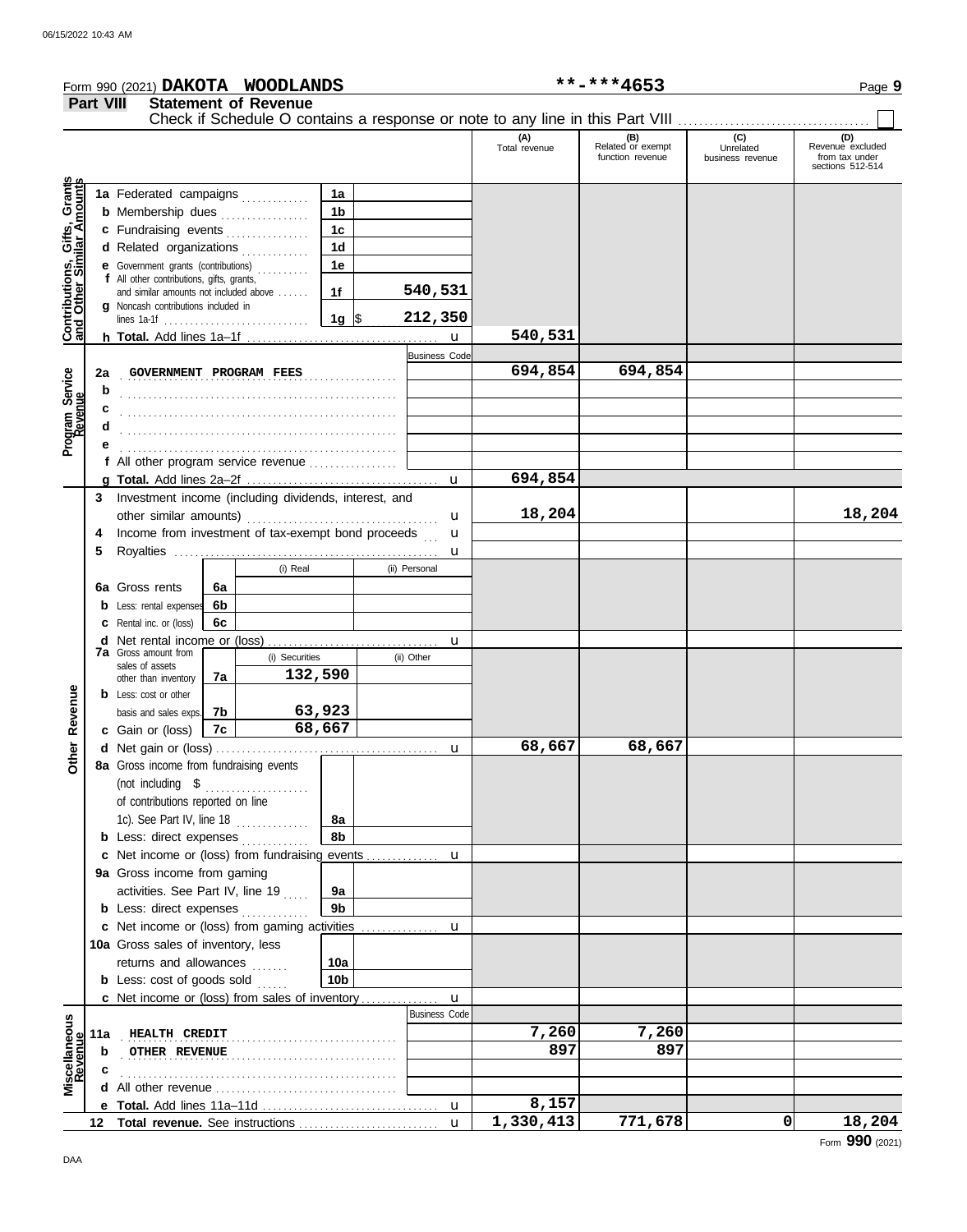### Form 990 (2021) Page **10 DAKOTA WOODLANDS \*\*-\*\*\*4653**

**Part IX Statement of Functional Expenses**

| Section 501(c)(3) and 501(c)(4) organizations must complete all columns. All other organizations must complete column (A).<br>Check if Schedule O contains a response or note to any line in this Part IX<br>(A)<br>Total expenses<br>(B)<br>(D)<br>(C)<br>Do not include amounts reported on lines 6b, 1b,<br>Fundraising<br>Program service<br>Management and<br>8b, 9b, and 10b of Part VIII.<br>general expenses<br>expenses<br>expenses<br>1 Grants and other assistance to domestic organizations<br>and domestic governments. See Part IV, line 21<br>Grants and other assistance to domestic<br>2<br>individuals. See Part IV, line 22<br>Grants and other assistance to foreign<br>3<br>organizations, foreign governments, and<br>foreign individuals. See Part IV, lines 15 and 16<br>Benefits paid to or for members<br>4<br>Compensation of current officers, directors,<br>5.<br>128,316<br>64,159<br>64,157<br>trustees, and key employees<br>Compensation not included above to disqualified<br>6.<br>persons (as defined under section 4958(f)(1)) and<br>persons described in section 4958(c)(3)(B)<br>527,416<br>476,825<br>26,874<br>23,717<br>Other salaries and wages<br>7<br>Pension plan accruals and contributions (include<br>8<br>6,869<br>6,817<br>48<br>section 401(k) and 403(b) employer contributions)<br>4,344<br>4,687<br>51,683<br>60,714<br>Other employee benefits<br>9<br>7,342<br>7,071<br>55,455<br>41,042<br>10<br>Fees for services (nonemployees):<br>11<br>a Management<br>b<br>15,501<br>12,216<br>697<br>2,588<br>c<br>d<br>Professional fundraising services. See Part IV, line 17<br>е<br>6,175<br>6,175<br>Investment management fees<br>t.<br>g Other. (If line 11g amount exceeds 10% of line 25, column<br>(A) amount, list line 11g expenses on Schedule O.)<br>12 Advertising and promotion<br>96,529<br>81,116<br>13,720<br>1,693<br>13<br>Information technology<br>14<br>15<br>Royalties<br>41,744<br>39,939<br>1,083<br>16<br>1,329<br>1,329<br>17 Travel<br>18 Payments of travel or entertainment expenses<br>for any federal, state, or local public officials<br>Conferences, conventions, and meetings<br>19<br>20<br>Interest<br>Payments to affiliates<br>21<br>97,010<br>92,175<br>2,901<br><u>1,934</u><br>Depreciation, depletion, and amortization<br>22<br>15,139<br>454<br>14,382<br>23<br>Other expenses. Itemize expenses not covered<br>24<br>above (List miscellaneous expenses on line 24e. If<br>line 24e amount exceeds 10% of line 25, column<br>(A) amount, list line 24e expenses on Schedule O.)<br>212,350<br>212,350<br>INKIND PROGRAM COSTS<br>а<br>67,664<br>67,301<br>363<br>CLIENT SUPPORTIVE SERVICE<br>b<br>43,706<br>42,877<br>614<br>215<br>BUILDING AND MAINTANENCE<br>c<br>1,580<br>371<br>1,209<br>STAFF DEVELOPMENT<br>d<br>1,255<br>1,255<br>All other expenses<br>е<br>1,132,050<br>104,859<br>1,378,752<br>141,843<br>Total functional expenses. Add lines 1 through 24e<br>25<br>Joint costs. Complete this line only if the<br>26<br>organization reported in column (B) joint costs<br>from a combined educational campaign and<br>fundraising solicitation. Check here $\mathbf{u}$<br>  if | <b>Part IX</b><br>Statement of Functional Expenses |  |  |
|----------------------------------------------------------------------------------------------------------------------------------------------------------------------------------------------------------------------------------------------------------------------------------------------------------------------------------------------------------------------------------------------------------------------------------------------------------------------------------------------------------------------------------------------------------------------------------------------------------------------------------------------------------------------------------------------------------------------------------------------------------------------------------------------------------------------------------------------------------------------------------------------------------------------------------------------------------------------------------------------------------------------------------------------------------------------------------------------------------------------------------------------------------------------------------------------------------------------------------------------------------------------------------------------------------------------------------------------------------------------------------------------------------------------------------------------------------------------------------------------------------------------------------------------------------------------------------------------------------------------------------------------------------------------------------------------------------------------------------------------------------------------------------------------------------------------------------------------------------------------------------------------------------------------------------------------------------------------------------------------------------------------------------------------------------------------------------------------------------------------------------------------------------------------------------------------------------------------------------------------------------------------------------------------------------------------------------------------------------------------------------------------------------------------------------------------------------------------------------------------------------------------------------------------------------------------------------------------------------------------------------------------------------------------------------------------------------------------------------------------------------------------------------------------------------------------------------------------------------------------------------------------------------------------------------------------------------------------------------------------------------------------------------------------------------------------------------------------------------------------------------------------------------------------------------------------------|----------------------------------------------------|--|--|
|                                                                                                                                                                                                                                                                                                                                                                                                                                                                                                                                                                                                                                                                                                                                                                                                                                                                                                                                                                                                                                                                                                                                                                                                                                                                                                                                                                                                                                                                                                                                                                                                                                                                                                                                                                                                                                                                                                                                                                                                                                                                                                                                                                                                                                                                                                                                                                                                                                                                                                                                                                                                                                                                                                                                                                                                                                                                                                                                                                                                                                                                                                                                                                                                    |                                                    |  |  |
|                                                                                                                                                                                                                                                                                                                                                                                                                                                                                                                                                                                                                                                                                                                                                                                                                                                                                                                                                                                                                                                                                                                                                                                                                                                                                                                                                                                                                                                                                                                                                                                                                                                                                                                                                                                                                                                                                                                                                                                                                                                                                                                                                                                                                                                                                                                                                                                                                                                                                                                                                                                                                                                                                                                                                                                                                                                                                                                                                                                                                                                                                                                                                                                                    |                                                    |  |  |
|                                                                                                                                                                                                                                                                                                                                                                                                                                                                                                                                                                                                                                                                                                                                                                                                                                                                                                                                                                                                                                                                                                                                                                                                                                                                                                                                                                                                                                                                                                                                                                                                                                                                                                                                                                                                                                                                                                                                                                                                                                                                                                                                                                                                                                                                                                                                                                                                                                                                                                                                                                                                                                                                                                                                                                                                                                                                                                                                                                                                                                                                                                                                                                                                    |                                                    |  |  |
| 722<br>$\overline{303}$                                                                                                                                                                                                                                                                                                                                                                                                                                                                                                                                                                                                                                                                                                                                                                                                                                                                                                                                                                                                                                                                                                                                                                                                                                                                                                                                                                                                                                                                                                                                                                                                                                                                                                                                                                                                                                                                                                                                                                                                                                                                                                                                                                                                                                                                                                                                                                                                                                                                                                                                                                                                                                                                                                                                                                                                                                                                                                                                                                                                                                                                                                                                                                            |                                                    |  |  |
|                                                                                                                                                                                                                                                                                                                                                                                                                                                                                                                                                                                                                                                                                                                                                                                                                                                                                                                                                                                                                                                                                                                                                                                                                                                                                                                                                                                                                                                                                                                                                                                                                                                                                                                                                                                                                                                                                                                                                                                                                                                                                                                                                                                                                                                                                                                                                                                                                                                                                                                                                                                                                                                                                                                                                                                                                                                                                                                                                                                                                                                                                                                                                                                                    |                                                    |  |  |
|                                                                                                                                                                                                                                                                                                                                                                                                                                                                                                                                                                                                                                                                                                                                                                                                                                                                                                                                                                                                                                                                                                                                                                                                                                                                                                                                                                                                                                                                                                                                                                                                                                                                                                                                                                                                                                                                                                                                                                                                                                                                                                                                                                                                                                                                                                                                                                                                                                                                                                                                                                                                                                                                                                                                                                                                                                                                                                                                                                                                                                                                                                                                                                                                    |                                                    |  |  |
|                                                                                                                                                                                                                                                                                                                                                                                                                                                                                                                                                                                                                                                                                                                                                                                                                                                                                                                                                                                                                                                                                                                                                                                                                                                                                                                                                                                                                                                                                                                                                                                                                                                                                                                                                                                                                                                                                                                                                                                                                                                                                                                                                                                                                                                                                                                                                                                                                                                                                                                                                                                                                                                                                                                                                                                                                                                                                                                                                                                                                                                                                                                                                                                                    |                                                    |  |  |
|                                                                                                                                                                                                                                                                                                                                                                                                                                                                                                                                                                                                                                                                                                                                                                                                                                                                                                                                                                                                                                                                                                                                                                                                                                                                                                                                                                                                                                                                                                                                                                                                                                                                                                                                                                                                                                                                                                                                                                                                                                                                                                                                                                                                                                                                                                                                                                                                                                                                                                                                                                                                                                                                                                                                                                                                                                                                                                                                                                                                                                                                                                                                                                                                    |                                                    |  |  |
|                                                                                                                                                                                                                                                                                                                                                                                                                                                                                                                                                                                                                                                                                                                                                                                                                                                                                                                                                                                                                                                                                                                                                                                                                                                                                                                                                                                                                                                                                                                                                                                                                                                                                                                                                                                                                                                                                                                                                                                                                                                                                                                                                                                                                                                                                                                                                                                                                                                                                                                                                                                                                                                                                                                                                                                                                                                                                                                                                                                                                                                                                                                                                                                                    |                                                    |  |  |
|                                                                                                                                                                                                                                                                                                                                                                                                                                                                                                                                                                                                                                                                                                                                                                                                                                                                                                                                                                                                                                                                                                                                                                                                                                                                                                                                                                                                                                                                                                                                                                                                                                                                                                                                                                                                                                                                                                                                                                                                                                                                                                                                                                                                                                                                                                                                                                                                                                                                                                                                                                                                                                                                                                                                                                                                                                                                                                                                                                                                                                                                                                                                                                                                    |                                                    |  |  |
|                                                                                                                                                                                                                                                                                                                                                                                                                                                                                                                                                                                                                                                                                                                                                                                                                                                                                                                                                                                                                                                                                                                                                                                                                                                                                                                                                                                                                                                                                                                                                                                                                                                                                                                                                                                                                                                                                                                                                                                                                                                                                                                                                                                                                                                                                                                                                                                                                                                                                                                                                                                                                                                                                                                                                                                                                                                                                                                                                                                                                                                                                                                                                                                                    |                                                    |  |  |
|                                                                                                                                                                                                                                                                                                                                                                                                                                                                                                                                                                                                                                                                                                                                                                                                                                                                                                                                                                                                                                                                                                                                                                                                                                                                                                                                                                                                                                                                                                                                                                                                                                                                                                                                                                                                                                                                                                                                                                                                                                                                                                                                                                                                                                                                                                                                                                                                                                                                                                                                                                                                                                                                                                                                                                                                                                                                                                                                                                                                                                                                                                                                                                                                    |                                                    |  |  |
|                                                                                                                                                                                                                                                                                                                                                                                                                                                                                                                                                                                                                                                                                                                                                                                                                                                                                                                                                                                                                                                                                                                                                                                                                                                                                                                                                                                                                                                                                                                                                                                                                                                                                                                                                                                                                                                                                                                                                                                                                                                                                                                                                                                                                                                                                                                                                                                                                                                                                                                                                                                                                                                                                                                                                                                                                                                                                                                                                                                                                                                                                                                                                                                                    |                                                    |  |  |
|                                                                                                                                                                                                                                                                                                                                                                                                                                                                                                                                                                                                                                                                                                                                                                                                                                                                                                                                                                                                                                                                                                                                                                                                                                                                                                                                                                                                                                                                                                                                                                                                                                                                                                                                                                                                                                                                                                                                                                                                                                                                                                                                                                                                                                                                                                                                                                                                                                                                                                                                                                                                                                                                                                                                                                                                                                                                                                                                                                                                                                                                                                                                                                                                    |                                                    |  |  |
|                                                                                                                                                                                                                                                                                                                                                                                                                                                                                                                                                                                                                                                                                                                                                                                                                                                                                                                                                                                                                                                                                                                                                                                                                                                                                                                                                                                                                                                                                                                                                                                                                                                                                                                                                                                                                                                                                                                                                                                                                                                                                                                                                                                                                                                                                                                                                                                                                                                                                                                                                                                                                                                                                                                                                                                                                                                                                                                                                                                                                                                                                                                                                                                                    |                                                    |  |  |
|                                                                                                                                                                                                                                                                                                                                                                                                                                                                                                                                                                                                                                                                                                                                                                                                                                                                                                                                                                                                                                                                                                                                                                                                                                                                                                                                                                                                                                                                                                                                                                                                                                                                                                                                                                                                                                                                                                                                                                                                                                                                                                                                                                                                                                                                                                                                                                                                                                                                                                                                                                                                                                                                                                                                                                                                                                                                                                                                                                                                                                                                                                                                                                                                    |                                                    |  |  |
|                                                                                                                                                                                                                                                                                                                                                                                                                                                                                                                                                                                                                                                                                                                                                                                                                                                                                                                                                                                                                                                                                                                                                                                                                                                                                                                                                                                                                                                                                                                                                                                                                                                                                                                                                                                                                                                                                                                                                                                                                                                                                                                                                                                                                                                                                                                                                                                                                                                                                                                                                                                                                                                                                                                                                                                                                                                                                                                                                                                                                                                                                                                                                                                                    |                                                    |  |  |
|                                                                                                                                                                                                                                                                                                                                                                                                                                                                                                                                                                                                                                                                                                                                                                                                                                                                                                                                                                                                                                                                                                                                                                                                                                                                                                                                                                                                                                                                                                                                                                                                                                                                                                                                                                                                                                                                                                                                                                                                                                                                                                                                                                                                                                                                                                                                                                                                                                                                                                                                                                                                                                                                                                                                                                                                                                                                                                                                                                                                                                                                                                                                                                                                    |                                                    |  |  |
|                                                                                                                                                                                                                                                                                                                                                                                                                                                                                                                                                                                                                                                                                                                                                                                                                                                                                                                                                                                                                                                                                                                                                                                                                                                                                                                                                                                                                                                                                                                                                                                                                                                                                                                                                                                                                                                                                                                                                                                                                                                                                                                                                                                                                                                                                                                                                                                                                                                                                                                                                                                                                                                                                                                                                                                                                                                                                                                                                                                                                                                                                                                                                                                                    |                                                    |  |  |
|                                                                                                                                                                                                                                                                                                                                                                                                                                                                                                                                                                                                                                                                                                                                                                                                                                                                                                                                                                                                                                                                                                                                                                                                                                                                                                                                                                                                                                                                                                                                                                                                                                                                                                                                                                                                                                                                                                                                                                                                                                                                                                                                                                                                                                                                                                                                                                                                                                                                                                                                                                                                                                                                                                                                                                                                                                                                                                                                                                                                                                                                                                                                                                                                    |                                                    |  |  |
|                                                                                                                                                                                                                                                                                                                                                                                                                                                                                                                                                                                                                                                                                                                                                                                                                                                                                                                                                                                                                                                                                                                                                                                                                                                                                                                                                                                                                                                                                                                                                                                                                                                                                                                                                                                                                                                                                                                                                                                                                                                                                                                                                                                                                                                                                                                                                                                                                                                                                                                                                                                                                                                                                                                                                                                                                                                                                                                                                                                                                                                                                                                                                                                                    |                                                    |  |  |
|                                                                                                                                                                                                                                                                                                                                                                                                                                                                                                                                                                                                                                                                                                                                                                                                                                                                                                                                                                                                                                                                                                                                                                                                                                                                                                                                                                                                                                                                                                                                                                                                                                                                                                                                                                                                                                                                                                                                                                                                                                                                                                                                                                                                                                                                                                                                                                                                                                                                                                                                                                                                                                                                                                                                                                                                                                                                                                                                                                                                                                                                                                                                                                                                    |                                                    |  |  |
|                                                                                                                                                                                                                                                                                                                                                                                                                                                                                                                                                                                                                                                                                                                                                                                                                                                                                                                                                                                                                                                                                                                                                                                                                                                                                                                                                                                                                                                                                                                                                                                                                                                                                                                                                                                                                                                                                                                                                                                                                                                                                                                                                                                                                                                                                                                                                                                                                                                                                                                                                                                                                                                                                                                                                                                                                                                                                                                                                                                                                                                                                                                                                                                                    |                                                    |  |  |
|                                                                                                                                                                                                                                                                                                                                                                                                                                                                                                                                                                                                                                                                                                                                                                                                                                                                                                                                                                                                                                                                                                                                                                                                                                                                                                                                                                                                                                                                                                                                                                                                                                                                                                                                                                                                                                                                                                                                                                                                                                                                                                                                                                                                                                                                                                                                                                                                                                                                                                                                                                                                                                                                                                                                                                                                                                                                                                                                                                                                                                                                                                                                                                                                    |                                                    |  |  |
|                                                                                                                                                                                                                                                                                                                                                                                                                                                                                                                                                                                                                                                                                                                                                                                                                                                                                                                                                                                                                                                                                                                                                                                                                                                                                                                                                                                                                                                                                                                                                                                                                                                                                                                                                                                                                                                                                                                                                                                                                                                                                                                                                                                                                                                                                                                                                                                                                                                                                                                                                                                                                                                                                                                                                                                                                                                                                                                                                                                                                                                                                                                                                                                                    |                                                    |  |  |
|                                                                                                                                                                                                                                                                                                                                                                                                                                                                                                                                                                                                                                                                                                                                                                                                                                                                                                                                                                                                                                                                                                                                                                                                                                                                                                                                                                                                                                                                                                                                                                                                                                                                                                                                                                                                                                                                                                                                                                                                                                                                                                                                                                                                                                                                                                                                                                                                                                                                                                                                                                                                                                                                                                                                                                                                                                                                                                                                                                                                                                                                                                                                                                                                    |                                                    |  |  |
|                                                                                                                                                                                                                                                                                                                                                                                                                                                                                                                                                                                                                                                                                                                                                                                                                                                                                                                                                                                                                                                                                                                                                                                                                                                                                                                                                                                                                                                                                                                                                                                                                                                                                                                                                                                                                                                                                                                                                                                                                                                                                                                                                                                                                                                                                                                                                                                                                                                                                                                                                                                                                                                                                                                                                                                                                                                                                                                                                                                                                                                                                                                                                                                                    |                                                    |  |  |
|                                                                                                                                                                                                                                                                                                                                                                                                                                                                                                                                                                                                                                                                                                                                                                                                                                                                                                                                                                                                                                                                                                                                                                                                                                                                                                                                                                                                                                                                                                                                                                                                                                                                                                                                                                                                                                                                                                                                                                                                                                                                                                                                                                                                                                                                                                                                                                                                                                                                                                                                                                                                                                                                                                                                                                                                                                                                                                                                                                                                                                                                                                                                                                                                    |                                                    |  |  |
|                                                                                                                                                                                                                                                                                                                                                                                                                                                                                                                                                                                                                                                                                                                                                                                                                                                                                                                                                                                                                                                                                                                                                                                                                                                                                                                                                                                                                                                                                                                                                                                                                                                                                                                                                                                                                                                                                                                                                                                                                                                                                                                                                                                                                                                                                                                                                                                                                                                                                                                                                                                                                                                                                                                                                                                                                                                                                                                                                                                                                                                                                                                                                                                                    |                                                    |  |  |
|                                                                                                                                                                                                                                                                                                                                                                                                                                                                                                                                                                                                                                                                                                                                                                                                                                                                                                                                                                                                                                                                                                                                                                                                                                                                                                                                                                                                                                                                                                                                                                                                                                                                                                                                                                                                                                                                                                                                                                                                                                                                                                                                                                                                                                                                                                                                                                                                                                                                                                                                                                                                                                                                                                                                                                                                                                                                                                                                                                                                                                                                                                                                                                                                    |                                                    |  |  |
|                                                                                                                                                                                                                                                                                                                                                                                                                                                                                                                                                                                                                                                                                                                                                                                                                                                                                                                                                                                                                                                                                                                                                                                                                                                                                                                                                                                                                                                                                                                                                                                                                                                                                                                                                                                                                                                                                                                                                                                                                                                                                                                                                                                                                                                                                                                                                                                                                                                                                                                                                                                                                                                                                                                                                                                                                                                                                                                                                                                                                                                                                                                                                                                                    |                                                    |  |  |
|                                                                                                                                                                                                                                                                                                                                                                                                                                                                                                                                                                                                                                                                                                                                                                                                                                                                                                                                                                                                                                                                                                                                                                                                                                                                                                                                                                                                                                                                                                                                                                                                                                                                                                                                                                                                                                                                                                                                                                                                                                                                                                                                                                                                                                                                                                                                                                                                                                                                                                                                                                                                                                                                                                                                                                                                                                                                                                                                                                                                                                                                                                                                                                                                    |                                                    |  |  |
|                                                                                                                                                                                                                                                                                                                                                                                                                                                                                                                                                                                                                                                                                                                                                                                                                                                                                                                                                                                                                                                                                                                                                                                                                                                                                                                                                                                                                                                                                                                                                                                                                                                                                                                                                                                                                                                                                                                                                                                                                                                                                                                                                                                                                                                                                                                                                                                                                                                                                                                                                                                                                                                                                                                                                                                                                                                                                                                                                                                                                                                                                                                                                                                                    |                                                    |  |  |
|                                                                                                                                                                                                                                                                                                                                                                                                                                                                                                                                                                                                                                                                                                                                                                                                                                                                                                                                                                                                                                                                                                                                                                                                                                                                                                                                                                                                                                                                                                                                                                                                                                                                                                                                                                                                                                                                                                                                                                                                                                                                                                                                                                                                                                                                                                                                                                                                                                                                                                                                                                                                                                                                                                                                                                                                                                                                                                                                                                                                                                                                                                                                                                                                    |                                                    |  |  |
|                                                                                                                                                                                                                                                                                                                                                                                                                                                                                                                                                                                                                                                                                                                                                                                                                                                                                                                                                                                                                                                                                                                                                                                                                                                                                                                                                                                                                                                                                                                                                                                                                                                                                                                                                                                                                                                                                                                                                                                                                                                                                                                                                                                                                                                                                                                                                                                                                                                                                                                                                                                                                                                                                                                                                                                                                                                                                                                                                                                                                                                                                                                                                                                                    |                                                    |  |  |
|                                                                                                                                                                                                                                                                                                                                                                                                                                                                                                                                                                                                                                                                                                                                                                                                                                                                                                                                                                                                                                                                                                                                                                                                                                                                                                                                                                                                                                                                                                                                                                                                                                                                                                                                                                                                                                                                                                                                                                                                                                                                                                                                                                                                                                                                                                                                                                                                                                                                                                                                                                                                                                                                                                                                                                                                                                                                                                                                                                                                                                                                                                                                                                                                    |                                                    |  |  |
|                                                                                                                                                                                                                                                                                                                                                                                                                                                                                                                                                                                                                                                                                                                                                                                                                                                                                                                                                                                                                                                                                                                                                                                                                                                                                                                                                                                                                                                                                                                                                                                                                                                                                                                                                                                                                                                                                                                                                                                                                                                                                                                                                                                                                                                                                                                                                                                                                                                                                                                                                                                                                                                                                                                                                                                                                                                                                                                                                                                                                                                                                                                                                                                                    |                                                    |  |  |
|                                                                                                                                                                                                                                                                                                                                                                                                                                                                                                                                                                                                                                                                                                                                                                                                                                                                                                                                                                                                                                                                                                                                                                                                                                                                                                                                                                                                                                                                                                                                                                                                                                                                                                                                                                                                                                                                                                                                                                                                                                                                                                                                                                                                                                                                                                                                                                                                                                                                                                                                                                                                                                                                                                                                                                                                                                                                                                                                                                                                                                                                                                                                                                                                    |                                                    |  |  |
|                                                                                                                                                                                                                                                                                                                                                                                                                                                                                                                                                                                                                                                                                                                                                                                                                                                                                                                                                                                                                                                                                                                                                                                                                                                                                                                                                                                                                                                                                                                                                                                                                                                                                                                                                                                                                                                                                                                                                                                                                                                                                                                                                                                                                                                                                                                                                                                                                                                                                                                                                                                                                                                                                                                                                                                                                                                                                                                                                                                                                                                                                                                                                                                                    |                                                    |  |  |
|                                                                                                                                                                                                                                                                                                                                                                                                                                                                                                                                                                                                                                                                                                                                                                                                                                                                                                                                                                                                                                                                                                                                                                                                                                                                                                                                                                                                                                                                                                                                                                                                                                                                                                                                                                                                                                                                                                                                                                                                                                                                                                                                                                                                                                                                                                                                                                                                                                                                                                                                                                                                                                                                                                                                                                                                                                                                                                                                                                                                                                                                                                                                                                                                    |                                                    |  |  |
|                                                                                                                                                                                                                                                                                                                                                                                                                                                                                                                                                                                                                                                                                                                                                                                                                                                                                                                                                                                                                                                                                                                                                                                                                                                                                                                                                                                                                                                                                                                                                                                                                                                                                                                                                                                                                                                                                                                                                                                                                                                                                                                                                                                                                                                                                                                                                                                                                                                                                                                                                                                                                                                                                                                                                                                                                                                                                                                                                                                                                                                                                                                                                                                                    |                                                    |  |  |
|                                                                                                                                                                                                                                                                                                                                                                                                                                                                                                                                                                                                                                                                                                                                                                                                                                                                                                                                                                                                                                                                                                                                                                                                                                                                                                                                                                                                                                                                                                                                                                                                                                                                                                                                                                                                                                                                                                                                                                                                                                                                                                                                                                                                                                                                                                                                                                                                                                                                                                                                                                                                                                                                                                                                                                                                                                                                                                                                                                                                                                                                                                                                                                                                    |                                                    |  |  |
|                                                                                                                                                                                                                                                                                                                                                                                                                                                                                                                                                                                                                                                                                                                                                                                                                                                                                                                                                                                                                                                                                                                                                                                                                                                                                                                                                                                                                                                                                                                                                                                                                                                                                                                                                                                                                                                                                                                                                                                                                                                                                                                                                                                                                                                                                                                                                                                                                                                                                                                                                                                                                                                                                                                                                                                                                                                                                                                                                                                                                                                                                                                                                                                                    |                                                    |  |  |
|                                                                                                                                                                                                                                                                                                                                                                                                                                                                                                                                                                                                                                                                                                                                                                                                                                                                                                                                                                                                                                                                                                                                                                                                                                                                                                                                                                                                                                                                                                                                                                                                                                                                                                                                                                                                                                                                                                                                                                                                                                                                                                                                                                                                                                                                                                                                                                                                                                                                                                                                                                                                                                                                                                                                                                                                                                                                                                                                                                                                                                                                                                                                                                                                    |                                                    |  |  |
|                                                                                                                                                                                                                                                                                                                                                                                                                                                                                                                                                                                                                                                                                                                                                                                                                                                                                                                                                                                                                                                                                                                                                                                                                                                                                                                                                                                                                                                                                                                                                                                                                                                                                                                                                                                                                                                                                                                                                                                                                                                                                                                                                                                                                                                                                                                                                                                                                                                                                                                                                                                                                                                                                                                                                                                                                                                                                                                                                                                                                                                                                                                                                                                                    |                                                    |  |  |
|                                                                                                                                                                                                                                                                                                                                                                                                                                                                                                                                                                                                                                                                                                                                                                                                                                                                                                                                                                                                                                                                                                                                                                                                                                                                                                                                                                                                                                                                                                                                                                                                                                                                                                                                                                                                                                                                                                                                                                                                                                                                                                                                                                                                                                                                                                                                                                                                                                                                                                                                                                                                                                                                                                                                                                                                                                                                                                                                                                                                                                                                                                                                                                                                    |                                                    |  |  |
|                                                                                                                                                                                                                                                                                                                                                                                                                                                                                                                                                                                                                                                                                                                                                                                                                                                                                                                                                                                                                                                                                                                                                                                                                                                                                                                                                                                                                                                                                                                                                                                                                                                                                                                                                                                                                                                                                                                                                                                                                                                                                                                                                                                                                                                                                                                                                                                                                                                                                                                                                                                                                                                                                                                                                                                                                                                                                                                                                                                                                                                                                                                                                                                                    |                                                    |  |  |
|                                                                                                                                                                                                                                                                                                                                                                                                                                                                                                                                                                                                                                                                                                                                                                                                                                                                                                                                                                                                                                                                                                                                                                                                                                                                                                                                                                                                                                                                                                                                                                                                                                                                                                                                                                                                                                                                                                                                                                                                                                                                                                                                                                                                                                                                                                                                                                                                                                                                                                                                                                                                                                                                                                                                                                                                                                                                                                                                                                                                                                                                                                                                                                                                    |                                                    |  |  |
|                                                                                                                                                                                                                                                                                                                                                                                                                                                                                                                                                                                                                                                                                                                                                                                                                                                                                                                                                                                                                                                                                                                                                                                                                                                                                                                                                                                                                                                                                                                                                                                                                                                                                                                                                                                                                                                                                                                                                                                                                                                                                                                                                                                                                                                                                                                                                                                                                                                                                                                                                                                                                                                                                                                                                                                                                                                                                                                                                                                                                                                                                                                                                                                                    |                                                    |  |  |
|                                                                                                                                                                                                                                                                                                                                                                                                                                                                                                                                                                                                                                                                                                                                                                                                                                                                                                                                                                                                                                                                                                                                                                                                                                                                                                                                                                                                                                                                                                                                                                                                                                                                                                                                                                                                                                                                                                                                                                                                                                                                                                                                                                                                                                                                                                                                                                                                                                                                                                                                                                                                                                                                                                                                                                                                                                                                                                                                                                                                                                                                                                                                                                                                    |                                                    |  |  |
|                                                                                                                                                                                                                                                                                                                                                                                                                                                                                                                                                                                                                                                                                                                                                                                                                                                                                                                                                                                                                                                                                                                                                                                                                                                                                                                                                                                                                                                                                                                                                                                                                                                                                                                                                                                                                                                                                                                                                                                                                                                                                                                                                                                                                                                                                                                                                                                                                                                                                                                                                                                                                                                                                                                                                                                                                                                                                                                                                                                                                                                                                                                                                                                                    |                                                    |  |  |
|                                                                                                                                                                                                                                                                                                                                                                                                                                                                                                                                                                                                                                                                                                                                                                                                                                                                                                                                                                                                                                                                                                                                                                                                                                                                                                                                                                                                                                                                                                                                                                                                                                                                                                                                                                                                                                                                                                                                                                                                                                                                                                                                                                                                                                                                                                                                                                                                                                                                                                                                                                                                                                                                                                                                                                                                                                                                                                                                                                                                                                                                                                                                                                                                    |                                                    |  |  |
|                                                                                                                                                                                                                                                                                                                                                                                                                                                                                                                                                                                                                                                                                                                                                                                                                                                                                                                                                                                                                                                                                                                                                                                                                                                                                                                                                                                                                                                                                                                                                                                                                                                                                                                                                                                                                                                                                                                                                                                                                                                                                                                                                                                                                                                                                                                                                                                                                                                                                                                                                                                                                                                                                                                                                                                                                                                                                                                                                                                                                                                                                                                                                                                                    |                                                    |  |  |
|                                                                                                                                                                                                                                                                                                                                                                                                                                                                                                                                                                                                                                                                                                                                                                                                                                                                                                                                                                                                                                                                                                                                                                                                                                                                                                                                                                                                                                                                                                                                                                                                                                                                                                                                                                                                                                                                                                                                                                                                                                                                                                                                                                                                                                                                                                                                                                                                                                                                                                                                                                                                                                                                                                                                                                                                                                                                                                                                                                                                                                                                                                                                                                                                    |                                                    |  |  |

following SOP 98-2 (ASC 958-720) .............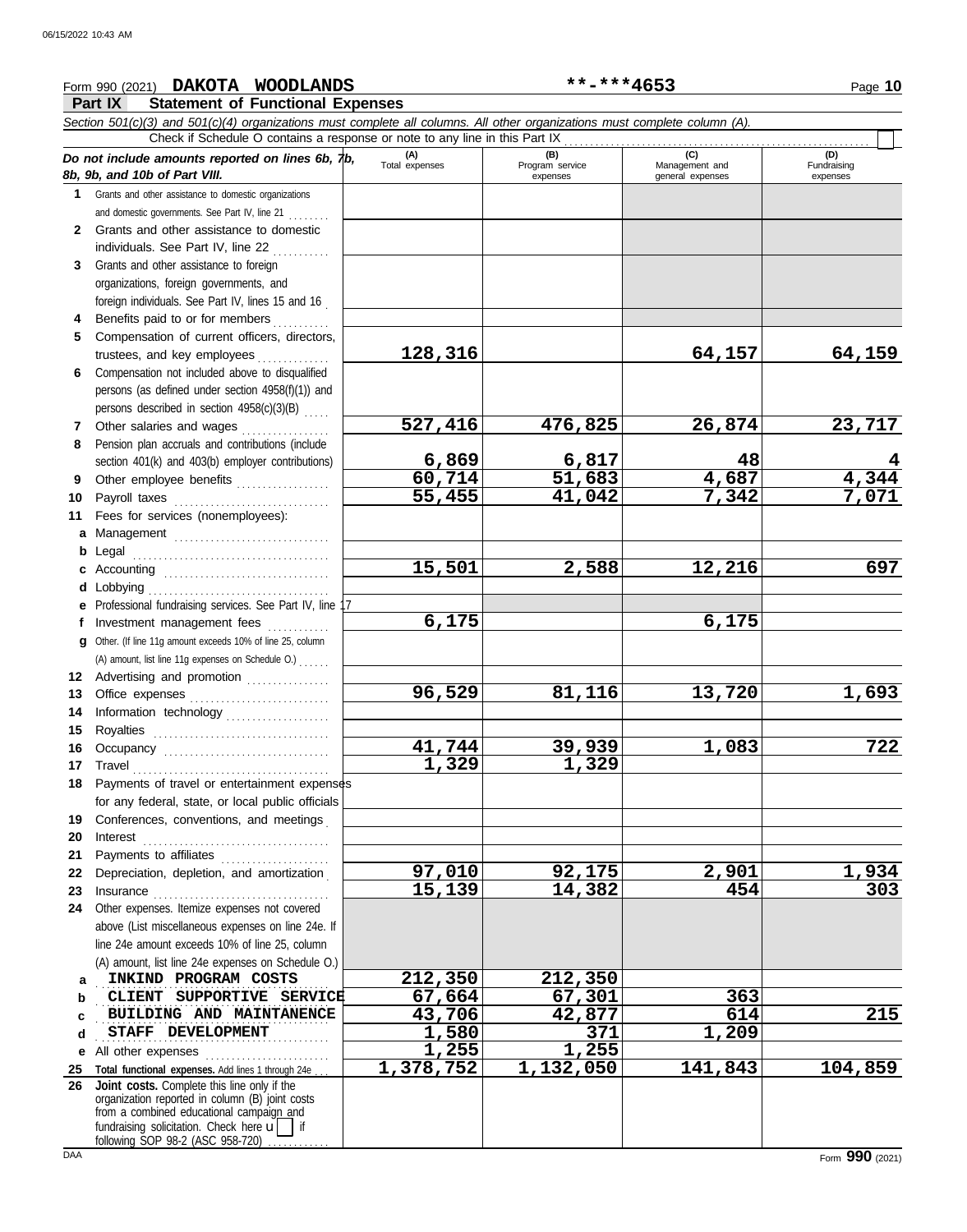#### Form 990 (2021) Page **11 DAKOTA WOODLANDS \*\*-\*\*\*4653 Part X Balance Sheet** Check if Schedule O contains a response or note to any line in this Part X **(A) (B)** Beginning of year | | End of year **3,147 832** Cash—non-interest-bearing . . . . . . . . . . . . . . . . . . . . . . . . . . . . . . . . . . . . . . . . . . . . . . . . . . . . . . . . . . **1 1 540,103 286,547 2 2** Savings and temporary cash investments . . . . . . . . . . . . . . . . . . . . . . . . . . . . . . . . . . . . . . . . . . . . **3 19,281 3** Pledges and grants receivable, net **chanocologies** contains and state of the state of the state of the state of the state of the state of the state of the state of the state of the state of the state of the state of th **57,030 44,486 4 4** Accounts receivable, net . . . . . . . . . . . . . . . . . . . . . . . . . . . . . . . . . . . . . . . . . . . . . . . . . . . . . . . . . . . . . . **5** Loans and other receivables from any current or former officer, director, trustee, key employee, creator or founder, substantial contributor, or 35% controlled entity or family member of any of these persons **5 6** Loans and other receivables from other disqualified persons (as defined **6** under section 4958(f)(1)), and persons described in section 4958(c)(3)(B) .......... **Assets 7 7** Notes and loans receivable, net . . . . . . . . . . . . . . . . . . . . . . . . . . . . . . . . . . . . . . . . . . . . . . . . . . . . . . Inventories for sale or use . . . . . . . . . . . . . . . . . . . . . . . . . . . . . . . . . . . . . . . . . . . . . . . . . . . . . . . . . . . . **8 8 9 9** Prepaid expenses and deferred charges . . . . . . . . . . . . . . . . . . . . . . . . . . . . . . . . . . . . . . . . . . . . . **10a** Land, buildings, and equipment: cost or other basis. Complete Part VI of Schedule D .............. **10a 2,653,855 10b 1,936,856 814,009 716,999 10c b** Less: accumulated depreciation ..................... **617,035 928,839 11** Investments--publicly traded securities **11** Investments—publicly traded securities . . . . . . . . . . . . . . . . . . . . . . . . . . . . . . . . . . . . . . . . . . . . . . **12 12** Investments—other securities. See Part IV, line 11 . . . . . . . . . . . . . . . . . . . . . . . . . . . . . . . . . . **13 13** Investments—program-related. See Part IV, line 11 ................................. 14 Intangible assets **14** Intangible assets . . . . . . . . . . . . . . . . . . . . . . . . . . . . . . . . . . . . . . . . . . . . . . . . . . . . . . . . . . . . . . . . . . . . . . Other assets. See Part IV, line 11 . . . . . . . . . . . . . . . . . . . . . . . . . . . . . . . . . . . . . . . . . . . . . . . . . . . . **18,474 13,003 15 15 2,049,798 2,009,987 16 Total assets.** Add lines 1 through 15 (must equal line 33) . . . . . . . . . . . . . . . . . . . . . . . . . . . **16 40,786 53,749** Accounts payable and accrued expenses . . . . . . . . . . . . . . . . . . . . . . . . . . . . . . . . . . . . . . . . . . . . **17 17** Grants payable . . . . . . . . . . . . . . . . . . . . . . . . . . . . . . . . . . . . . . . . . . . . . . . . . . . . . . . . . . . . . . . . . . . . . . . . **18 18 19** Deferred revenue . . . . . . . . . . . . . . . . . . . . . . . . . . . . . . . . . . . . . . . . . . . . . . . . . . . . . . . . . . . . . . . . . . . . . **19** Tax-exempt bond liabilities . . . . . . . . . . . . . . . . . . . . . . . . . . . . . . . . . . . . . . . . . . . . . . . . . . . . . . . . . . . . **20 20 21** Escrow or custodial account liability. Complete Part IV of Schedule D **21 22** Loans and other payables to any current or former officer, director, **Liabilities** trustee, key employee, creator or founder, substantial contributor, or 35% controlled entity or family member of any of these persons . . . . . . . . . . . . . . . . . . . . . . . . . . **22** Secured mortgages and notes payable to unrelated third parties . . . . . . . . . . . . . . . . . . . . **23 23 24 24** Unsecured notes and loans payable to unrelated third parties ..................... **25** Other liabilities (including federal income tax, payables to related third parties, and other liabilities not included on lines 17-24). Complete Part X of Schedule D . . . . . . . . . . . . . . . . . . . . . . . . . . . . . . . . . . . . . . . . . . . . . . . . . . . . . . . . . . . . . . . . . . . . . . . . . **25 40,786 53,749 26 26 Total liabilities.** Add lines 17 through 25 ............. Organizations that follow FASB ASC 958, check here  $\boxed{\text{X}}$ Net Assets or Fund Balances **Net Assets or Fund Balances and complete lines 27, 28, 32, and 33.** Net assets without donor restrictions **2,009,012 1,956,238 27 27** Net assets with donor restrictions . . . . . . . . . . . . . . . . . . . . . . . . . . . . . . . . . . . . . . . . . . . . . . . . . . . . . **28 28 Organizations that do not follow FASB ASC 958, check here** u **and complete lines 29 through 33.** Capital stock or trust principal, or current funds . . . . . . . . . . . . . . . . . . . . . . . . . . . . . . . . . . . . . . **29 29** Paid-in or capital surplus, or land, building, or equipment fund . . . . . . . . . . . . . . . . . . . . . . **30 30** Retained earnings, endowment, accumulated income, or other funds . . . . . . . . . . . . . . . . . . **31 31 2,009,012 1,956,238** Total net assets or fund balances . . . . . . . . . . . . . . . . . . . . . . . . . . . . . . . . . . . . . . . . . . . . . . . . . . . . . **32 32 2,049,798 2,009,987 33** Total liabilities and net assets/fund balances . . . . . . . . . . . . . . . . . . . . . . . . . . . . . . . . . . . . . . . . . **33**

Form **990** (2021)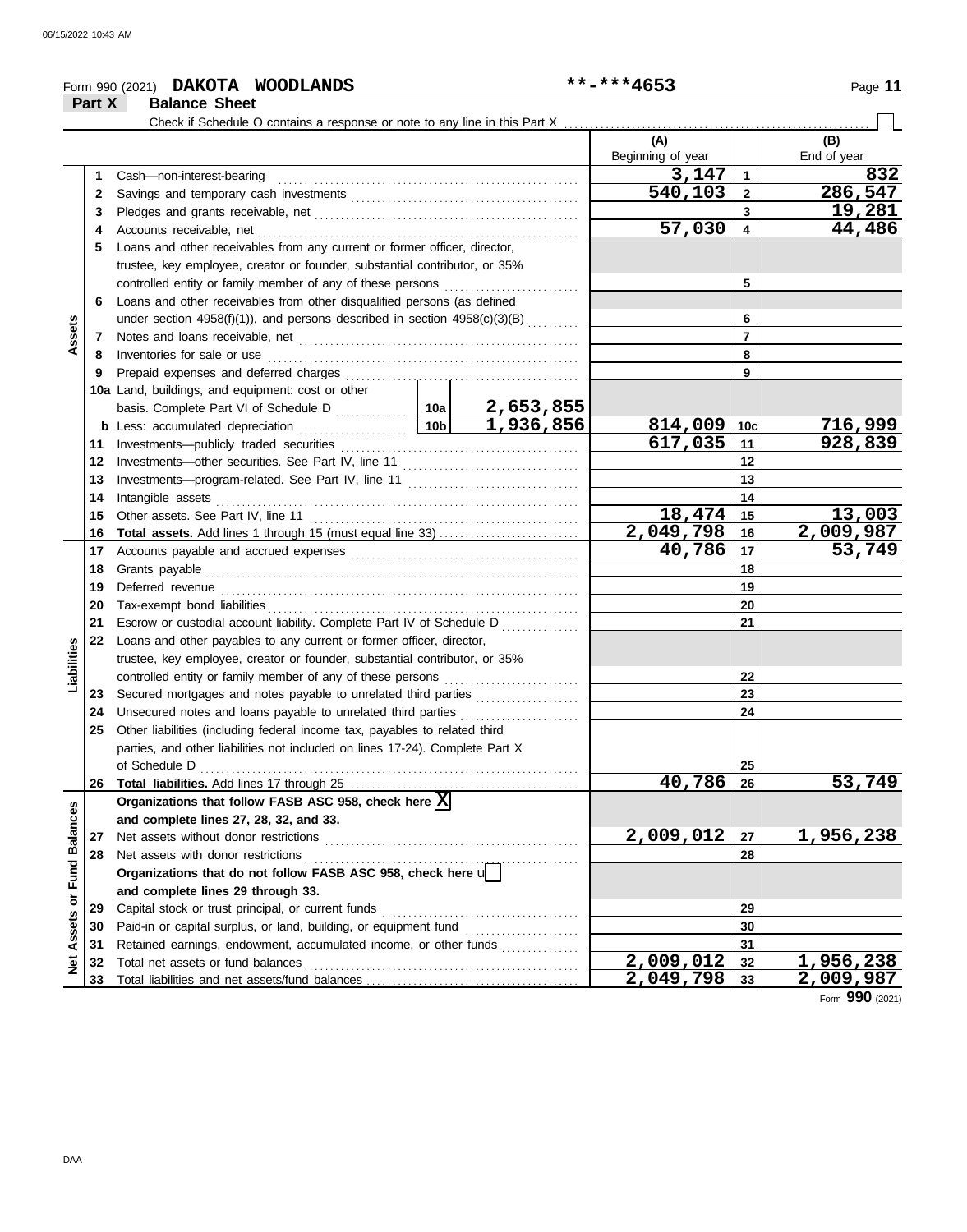|    | **-***4653<br>Form 990 (2021) DAKOTA WOODLANDS                                                                                                                                                                                 |                |                | Page 12     |           |
|----|--------------------------------------------------------------------------------------------------------------------------------------------------------------------------------------------------------------------------------|----------------|----------------|-------------|-----------|
|    | Part XI<br><b>Reconciliation of Net Assets</b>                                                                                                                                                                                 |                |                |             |           |
|    |                                                                                                                                                                                                                                |                |                |             |           |
| 1  |                                                                                                                                                                                                                                | $\mathbf{1}$   |                | 1,330,413   |           |
| 2  |                                                                                                                                                                                                                                | $\overline{2}$ |                | 1,378,752   |           |
| 3  | Revenue less expenses. Subtract line 2 from line 1                                                                                                                                                                             | $\overline{3}$ |                | $-48,339$   |           |
| 4  | Net assets or fund balances at beginning of year (must equal Part X, line 32, column (A))                                                                                                                                      | $\mathbf{A}$   |                | 2,009,012   |           |
| 5  | Net unrealized gains (losses) on investments [11] match and the contract of the state of the state of the state of the state of the state of the state of the state of the state of the state of the state of the state of the | 5              |                | $-4,435$    |           |
| 6  |                                                                                                                                                                                                                                | $6\phantom{a}$ |                |             |           |
| 7  | $Investment \textit{ expenses} \textit{________} \label{ex:ex:ex:1} \begin{minipage}[c]{0.9\linewidth} \textit{Investment} \textit{expenses} \end{minipage}$                                                                   | $\overline{7}$ |                |             |           |
| 8  | Prior period adjustments [11, 12] and the contract of the contract of the contract of the contract of the contract of the contract of the contract of the contract of the contract of the contract of the contract of the cont | 8              |                |             |           |
| 9  | Other changes in net assets or fund balances (explain on Schedule O) [11] content changes in net assets or fund balances (explain on Schedule O) [11] content changes in net assets or fund balances (explain on Schedule O) [ | $\overline{9}$ |                |             |           |
| 10 | Net assets or fund balances at end of year. Combine lines 3 through 9 (must equal Part X, line                                                                                                                                 |                |                |             |           |
|    | 32, column (B)).                                                                                                                                                                                                               | 10             |                | 1,956,238   |           |
|    | <b>Financial Statements and Reporting</b><br><b>Part XII</b>                                                                                                                                                                   |                |                |             |           |
|    |                                                                                                                                                                                                                                |                |                |             |           |
|    |                                                                                                                                                                                                                                |                |                | Yes         | <b>No</b> |
| 1. | $ \mathbf{X} $ Accrual<br>Accounting method used to prepare the Form 990:     Cash<br>Other                                                                                                                                    |                |                |             |           |
|    | If the organization changed its method of accounting from a prior year or checked "Other," explain on                                                                                                                          |                |                |             |           |
|    | Schedule O.                                                                                                                                                                                                                    |                |                |             |           |
|    | 2a Were the organization's financial statements compiled or reviewed by an independent accountant?                                                                                                                             |                | 2a             |             | х         |
|    | If "Yes," check a box below to indicate whether the financial statements for the year were compiled or                                                                                                                         |                |                |             |           |
|    | reviewed on a separate basis, consolidated basis, or both:                                                                                                                                                                     |                |                |             |           |
|    | Separate basis     Consolidated basis     Both consolidated and separate basis                                                                                                                                                 |                |                |             |           |
|    | b Were the organization's financial statements audited by an independent accountant?                                                                                                                                           |                | 2b             | $\mathbf x$ |           |
|    | If "Yes," check a box below to indicate whether the financial statements for the year were audited on a                                                                                                                        |                |                |             |           |
|    | separate basis, consolidated basis, or both:                                                                                                                                                                                   |                |                |             |           |
|    | $ \mathbf{X} $ Separate basis<br>  Consolidated basis<br>Both consolidated and separate basis                                                                                                                                  |                |                |             |           |
|    | c If "Yes" to line 2a or 2b, does the organization have a committee that assumes responsibility for oversight of                                                                                                               |                |                |             |           |
|    | the audit, review, or compilation of its financial statements and selection of an independent accountant?                                                                                                                      |                | 2c             | Х           |           |
|    | If the organization changed either its oversight process or selection process during the tax year, explain on                                                                                                                  |                |                |             |           |
|    | Schedule O.                                                                                                                                                                                                                    |                |                |             |           |
|    | 3a As a result of a federal award, was the organization required to undergo an audit or audits as set forth in the                                                                                                             |                |                |             |           |
|    | Single Audit Act and OMB Circular A-133?                                                                                                                                                                                       |                | 3a             |             | X         |
|    | <b>b</b> If "Yes," did the organization undergo the required audit or audits? If the organization did not undergo the                                                                                                          |                |                |             |           |
|    | required audit or audits, explain why on Schedule O and describe any steps taken to undergo such audits                                                                                                                        |                | 3 <sub>b</sub> |             |           |

Form **990** (2021)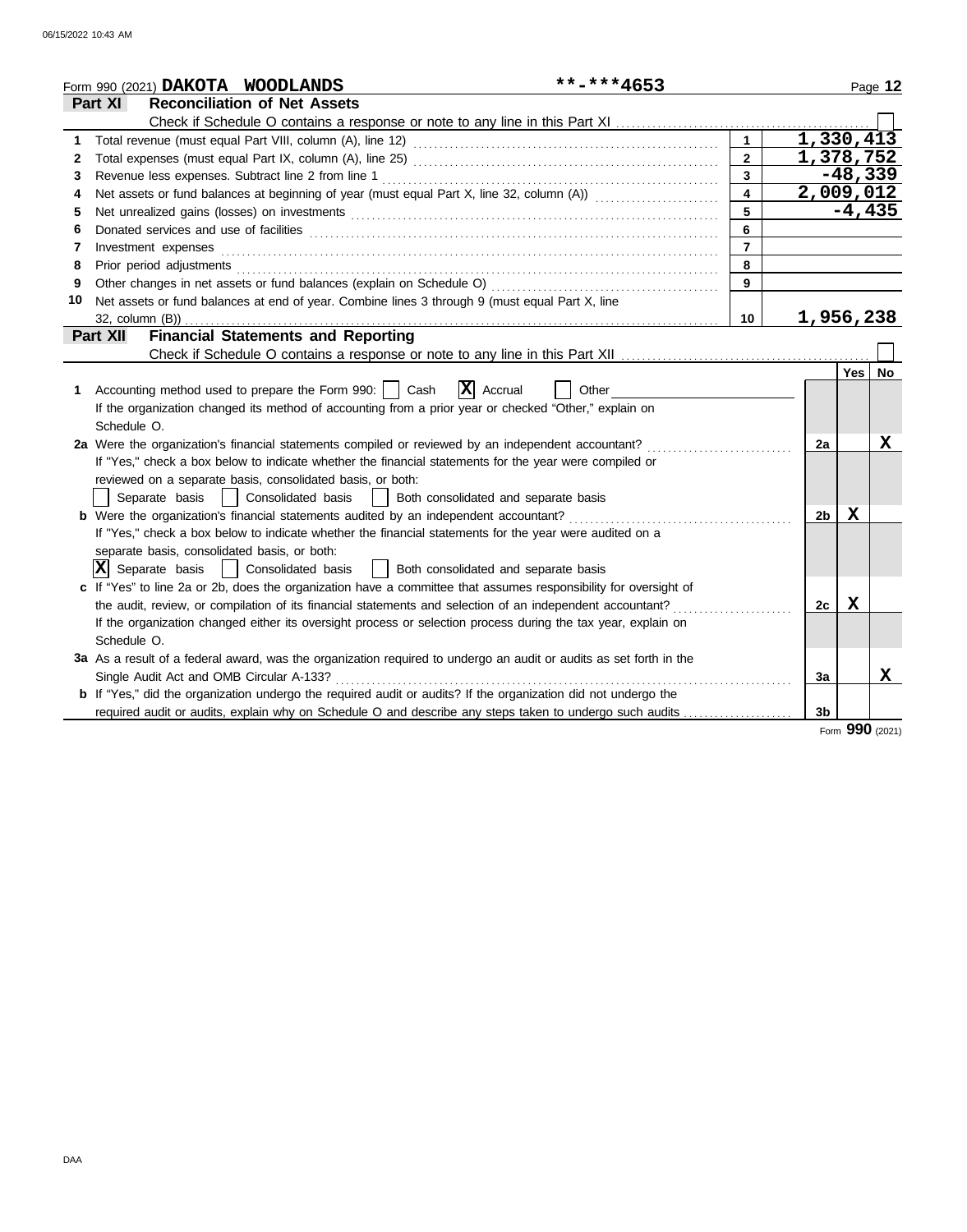06/15/2022 10:43 AM

| <b>SCHEDULE A</b>          |                                                            | <b>Public Charity Status and Public Support</b>                                                                                                                                                                                                                                                                                                                                |                          |                        | OMB No. 1545-0047              |
|----------------------------|------------------------------------------------------------|--------------------------------------------------------------------------------------------------------------------------------------------------------------------------------------------------------------------------------------------------------------------------------------------------------------------------------------------------------------------------------|--------------------------|------------------------|--------------------------------|
| (Form 990)                 |                                                            | Complete if the organization is a section $501(c)(3)$ organization or a section $4947(a)(1)$ nonexempt charitable trust.                                                                                                                                                                                                                                                       |                          |                        |                                |
| Department of the Treasury |                                                            | u Attach to Form 990 or Form 990-EZ.                                                                                                                                                                                                                                                                                                                                           |                          |                        |                                |
| Internal Revenue Service   |                                                            | u Go to www.irs.gov/Form990 for instructions and the latest information.                                                                                                                                                                                                                                                                                                       |                          |                        | Open to Public<br>Inspection   |
| Name of the organization   |                                                            |                                                                                                                                                                                                                                                                                                                                                                                |                          |                        | Employer identification number |
|                            | DAKOTA WOODLANDS                                           |                                                                                                                                                                                                                                                                                                                                                                                |                          |                        | **-***4653                     |
| Part I                     |                                                            | Reason for Public Charity Status. (All organizations must complete this part.) See instructions.                                                                                                                                                                                                                                                                               |                          |                        |                                |
|                            |                                                            | The organization is not a private foundation because it is: (For lines 1 through 12, check only one box.)                                                                                                                                                                                                                                                                      |                          |                        |                                |
| 1                          |                                                            | A church, convention of churches, or association of churches described in section 170(b)(1)(A)(i).                                                                                                                                                                                                                                                                             |                          |                        |                                |
| 2                          |                                                            | A school described in section 170(b)(1)(A)(ii). (Attach Schedule E (Form 990).)                                                                                                                                                                                                                                                                                                |                          |                        |                                |
| 3                          |                                                            | A hospital or a cooperative hospital service organization described in section 170(b)(1)(A)(iii).                                                                                                                                                                                                                                                                              |                          |                        |                                |
| 4<br>city, and state:      |                                                            | A medical research organization operated in conjunction with a hospital described in section 170(b)(1)(A)(iii). Enter the hospital's name,                                                                                                                                                                                                                                     |                          |                        |                                |
| 5                          |                                                            | An organization operated for the benefit of a college or university owned or operated by a governmental unit described in                                                                                                                                                                                                                                                      |                          |                        |                                |
|                            | section 170(b)(1)(A)(iv). (Complete Part II.)              |                                                                                                                                                                                                                                                                                                                                                                                |                          |                        |                                |
| 6                          |                                                            | A federal, state, or local government or governmental unit described in section 170(b)(1)(A)(v).                                                                                                                                                                                                                                                                               |                          |                        |                                |
| $ {\bf x} $<br>7           | described in section 170(b)(1)(A)(vi). (Complete Part II.) | An organization that normally receives a substantial part of its support from a governmental unit or from the general public                                                                                                                                                                                                                                                   |                          |                        |                                |
| 8                          |                                                            | A community trust described in section 170(b)(1)(A)(vi). (Complete Part II.)                                                                                                                                                                                                                                                                                                   |                          |                        |                                |
| 9<br>university:           |                                                            | An agricultural research organization described in section 170(b)(1)(A)(ix) operated in conjunction with a land-grant college<br>or university or a non-land-grant college of agriculture (see instructions). Enter the name, city, and state of the college or                                                                                                                |                          |                        |                                |
| 10                         |                                                            | An organization that normally receives (1) more than 33 1/3% of its support from contributions, membership fees, and gross<br>receipts from activities related to its exempt functions, subject to certain exceptions; and (2) no more than 331/3% of its<br>support from gross investment income and unrelated business taxable income (less section 511 tax) from businesses |                          |                        |                                |
|                            |                                                            | acquired by the organization after June 30, 1975. See section 509(a)(2). (Complete Part III.)                                                                                                                                                                                                                                                                                  |                          |                        |                                |
| 11                         |                                                            | An organization organized and operated exclusively to test for public safety. See section 509(a)(4).                                                                                                                                                                                                                                                                           |                          |                        |                                |
| 12                         |                                                            | An organization organized and operated exclusively for the benefit of, to perform the functions of, or to carry out the purposes of<br>one or more publicly supported organizations described in section 509(a)(1) or section 509(a)(2). See section 509(a)(3). Check                                                                                                          |                          |                        |                                |
|                            |                                                            | the box on lines 12a through 12d that describes the type of supporting organization and complete lines 12e, 12f, and 12g.                                                                                                                                                                                                                                                      |                          |                        |                                |
| a                          |                                                            | Type I. A supporting organization operated, supervised, or controlled by its supported organization(s), typically by giving                                                                                                                                                                                                                                                    |                          |                        |                                |
|                            |                                                            | the supported organization(s) the power to regularly appoint or elect a majority of the directors or trustees of the                                                                                                                                                                                                                                                           |                          |                        |                                |
| b                          |                                                            | supporting organization. You must complete Part IV, Sections A and B.<br>Type II. A supporting organization supervised or controlled in connection with its supported organization(s), by having                                                                                                                                                                               |                          |                        |                                |
|                            |                                                            | control or management of the supporting organization vested in the same persons that control or manage the supported<br>organization(s). You must complete Part IV, Sections A and C.                                                                                                                                                                                          |                          |                        |                                |
| c                          |                                                            | Type III functionally integrated. A supporting organization operated in connection with, and functionally integrated with,<br>its supported organization(s) (see instructions). You must complete Part IV, Sections A, D, and E.                                                                                                                                               |                          |                        |                                |
| d                          |                                                            | Type III non-functionally integrated. A supporting organization operated in connection with its supported organization(s)<br>that is not functionally integrated. The organization generally must satisfy a distribution requirement and an attentiveness                                                                                                                      |                          |                        |                                |
|                            |                                                            | requirement (see instructions). You must complete Part IV, Sections A and D, and Part V.                                                                                                                                                                                                                                                                                       |                          |                        |                                |
| е                          |                                                            | Check this box if the organization received a written determination from the IRS that it is a Type I, Type II, Type III                                                                                                                                                                                                                                                        |                          |                        |                                |
|                            |                                                            | functionally integrated, or Type III non-functionally integrated supporting organization.                                                                                                                                                                                                                                                                                      |                          |                        |                                |
| t<br>g                     | Enter the number of supported organizations                | Provide the following information about the supported organization(s).                                                                                                                                                                                                                                                                                                         |                          |                        |                                |
| (i) Name of supported      | (ii) EIN                                                   | (iii) Type of organization                                                                                                                                                                                                                                                                                                                                                     | (iv) Is the organization | (v) Amount of monetary | (vi) Amount of                 |
| organization               |                                                            | (described on lines 1-10                                                                                                                                                                                                                                                                                                                                                       | listed in your governing | support (see           | other support (see             |
|                            |                                                            | above (see instructions))                                                                                                                                                                                                                                                                                                                                                      | document?                | instructions)          | instructions)                  |
| (A)                        |                                                            |                                                                                                                                                                                                                                                                                                                                                                                | Yes<br>No                |                        |                                |
|                            |                                                            |                                                                                                                                                                                                                                                                                                                                                                                |                          |                        |                                |
| (B)                        |                                                            |                                                                                                                                                                                                                                                                                                                                                                                |                          |                        |                                |
| (C)                        |                                                            |                                                                                                                                                                                                                                                                                                                                                                                |                          |                        |                                |
| (D)                        |                                                            |                                                                                                                                                                                                                                                                                                                                                                                |                          |                        |                                |
| (E)                        |                                                            |                                                                                                                                                                                                                                                                                                                                                                                |                          |                        |                                |
| Total                      |                                                            |                                                                                                                                                                                                                                                                                                                                                                                |                          |                        |                                |
|                            |                                                            | Ear Panarwark Paduation Act Nation, son the Instructions for Earm 000 or 000 EZ                                                                                                                                                                                                                                                                                                |                          |                        | Schodule A (Form 000) 2024     |

**For Paperwork Reduction Act Notice, see the Instructions for Form 990 or 990-EZ.**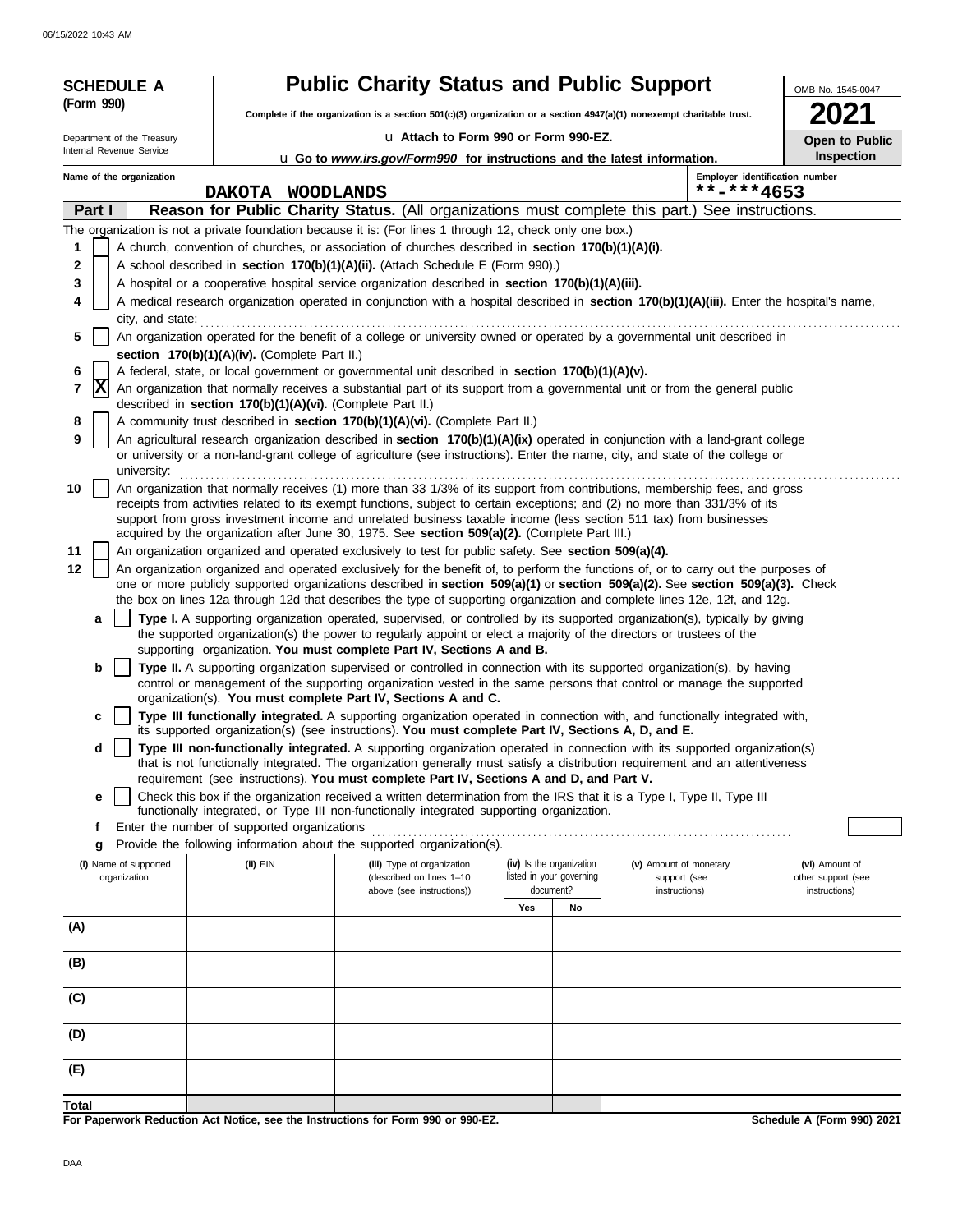|              | Schedule A (Form 990) 2021                                                                                                                                                                                                     | DAKOTA WOODLANDS |          |            |            | **-***4653 | Page 2                          |
|--------------|--------------------------------------------------------------------------------------------------------------------------------------------------------------------------------------------------------------------------------|------------------|----------|------------|------------|------------|---------------------------------|
|              | Support Schedule for Organizations Described in Sections 170(b)(1)(A)(iv) and 170(b)(1)(A)(vi)<br>Part II                                                                                                                      |                  |          |            |            |            |                                 |
|              | (Complete only if you checked the box on line 5, 7, or 8 of Part I or if the organization failed to qualify under                                                                                                              |                  |          |            |            |            |                                 |
|              | Part III. If the organization fails to qualify under the tests listed below, please complete Part III.)                                                                                                                        |                  |          |            |            |            |                                 |
|              | <b>Section A. Public Support</b>                                                                                                                                                                                               |                  |          |            |            |            |                                 |
|              | Calendar year (or fiscal year beginning in) $\mathbf u$                                                                                                                                                                        | (a) 2017         | (b) 2018 | $(c)$ 2019 | $(d)$ 2020 | (e) $2021$ | (f) Total                       |
| 1            | Gifts, grants, contributions, and                                                                                                                                                                                              |                  |          |            |            |            |                                 |
|              | membership fees received. (Do not                                                                                                                                                                                              |                  |          |            |            |            |                                 |
|              | include any "unusual grants.")                                                                                                                                                                                                 | 325,484          | 281,441  | 246,623    | 518, 214   | 540,531    | 1,912,293                       |
| $\mathbf{2}$ | Tax revenues levied for the                                                                                                                                                                                                    |                  |          |            |            |            |                                 |
|              | organization's benefit and either paid                                                                                                                                                                                         |                  |          |            |            |            |                                 |
|              | to or expended on its behalf                                                                                                                                                                                                   |                  |          |            |            |            |                                 |
| 3            | The value of services or facilities                                                                                                                                                                                            |                  |          |            |            |            |                                 |
|              | furnished by a governmental unit to the                                                                                                                                                                                        |                  |          |            |            |            |                                 |
|              | organization without charge                                                                                                                                                                                                    |                  |          |            |            |            |                                 |
| 4            | Total. Add lines 1 through 3<br>The portion of total contributions by                                                                                                                                                          | 325,484          | 281,441  | 246,623    | 518,214    | 540,531    | 1,912,293                       |
| 5            | each person (other than a                                                                                                                                                                                                      |                  |          |            |            |            |                                 |
|              | governmental unit or publicly                                                                                                                                                                                                  |                  |          |            |            |            |                                 |
|              | supported organization) included on                                                                                                                                                                                            |                  |          |            |            |            |                                 |
|              | line 1 that exceeds 2% of the amount<br>shown on line 11, column (f) $\ldots$                                                                                                                                                  |                  |          |            |            |            | 270,215                         |
| 6            | Public support. Subtract line 5 from line 4.                                                                                                                                                                                   |                  |          |            |            |            | 1,642,078                       |
|              | <b>Section B. Total Support</b>                                                                                                                                                                                                |                  |          |            |            |            |                                 |
|              | Calendar year (or fiscal year beginning in) <b>u</b>                                                                                                                                                                           | (a) 2017         | (b) 2018 | $(c)$ 2019 | $(d)$ 2020 | (e) $2021$ | (f) Total                       |
| 7            | Amounts from line 4                                                                                                                                                                                                            | 325,484          | 281,441  | 246,623    | 518,214    | 540,531    | 1,912,293                       |
| 8            | Gross income from interest, dividends,                                                                                                                                                                                         |                  |          |            |            |            |                                 |
|              | payments received on securities loans,                                                                                                                                                                                         |                  |          |            |            |            |                                 |
|              | rents, royalties, and income from<br>similar sources                                                                                                                                                                           | 14,679           | 17,814   | 18,557     | 14,686     | 18,204     | 83,940                          |
| 9            | Net income from unrelated business                                                                                                                                                                                             |                  |          |            |            |            |                                 |
|              | activities, whether or not the business                                                                                                                                                                                        |                  |          |            |            |            |                                 |
|              | is regularly carried on                                                                                                                                                                                                        |                  |          |            |            |            |                                 |
| 10           | Other income. Do not include gain or                                                                                                                                                                                           |                  |          |            |            |            |                                 |
|              | loss from the sale of capital assets                                                                                                                                                                                           |                  |          |            |            |            |                                 |
|              | (Explain in Part VI.)                                                                                                                                                                                                          |                  |          |            |            |            |                                 |
| 11           | Total support. Add lines 7 through 10                                                                                                                                                                                          |                  |          |            |            |            | 1,996,233                       |
| 12           |                                                                                                                                                                                                                                |                  |          |            |            | 12         | 3,727,274                       |
| 13           | First 5 years. If the Form 990 is for the organization's first, second, third, fourth, or fifth tax year as a section $501(c)(3)$                                                                                              |                  |          |            |            |            | $\sim$ $\Box$                   |
|              |                                                                                                                                                                                                                                |                  |          |            |            |            |                                 |
|              | Section C. Computation of Public Support Percentage                                                                                                                                                                            |                  |          |            |            |            |                                 |
| 14           |                                                                                                                                                                                                                                |                  |          |            |            | 14         | 82.26%                          |
| 15           |                                                                                                                                                                                                                                |                  |          |            |            | 15         | 82.84%                          |
| 16a          | 33 1/3% support test-2021. If the organization did not check the box on line 13, and line 14 is 33 1/3% or more, check this                                                                                                    |                  |          |            |            |            | $\blacktriangleright$ $\vert$ X |
| b            | box and stop here. The organization qualifies as a publicly supported organization<br>33 1/3% support test-2020. If the organization did not check a box on line 13 or 16a, and line 15 is 33 1/3% or more, check              |                  |          |            |            |            |                                 |
|              | this box and stop here. The organization qualifies as a publicly supported organization [11] content content content content of the content of the state of the state of the state of the state or state or state or state or  |                  |          |            |            |            |                                 |
|              | 17a 10%-facts-and-circumstances test-2021. If the organization did not check a box on line 13, 16a, or 16b, and line 14 is                                                                                                     |                  |          |            |            |            |                                 |
|              | 10% or more, and if the organization meets the facts-and-circumstances test, check this box and stop here. Explain in                                                                                                          |                  |          |            |            |            |                                 |
|              | Part VI how the organization meets the facts-and-circumstances test. The organization qualifies as a publicly supported                                                                                                        |                  |          |            |            |            |                                 |
|              | organization                                                                                                                                                                                                                   |                  |          |            |            |            |                                 |
| b            | 10%-facts-and-circumstances test-2020. If the organization did not check a box on line 13, 16a, 16b, or 17a, and line                                                                                                          |                  |          |            |            |            |                                 |
|              | 15 is 10% or more, and if the organization meets the facts-and-circumstances test, check this box and stop here. Explain                                                                                                       |                  |          |            |            |            |                                 |
|              | in Part VI how the organization meets the facts-and-circumstances test. The organization qualifies as a publicly supported                                                                                                     |                  |          |            |            |            |                                 |
|              | organization with the contract of the contract of the contract of the contract of the contract of the contract of the contract of the contract of the contract of the contract of the contract of the contract of the contract |                  |          |            |            |            |                                 |
| 18           | Private foundation. If the organization did not check a box on line 13, 16a, 16b, 17a, or 17b, check this box and see                                                                                                          |                  |          |            |            |            |                                 |
|              |                                                                                                                                                                                                                                |                  |          |            |            |            |                                 |
|              |                                                                                                                                                                                                                                |                  |          |            |            |            |                                 |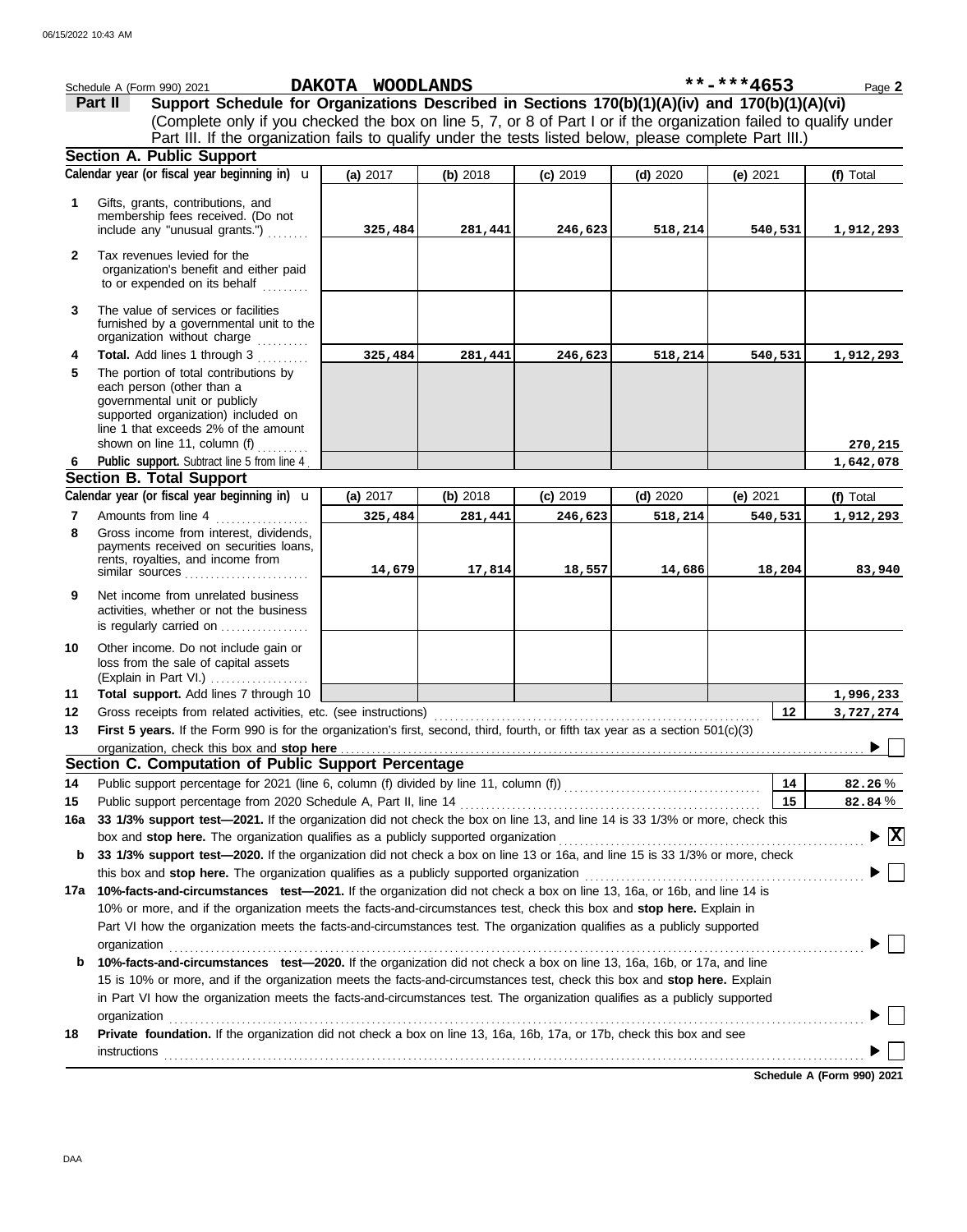|     | Schedule A (Form 990) 2021                                                                                                                                                                                                                                      | DAKOTA WOODLANDS |          |            |            | **-***4653 |    | Page 3    |
|-----|-----------------------------------------------------------------------------------------------------------------------------------------------------------------------------------------------------------------------------------------------------------------|------------------|----------|------------|------------|------------|----|-----------|
|     | Part III<br>Support Schedule for Organizations Described in Section 509(a)(2)                                                                                                                                                                                   |                  |          |            |            |            |    |           |
|     | (Complete only if you checked the box on line 10 of Part I or if the organization failed to qualify under Part II.                                                                                                                                              |                  |          |            |            |            |    |           |
|     | If the organization fails to qualify under the tests listed below, please complete Part II.)                                                                                                                                                                    |                  |          |            |            |            |    |           |
|     | <b>Section A. Public Support</b>                                                                                                                                                                                                                                |                  |          |            |            |            |    |           |
|     | Calendar year (or fiscal year beginning in) $\mathbf u$                                                                                                                                                                                                         | (a) 2017         | (b) 2018 | $(c)$ 2019 | $(d)$ 2020 | (e) $2021$ |    | (f) Total |
| 1   | Gifts, grants, contributions, and membership fees<br>received. (Do not include any "unusual grants.")                                                                                                                                                           |                  |          |            |            |            |    |           |
| 2   | Gross receipts from admissions, merchandise<br>sold or services performed, or facilities<br>furnished in any activity that is related to the<br>organization's tax-exempt purpose                                                                               |                  |          |            |            |            |    |           |
| 3   | Gross receipts from activities that are not an<br>unrelated trade or business under section 513                                                                                                                                                                 |                  |          |            |            |            |    |           |
| 4   | Tax revenues levied for the<br>organization's benefit and either paid<br>to or expended on its behalf                                                                                                                                                           |                  |          |            |            |            |    |           |
| 5   | The value of services or facilities<br>furnished by a governmental unit to the<br>organization without charge                                                                                                                                                   |                  |          |            |            |            |    |           |
| 6   | Total. Add lines 1 through 5                                                                                                                                                                                                                                    |                  |          |            |            |            |    |           |
|     | 7a Amounts included on lines 1, 2, and 3<br>received from disqualified persons                                                                                                                                                                                  |                  |          |            |            |            |    |           |
| b   | Amounts included on lines 2 and 3<br>received from other than disqualified<br>persons that exceed the greater of \$5,000<br>or 1% of the amount on line 13 for the year                                                                                         |                  |          |            |            |            |    |           |
| c   | Add lines 7a and 7b<br>.                                                                                                                                                                                                                                        |                  |          |            |            |            |    |           |
| 8   | Public support. (Subtract line 7c from                                                                                                                                                                                                                          |                  |          |            |            |            |    |           |
|     | <b>Section B. Total Support</b>                                                                                                                                                                                                                                 |                  |          |            |            |            |    |           |
|     | Calendar year (or fiscal year beginning in) <b>u</b>                                                                                                                                                                                                            | (a) $2017$       | (b) 2018 | $(c)$ 2019 | $(d)$ 2020 | (e) $2021$ |    | (f) Total |
| 9   | Amounts from line 6                                                                                                                                                                                                                                             |                  |          |            |            |            |    |           |
| 10a | Gross income from interest, dividends,<br>payments received on securities loans, rents,<br>royalties, and income from similar sources.                                                                                                                          |                  |          |            |            |            |    |           |
|     | Unrelated business taxable income (less<br>section 511 taxes) from businesses<br>acquired after June 30, 1975                                                                                                                                                   |                  |          |            |            |            |    |           |
|     | c Add lines 10a and 10b                                                                                                                                                                                                                                         |                  |          |            |            |            |    |           |
| 11  | Net income from unrelated business<br>activities not included on line 10b, whether<br>or not the business is regularly carried on                                                                                                                               |                  |          |            |            |            |    |           |
| 12  | Other income. Do not include gain or<br>loss from the sale of capital assets<br>(Explain in Part VI.)<br>.                                                                                                                                                      |                  |          |            |            |            |    |           |
| 13  | Total support. (Add lines 9, 10c, 11,<br>and 12.)                                                                                                                                                                                                               |                  |          |            |            |            |    |           |
| 14  | First 5 years. If the Form 990 is for the organization's first, second, third, fourth, or fifth tax year as a section 501(c)(3)<br>organization, check this box and stop here                                                                                   |                  |          |            |            |            |    |           |
|     | Section C. Computation of Public Support Percentage                                                                                                                                                                                                             |                  |          |            |            |            |    |           |
| 15  |                                                                                                                                                                                                                                                                 |                  |          |            |            |            | 15 | %         |
| 16  |                                                                                                                                                                                                                                                                 |                  |          |            |            |            | 16 | %         |
|     | Section D. Computation of Investment Income Percentage                                                                                                                                                                                                          |                  |          |            |            |            |    |           |
| 17  |                                                                                                                                                                                                                                                                 |                  |          |            |            |            | 17 | %         |
|     | 18 Investment income percentage from 2020 Schedule A, Part III, line 17                                                                                                                                                                                         |                  |          |            |            |            | 18 | %         |
|     | 19a 33 1/3% support tests-2021. If the organization did not check the box on line 14, and line 15 is more than 33 1/3%, and line                                                                                                                                |                  |          |            |            |            |    |           |
|     | 17 is not more than 33 1/3%, check this box and stop here. The organization qualifies as a publicly supported organization<br>33 1/3% support tests—2020. If the organization did not check a box on line 14 or line 19a, and line 16 is more than 33 1/3%, and |                  |          |            |            |            |    |           |
| b   | line 18 is not more than 33 1/3%, check this box and stop here. The organization qualifies as a publicly supported organization                                                                                                                                 |                  |          |            |            |            |    |           |
| 20  |                                                                                                                                                                                                                                                                 |                  |          |            |            |            |    |           |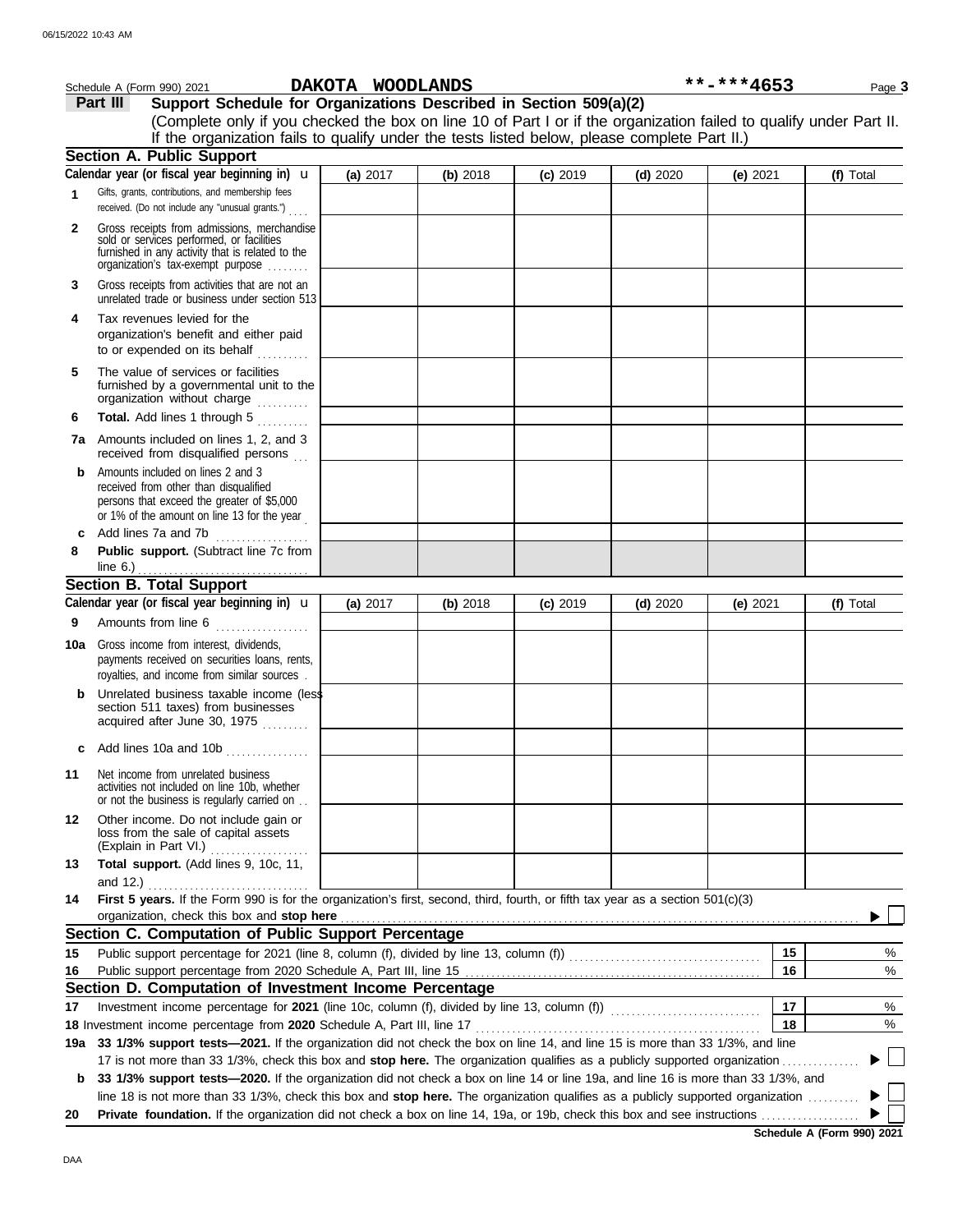|     | DAKOTA WOODLANDS<br>Schedule A (Form 990) 2021                                                                                                | **-***4653      |            | Page 4 |
|-----|-----------------------------------------------------------------------------------------------------------------------------------------------|-----------------|------------|--------|
|     | <b>Supporting Organizations</b><br>Part IV                                                                                                    |                 |            |        |
|     | (Complete only if you checked a box in line 12 on Part I. If you checked box 12a, Part I, complete Sections A                                 |                 |            |        |
|     | and B. If you checked box 12b, Part I, complete Sections A and C. If you checked box 12c, Part I, complete                                    |                 |            |        |
|     | Sections A, D, and E. If you checked box 12d, Part I, complete Sections A and D, and complete Part V.)                                        |                 |            |        |
|     | Section A. All Supporting Organizations                                                                                                       |                 |            |        |
|     |                                                                                                                                               |                 | <b>Yes</b> | No     |
| 1   | Are all of the organization's supported organizations listed by name in the organization's governing                                          |                 |            |        |
|     | documents? If "No," describe in Part VI how the supported organizations are designated. If designated by                                      |                 |            |        |
|     | class or purpose, describe the designation. If historic and continuing relationship, explain.                                                 | 1               |            |        |
| 2   | Did the organization have any supported organization that does not have an IRS determination of status                                        |                 |            |        |
|     | under section 509(a)(1) or (2)? If "Yes," explain in Part VI how the organization determined that the supported                               |                 |            |        |
|     | organization was described in section 509(a)(1) or (2).                                                                                       | $\mathbf{2}$    |            |        |
|     |                                                                                                                                               |                 |            |        |
| За  | Did the organization have a supported organization described in section $501(c)(4)$ , (5), or (6)? If "Yes," answer<br>lines 3b and 3c below. |                 |            |        |
|     |                                                                                                                                               | 3a              |            |        |
| b   | Did the organization confirm that each supported organization qualified under section $501(c)(4)$ , (5), or (6) and                           |                 |            |        |
|     | satisfied the public support tests under section 509(a)(2)? If "Yes," describe in Part VI when and how the                                    |                 |            |        |
|     | organization made the determination.                                                                                                          | 3b              |            |        |
| c   | Did the organization ensure that all support to such organizations was used exclusively for section $170(c)(2)(B)$                            |                 |            |        |
|     | purposes? If "Yes," explain in Part VI what controls the organization put in place to ensure such use.                                        | 3c              |            |        |
| 4a  | Was any supported organization not organized in the United States ("foreign supported organization")? If                                      |                 |            |        |
|     | "Yes," and if you checked box 12a or 12b in Part I, answer lines 4b and 4c below.                                                             | 4a              |            |        |
| b   | Did the organization have ultimate control and discretion in deciding whether to make grants to the foreign                                   |                 |            |        |
|     | supported organization? If "Yes," describe in Part VI how the organization had such control and discretion                                    |                 |            |        |
|     | despite being controlled or supervised by or in connection with its supported organizations.                                                  | 4b              |            |        |
| c   | Did the organization support any foreign supported organization that does not have an IRS determination                                       |                 |            |        |
|     | under sections $501(c)(3)$ and $509(a)(1)$ or $(2)$ ? If "Yes," explain in Part VI what controls the organization used                        |                 |            |        |
|     | to ensure that all support to the foreign supported organization was used exclusively for section $170(c)(2)(B)$                              |                 |            |        |
|     | purposes.                                                                                                                                     | 4c              |            |        |
| 5a  | Did the organization add, substitute, or remove any supported organizations during the tax year? If "Yes,"                                    |                 |            |        |
|     | answer lines 5b and 5c below (if applicable). Also, provide detail in Part VI, including (i) the names and EIN                                |                 |            |        |
|     | numbers of the supported organizations added, substituted, or removed; (ii) the reasons for each such action;                                 |                 |            |        |
|     | (iii) the authority under the organization's organizing document authorizing such action; and (iv) how the action                             |                 |            |        |
|     | was accomplished (such as by amendment to the organizing document).                                                                           | 5a              |            |        |
| b   | Type I or Type II only. Was any added or substituted supported organization part of a class already                                           |                 |            |        |
|     | designated in the organization's organizing document?                                                                                         | 5b              |            |        |
|     | Substitutions only. Was the substitution the result of an event beyond the organization's control?                                            | 5c              |            |        |
|     | Did the organization provide support (whether in the form of grants or the provision of services or facilities) to                            |                 |            |        |
|     | anyone other than (i) its supported organizations, (ii) individuals that are part of the charitable class benefited                           |                 |            |        |
|     |                                                                                                                                               |                 |            |        |
|     | by one or more of its supported organizations, or (iii) other supporting organizations that also support or                                   |                 |            |        |
|     | benefit one or more of the filing organization's supported organizations? If "Yes," provide detail in Part VI.                                | 6               |            |        |
| 7   | Did the organization provide a grant, loan, compensation, or other similar payment to a substantial contributor                               |                 |            |        |
|     | (as defined in section $4958(c)(3)(C)$ ), a family member of a substantial contributor, or a 35% controlled entity                            |                 |            |        |
|     | with regard to a substantial contributor? If "Yes," complete Part I of Schedule L (Form 990).                                                 | 7               |            |        |
| 8   | Did the organization make a loan to a disqualified person (as defined in section 4958) not described on line                                  |                 |            |        |
|     | 7? If "Yes," complete Part I of Schedule L (Form 990).                                                                                        | 8               |            |        |
| 9a  | Was the organization controlled directly or indirectly at any time during the tax year by one or more                                         |                 |            |        |
|     | disqualified persons, as defined in section 4946 (other than foundation managers and organizations                                            |                 |            |        |
|     | described in section 509(a)(1) or (2))? If "Yes," provide detail in Part VI.                                                                  | 9a              |            |        |
| b   | Did one or more disqualified persons (as defined on line 9a) hold a controlling interest in any entity in which                               |                 |            |        |
|     | the supporting organization had an interest? If "Yes," provide detail in Part VI.                                                             | 9b              |            |        |
| c   | Did a disqualified person (as defined on line 9a) have an ownership interest in, or derive any personal benefit                               |                 |            |        |
|     | from, assets in which the supporting organization also had an interest? If "Yes," provide detail in Part VI.                                  | 9c              |            |        |
| 10a | Was the organization subject to the excess business holdings rules of section 4943 because of section                                         |                 |            |        |
|     | 4943(f) (regarding certain Type II supporting organizations, and all Type III non-functionally integrated                                     |                 |            |        |
|     | supporting organizations)? If "Yes," answer line 10b below.                                                                                   | 10a             |            |        |
| b   | Did the organization have any excess business holdings in the tax year? (Use Schedule C, Form 4720, to                                        |                 |            |        |
|     | determine whether the organization had excess business holdings.)                                                                             | 10 <sub>b</sub> |            |        |

**Schedule A (Form 990) 2021**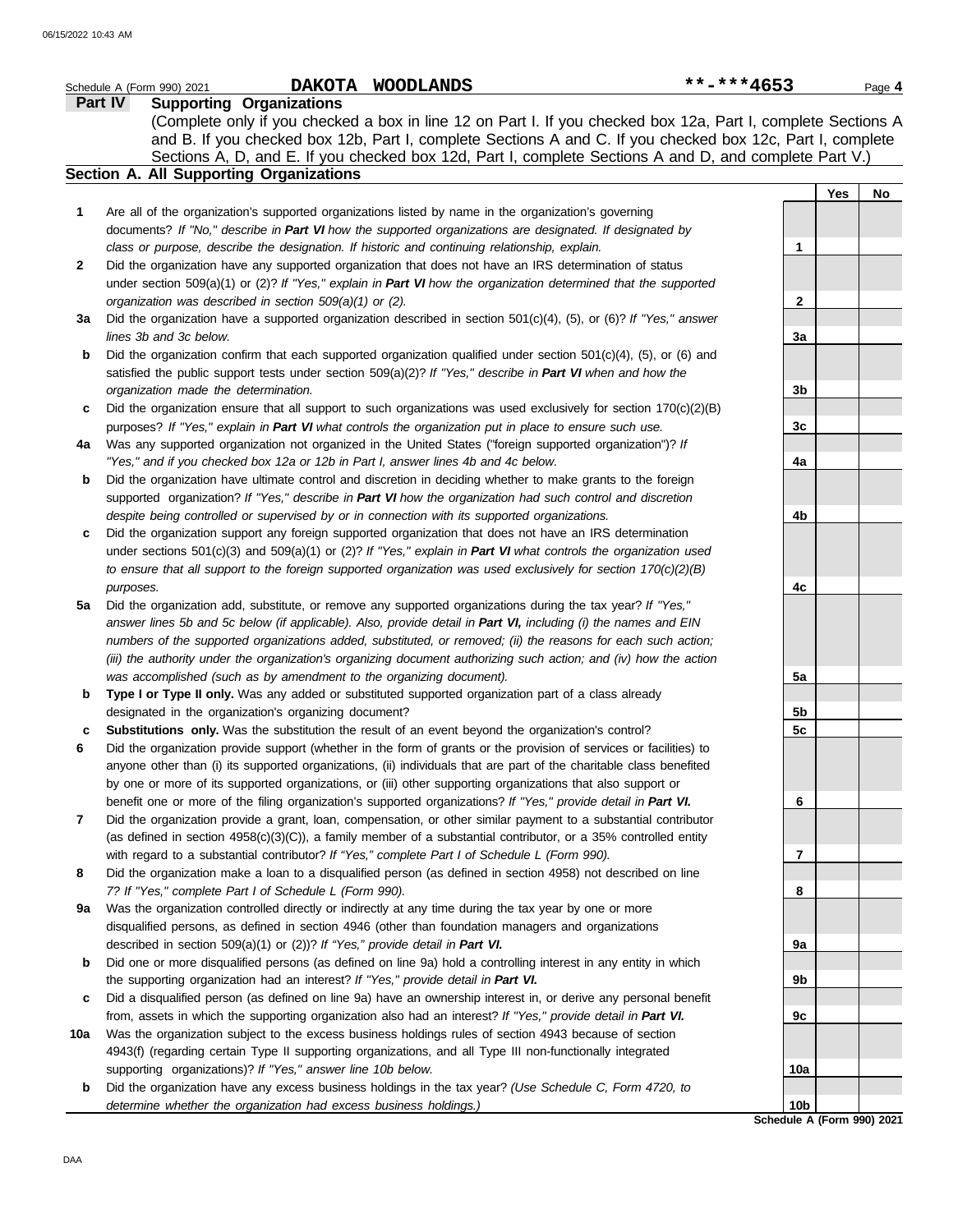|              | Schedule A (Form 990) 2021 |                                                                          |  | DAKOTA WOODLANDS |                                                                                                                                                                                                                       | **-***4653 |                 |     | Page 5 |
|--------------|----------------------------|--------------------------------------------------------------------------|--|------------------|-----------------------------------------------------------------------------------------------------------------------------------------------------------------------------------------------------------------------|------------|-----------------|-----|--------|
|              | Part IV                    | <b>Supporting Organizations (continued)</b>                              |  |                  |                                                                                                                                                                                                                       |            |                 |     |        |
|              |                            |                                                                          |  |                  |                                                                                                                                                                                                                       |            |                 | Yes | No     |
| 11           |                            |                                                                          |  |                  | Has the organization accepted a gift or contribution from any of the following persons?                                                                                                                               |            |                 |     |        |
|              |                            |                                                                          |  |                  | a A person who directly or indirectly controls, either alone or together with persons described on lines 11b and                                                                                                      |            |                 |     |        |
|              |                            | 11c below, the governing body of a supported organization?               |  |                  |                                                                                                                                                                                                                       |            | 11a             |     |        |
|              |                            | <b>b</b> A family member of a person described on line 11a above?        |  |                  |                                                                                                                                                                                                                       |            | 11 <sub>b</sub> |     |        |
|              |                            |                                                                          |  |                  | c A 35% controlled entity of a person described on line 11a or 11b above? If "Yes" to line 11a, 11b, or 11c,                                                                                                          |            |                 |     |        |
|              |                            | provide detail in Part VI.<br>Section B. Type I Supporting Organizations |  |                  |                                                                                                                                                                                                                       |            | 11c             |     |        |
|              |                            |                                                                          |  |                  |                                                                                                                                                                                                                       |            |                 | Yes | No     |
| 1            |                            |                                                                          |  |                  | Did the governing body, members of the governing body, officers acting in their official capacity, or membership of one or                                                                                            |            |                 |     |        |
|              |                            |                                                                          |  |                  | more supported organizations have the power to regularly appoint or elect at least a majority of the organization's officers,                                                                                         |            |                 |     |        |
|              |                            |                                                                          |  |                  | directors, or trustees at all times during the tax year? If "No," describe in Part VI how the supported organization(s)                                                                                               |            |                 |     |        |
|              |                            |                                                                          |  |                  | effectively operated, supervised, or controlled the organization's activities. If the organization had more than one supported                                                                                        |            |                 |     |        |
|              |                            |                                                                          |  |                  | organization, describe how the powers to appoint and/or remove officers, directors, or trustees were allocated among the                                                                                              |            |                 |     |        |
|              |                            |                                                                          |  |                  | supported organizations and what conditions or restrictions, if any, applied to such powers during the tax year.                                                                                                      |            | 1               |     |        |
| $\mathbf{2}$ |                            |                                                                          |  |                  | Did the organization operate for the benefit of any supported organization other than the supported                                                                                                                   |            |                 |     |        |
|              |                            |                                                                          |  |                  | organization(s) that operated, supervised, or controlled the supporting organization? If "Yes," explain in Part                                                                                                       |            |                 |     |        |
|              |                            |                                                                          |  |                  | VI how providing such benefit carried out the purposes of the supported organization(s) that operated,                                                                                                                |            |                 |     |        |
|              |                            | supervised, or controlled the supporting organization.                   |  |                  |                                                                                                                                                                                                                       |            | $\mathbf{2}$    |     |        |
|              |                            | <b>Section C. Type II Supporting Organizations</b>                       |  |                  |                                                                                                                                                                                                                       |            |                 |     |        |
|              |                            |                                                                          |  |                  |                                                                                                                                                                                                                       |            |                 | Yes | No     |
| 1            |                            |                                                                          |  |                  | Were a majority of the organization's directors or trustees during the tax year also a majority of the directors                                                                                                      |            |                 |     |        |
|              |                            |                                                                          |  |                  | or trustees of each of the organization's supported organization(s)? If "No," describe in Part VI how control                                                                                                         |            |                 |     |        |
|              |                            | the supported organization(s).                                           |  |                  | or management of the supporting organization was vested in the same persons that controlled or managed                                                                                                                |            | 1               |     |        |
|              |                            | Section D. All Type III Supporting Organizations                         |  |                  |                                                                                                                                                                                                                       |            |                 |     |        |
|              |                            |                                                                          |  |                  |                                                                                                                                                                                                                       |            |                 | Yes | No     |
| 1            |                            |                                                                          |  |                  | Did the organization provide to each of its supported organizations, by the last day of the fifth month of the                                                                                                        |            |                 |     |        |
|              |                            |                                                                          |  |                  | organization's tax year, (i) a written notice describing the type and amount of support provided during the prior tax                                                                                                 |            |                 |     |        |
|              |                            |                                                                          |  |                  | year, (ii) a copy of the Form 990 that was most recently filed as of the date of notification, and (iii) copies of the                                                                                                |            |                 |     |        |
|              |                            |                                                                          |  |                  | organization's governing documents in effect on the date of notification, to the extent not previously provided?                                                                                                      |            | 1               |     |        |
| $\mathbf{2}$ |                            |                                                                          |  |                  | Were any of the organization's officers, directors, or trustees either (i) appointed or elected by the supported                                                                                                      |            |                 |     |        |
|              |                            |                                                                          |  |                  | organization(s) or (ii) serving on the governing body of a supported organization? If "No," explain in Part VI how                                                                                                    |            |                 |     |        |
|              |                            |                                                                          |  |                  | the organization maintained a close and continuous working relationship with the supported organization(s).                                                                                                           |            | $\mathbf{2}$    |     |        |
| 3            |                            |                                                                          |  |                  | By reason of the relationship described on line 2, above, did the organization's supported organizations have                                                                                                         |            |                 |     |        |
|              |                            |                                                                          |  |                  | a significant voice in the organization's investment policies and in directing the use of the organization's                                                                                                          |            |                 |     |        |
|              |                            |                                                                          |  |                  | income or assets at all times during the tax year? If "Yes," describe in Part VI the role the organization's                                                                                                          |            |                 |     |        |
|              |                            | supported organizations played in this regard.                           |  |                  |                                                                                                                                                                                                                       |            | 3               |     |        |
|              |                            |                                                                          |  |                  | Section E. Type III Functionally Integrated Supporting Organizations                                                                                                                                                  |            |                 |     |        |
| 1<br>a       |                            | The organization satisfied the Activities Test. Complete line 2 below.   |  |                  | Check the box next to the method that the organization used to satisfy the Integral Part Test during the year (see instructions).                                                                                     |            |                 |     |        |
| b            |                            |                                                                          |  |                  | The organization is the parent of each of its supported organizations. Complete line 3 below.                                                                                                                         |            |                 |     |        |
| c            |                            |                                                                          |  |                  | The organization supported a governmental entity. Describe in Part VI how you supported a governmental entity (see instructions).                                                                                     |            |                 |     |        |
| 2            |                            | Activities Test. Answer lines 2a and 2b below.                           |  |                  |                                                                                                                                                                                                                       |            |                 | Yes | No     |
| а            |                            |                                                                          |  |                  | Did substantially all of the organization's activities during the tax year directly further the exempt purposes of                                                                                                    |            |                 |     |        |
|              |                            |                                                                          |  |                  | the supported organization(s) to which the organization was responsive? If "Yes," then in Part VI identify                                                                                                            |            |                 |     |        |
|              |                            |                                                                          |  |                  | those supported organizations and explain how these activities directly furthered their exempt purposes,                                                                                                              |            |                 |     |        |
|              |                            |                                                                          |  |                  | how the organization was responsive to those supported organizations, and how the organization determined                                                                                                             |            |                 |     |        |
|              |                            | that these activities constituted substantially all of its activities.   |  |                  |                                                                                                                                                                                                                       |            | 2a              |     |        |
| b            |                            |                                                                          |  |                  | Did the activities described on line 2a, above, constitute activities that, but for the organization's                                                                                                                |            |                 |     |        |
|              |                            |                                                                          |  |                  | involvement, one or more of the organization's supported organization(s) would have been engaged in? If                                                                                                               |            |                 |     |        |
|              |                            |                                                                          |  |                  | "Yes," explain in Part VI the reasons for the organization's position that its supported organization(s) would                                                                                                        |            |                 |     |        |
|              |                            | have engaged in these activities but for the organization's involvement. |  |                  |                                                                                                                                                                                                                       |            | 2b              |     |        |
| 3            |                            | Parent of Supported Organizations. Answer lines 3a and 3b below.         |  |                  |                                                                                                                                                                                                                       |            |                 |     |        |
| a            |                            |                                                                          |  |                  | Did the organization have the power to regularly appoint or elect a majority of the officers, directors, or                                                                                                           |            |                 |     |        |
| b            |                            |                                                                          |  |                  | trustees of each of the supported organizations? If "Yes" or "No," provide details in Part VI.<br>Did the organization exercise a substantial degree of direction over the policies, programs, and activities of each |            | 3a              |     |        |
|              |                            |                                                                          |  |                  | of its supported organizations? If "Yes," describe in Part VI the role played by the organization in this regard.                                                                                                     |            | 3b              |     |        |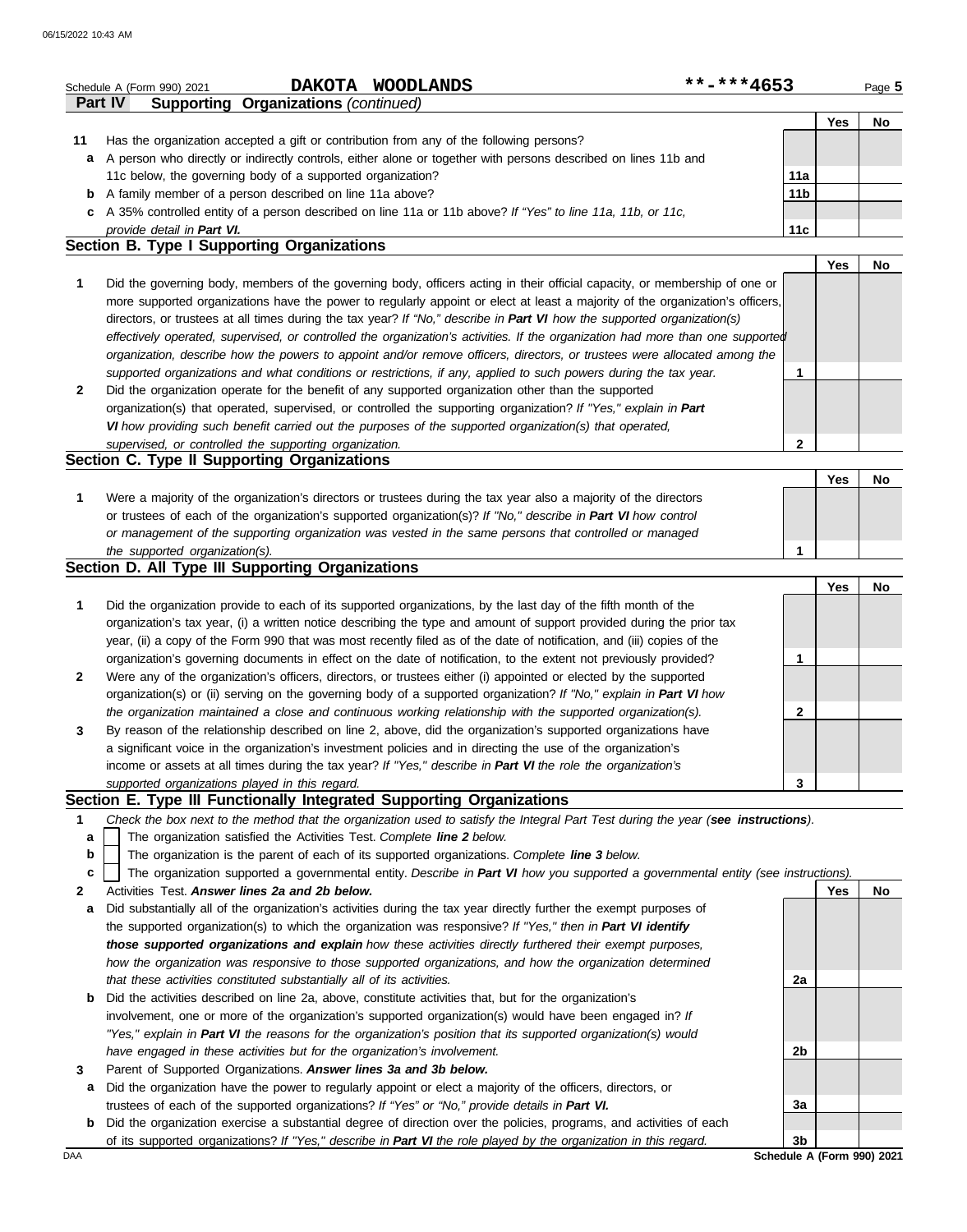|              | DAKOTA WOODLANDS<br>Schedule A (Form 990) 2021                                                                                   |                | **-***4653     | Page 6                         |
|--------------|----------------------------------------------------------------------------------------------------------------------------------|----------------|----------------|--------------------------------|
|              | Type III Non-Functionally Integrated 509(a)(3) Supporting Organizations<br>Part V                                                |                |                |                                |
| 1            | Check here if the organization satisfied the Integral Part Test as a qualifying trust on Nov. 20, 1970 (explain in Part VI). See |                |                |                                |
|              | instructions. All other Type III non-functionally integrated supporting organizations must complete Sections A through E.        |                |                |                                |
|              | Section A - Adjusted Net Income                                                                                                  |                | (A) Prior Year | (B) Current Year<br>(optional) |
| 1            | Net short-term capital gain                                                                                                      | 1              |                |                                |
| $\mathbf{2}$ | Recoveries of prior-year distributions                                                                                           | $\overline{2}$ |                |                                |
| 3            | Other gross income (see instructions)                                                                                            | 3              |                |                                |
| 4            | Add lines 1 through 3.                                                                                                           | 4              |                |                                |
| 5            | Depreciation and depletion                                                                                                       | 5              |                |                                |
| 6            | Portion of operating expenses paid or incurred for production or collection                                                      |                |                |                                |
|              | of gross income or for management, conservation, or maintenance of                                                               |                |                |                                |
|              | property held for production of income (see instructions)                                                                        | 6              |                |                                |
| 7            | Other expenses (see instructions)                                                                                                | $\overline{7}$ |                |                                |
| 8            | Adjusted Net Income (subtract lines 5, 6, and 7 from line 4)                                                                     | 8              |                |                                |
|              | Section B - Minimum Asset Amount                                                                                                 |                | (A) Prior Year | (B) Current Year<br>(optional) |
| 1            | Aggregate fair market value of all non-exempt-use assets (see                                                                    |                |                |                                |
|              | instructions for short tax year or assets held for part of year):                                                                |                |                |                                |
|              | a Average monthly value of securities                                                                                            | 1a             |                |                                |
|              | <b>b</b> Average monthly cash balances                                                                                           | 1b             |                |                                |
|              | c Fair market value of other non-exempt-use assets                                                                               | 1 <sub>c</sub> |                |                                |
|              | d Total (add lines 1a, 1b, and 1c)                                                                                               | 1 <sub>d</sub> |                |                                |
|              | e Discount claimed for blockage or other factors                                                                                 |                |                |                                |
|              | (explain in detail in Part VI):                                                                                                  |                |                |                                |
|              | 2 Acquisition indebtedness applicable to non-exempt-use assets                                                                   | $\mathbf{2}$   |                |                                |
| 3.           | Subtract line 2 from line 1d.                                                                                                    | 3              |                |                                |
| 4            | Cash deemed held for exempt use. Enter 0.015 of line 3 (for greater amount,                                                      |                |                |                                |
|              | see instructions).                                                                                                               | 4              |                |                                |
| 5.           | Net value of non-exempt-use assets (subtract line 4 from line 3)                                                                 | 5              |                |                                |
| 6            | Multiply line 5 by 0.035.                                                                                                        | 6              |                |                                |
| 7            | Recoveries of prior-year distributions                                                                                           | $\overline{7}$ |                |                                |
| 8            | Minimum Asset Amount (add line 7 to line 6)                                                                                      | 8              |                |                                |
|              | Section C - Distributable Amount                                                                                                 |                |                | <b>Current Year</b>            |
|              | Adjusted net income for prior year (from Section A, line 8, column A)                                                            | 1              |                |                                |
| 2            | Enter 0.85 of line 1.                                                                                                            | $\mathbf 2$    |                |                                |
| 3            | Minimum asset amount for prior year (from Section B, line 8, column A)                                                           | 3              |                |                                |
| 4            | Enter greater of line 2 or line 3.                                                                                               | 4              |                |                                |
| 5            | Income tax imposed in prior year                                                                                                 | 5              |                |                                |
| 6            | Distributable Amount. Subtract line 5 from line 4, unless subject to                                                             |                |                |                                |
|              | emergency temporary reduction (see instructions).                                                                                | 6              |                |                                |
| 7            | Check here if the current year is the organization's first as a non-functionally integrated Type III supporting organization     |                |                |                                |
|              | (see instructions).                                                                                                              |                |                |                                |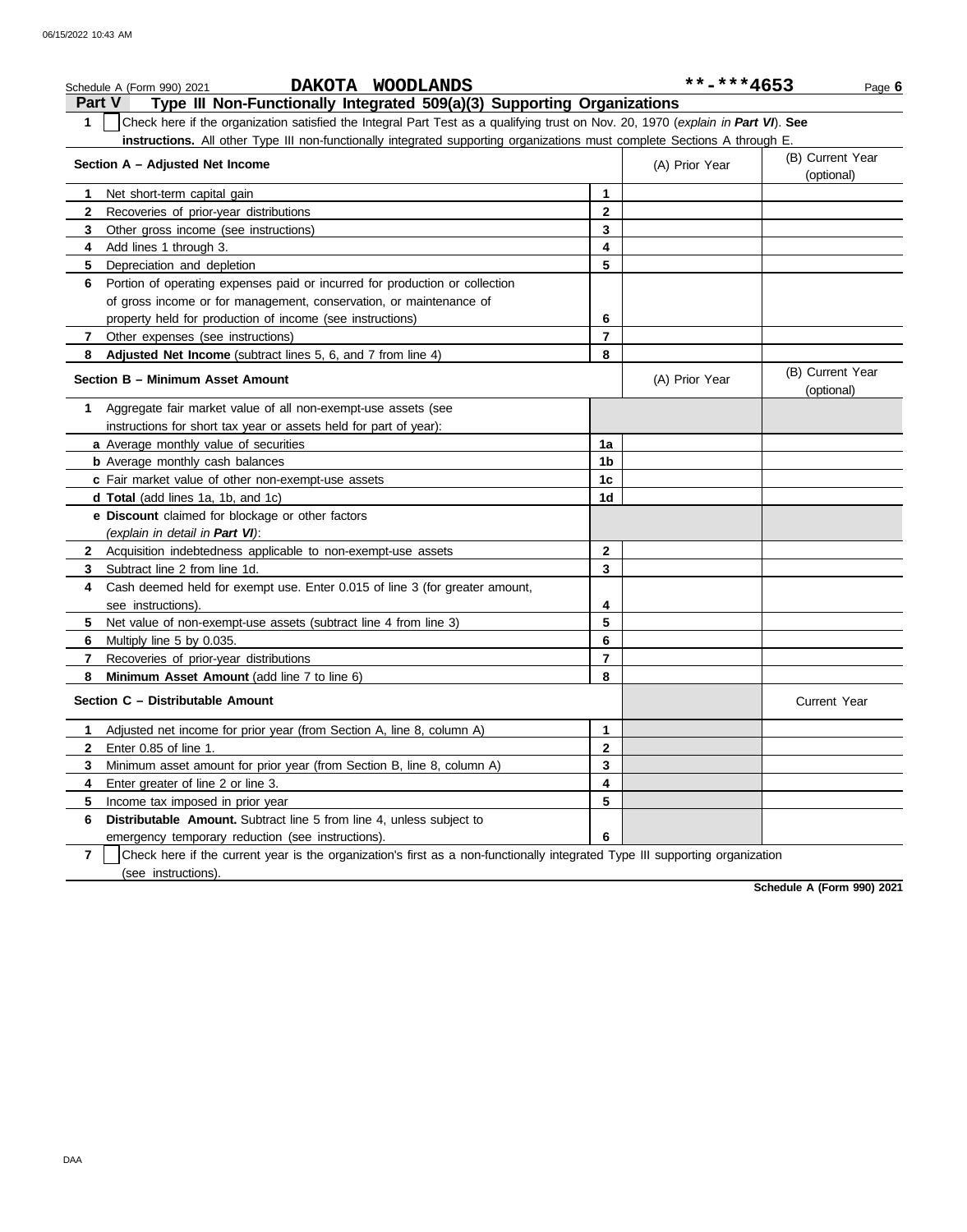|              | DAKOTA WOODLANDS<br>Schedule A (Form 990) 2021<br>Part V<br>Type III Non-Functionally Integrated 509(a)(3) Supporting Organizations (continued) |                                    | **-***4653                                    | Page 7                                           |
|--------------|-------------------------------------------------------------------------------------------------------------------------------------------------|------------------------------------|-----------------------------------------------|--------------------------------------------------|
|              | Section D - Distributions                                                                                                                       |                                    |                                               | <b>Current Year</b>                              |
| 1            | Amounts paid to supported organizations to accomplish exempt purposes                                                                           |                                    |                                               |                                                  |
| $\mathbf{2}$ | Amounts paid to perform activity that directly furthers exempt purposes of supported                                                            |                                    |                                               |                                                  |
|              | organizations, in excess of income from activity                                                                                                |                                    |                                               |                                                  |
| 3            | Administrative expenses paid to accomplish exempt purposes of supported organizations                                                           |                                    |                                               |                                                  |
| 4            | Amounts paid to acquire exempt-use assets                                                                                                       |                                    |                                               |                                                  |
| 5            | Qualified set-aside amounts (prior IRS approval required-provide details in Part VI)                                                            |                                    |                                               |                                                  |
| 6            | Other distributions (describe in Part VI). See instructions.                                                                                    |                                    |                                               |                                                  |
| 7            | Total annual distributions. Add lines 1 through 6.                                                                                              |                                    |                                               |                                                  |
| 8            | Distributions to attentive supported organizations to which the organization is responsive                                                      |                                    |                                               |                                                  |
|              | (provide details in Part VI). See instructions.                                                                                                 |                                    |                                               |                                                  |
| 9            | Distributable amount for 2021 from Section C, line 6                                                                                            |                                    |                                               |                                                  |
| 10           | Line 8 amount divided by line 9 amount                                                                                                          |                                    |                                               |                                                  |
|              | <b>Section E - Distribution Allocations (see instructions)</b>                                                                                  | (i)<br><b>Excess Distributions</b> | (ii)<br><b>Underdistributions</b><br>Pre-2021 | (iii)<br><b>Distributable</b><br>Amount for 2021 |
| 1            | Distributable amount for 2021 from Section C, line 6                                                                                            |                                    |                                               |                                                  |
| $\mathbf{2}$ | Underdistributions, if any, for years prior to 2021<br>(reasonable cause required-explain in Part VI). See<br>instructions.                     |                                    |                                               |                                                  |
| 3            | Excess distributions carryover, if any, to 2021                                                                                                 |                                    |                                               |                                                  |
|              |                                                                                                                                                 |                                    |                                               |                                                  |
|              |                                                                                                                                                 |                                    |                                               |                                                  |
|              | <b>c</b> From 2018                                                                                                                              |                                    |                                               |                                                  |
|              |                                                                                                                                                 |                                    |                                               |                                                  |
|              |                                                                                                                                                 |                                    |                                               |                                                  |
|              | f Total of lines 3a through 3e                                                                                                                  |                                    |                                               |                                                  |
|              | g Applied to underdistributions of prior years                                                                                                  |                                    |                                               |                                                  |
|              | h Applied to 2021 distributable amount                                                                                                          |                                    |                                               |                                                  |
|              | <i>i</i> Carryover from 2016 not applied (see instructions)                                                                                     |                                    |                                               |                                                  |
|              | Remainder. Subtract lines 3g, 3h, and 3i from line 3f.                                                                                          |                                    |                                               |                                                  |
| 4            | Distributions for 2021 from                                                                                                                     |                                    |                                               |                                                  |
|              | \$<br>Section D, line 7:                                                                                                                        |                                    |                                               |                                                  |
|              | a Applied to underdistributions of prior years                                                                                                  |                                    |                                               |                                                  |
|              | <b>b</b> Applied to 2021 distributable amount                                                                                                   |                                    |                                               |                                                  |
|              | <b>c</b> Remainder. Subtract lines 4a and 4b from line 4.                                                                                       |                                    |                                               |                                                  |
| 5            | Remaining underdistributions for years prior to 2021, if                                                                                        |                                    |                                               |                                                  |
|              | any. Subtract lines 3g and 4a from line 2. For result                                                                                           |                                    |                                               |                                                  |
|              | greater than zero, explain in Part VI. See instructions.                                                                                        |                                    |                                               |                                                  |
| 6            | Remaining underdistributions for 2021 Subtract lines 3h                                                                                         |                                    |                                               |                                                  |
|              | and 4b from line 1. For result greater than zero, explain in                                                                                    |                                    |                                               |                                                  |
|              | Part VI. See instructions.                                                                                                                      |                                    |                                               |                                                  |
| 7            | Excess distributions carryover to 2022. Add lines 3j<br>and 4c.                                                                                 |                                    |                                               |                                                  |
| 8            | Breakdown of line 7:                                                                                                                            |                                    |                                               |                                                  |
|              |                                                                                                                                                 |                                    |                                               |                                                  |
|              | <b>b</b> Excess from 2018                                                                                                                       |                                    |                                               |                                                  |
|              | c Excess from 2019                                                                                                                              |                                    |                                               |                                                  |
|              | d Excess from 2020<br>.                                                                                                                         |                                    |                                               |                                                  |
|              | e Excess from 2021                                                                                                                              |                                    |                                               |                                                  |
|              |                                                                                                                                                 |                                    |                                               |                                                  |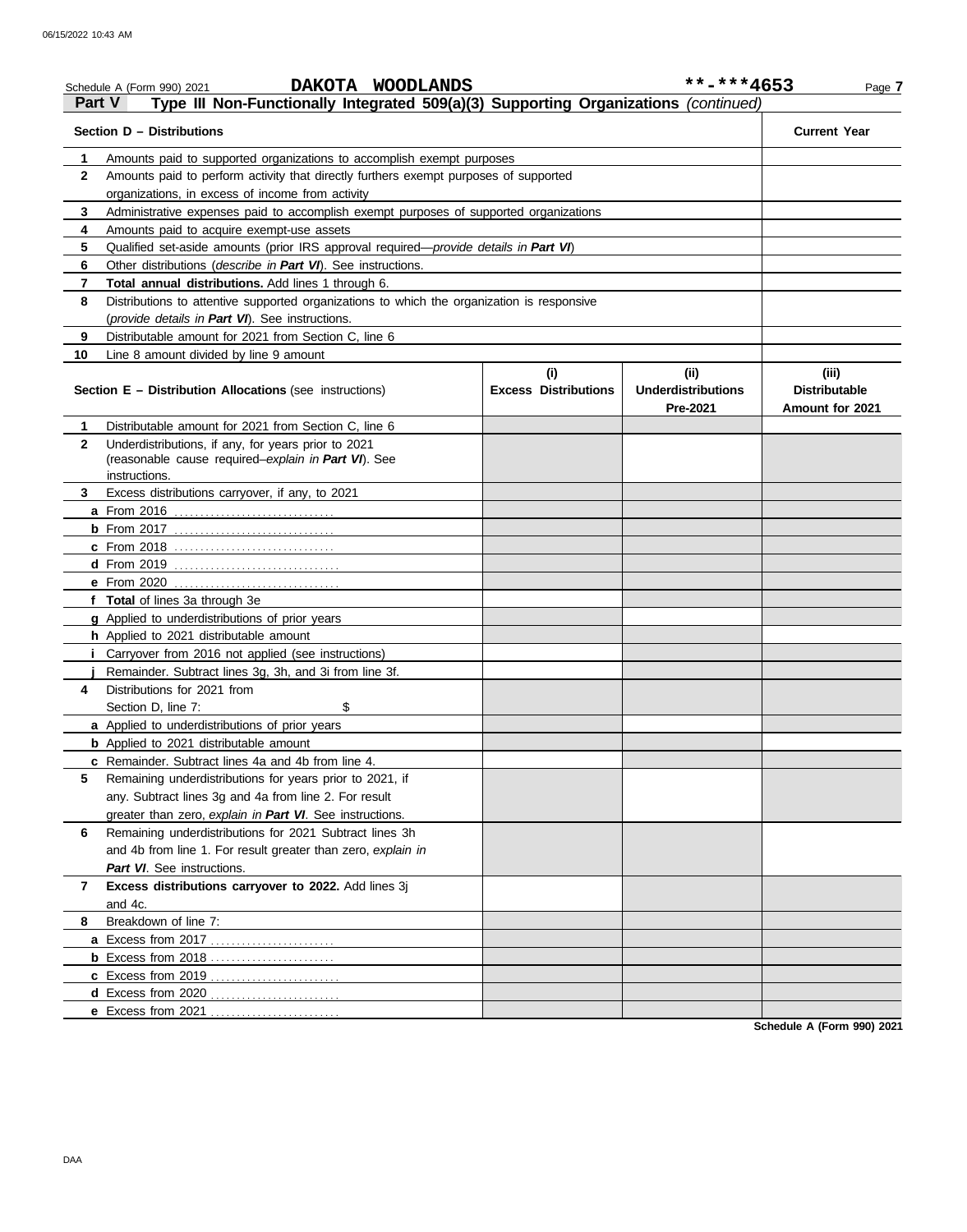| Schedule A (Form 990) 2021 |  | DAKOTA WOODLANDS |                                                                                                                                                                                                                                                                                                                                                                                                                                                                                                                                                                                             | **-***4653 | Page 8 |
|----------------------------|--|------------------|---------------------------------------------------------------------------------------------------------------------------------------------------------------------------------------------------------------------------------------------------------------------------------------------------------------------------------------------------------------------------------------------------------------------------------------------------------------------------------------------------------------------------------------------------------------------------------------------|------------|--------|
| Part VI                    |  |                  | Supplemental Information. Provide the explanations required by Part II, line 10; Part II, line 17a or 17b; Part<br>III, line 12; Part IV, Section A, lines 1, 2, 3b, 3c, 4b, 4c, 5a, 6, 9a, 9b, 9c, 11a, 11b, and 11c; Part IV, Section<br>B, lines 1 and 2; Part IV, Section C, line 1; Part IV, Section D, lines 2 and 3; Part IV, Section E, lines 1c, 2a, 2b,<br>3a, and 3b; Part V, line 1; Part V, Section B, line 1e; Part V, Section D, lines 5, 6, and 8; and Part V, Section E,<br>lines 2, 5, and 6. Also complete this part for any additional information. (See instructions.) |            |        |
|                            |  |                  |                                                                                                                                                                                                                                                                                                                                                                                                                                                                                                                                                                                             |            |        |
|                            |  |                  |                                                                                                                                                                                                                                                                                                                                                                                                                                                                                                                                                                                             |            |        |
|                            |  |                  |                                                                                                                                                                                                                                                                                                                                                                                                                                                                                                                                                                                             |            |        |
|                            |  |                  |                                                                                                                                                                                                                                                                                                                                                                                                                                                                                                                                                                                             |            |        |
|                            |  |                  |                                                                                                                                                                                                                                                                                                                                                                                                                                                                                                                                                                                             |            |        |
|                            |  |                  |                                                                                                                                                                                                                                                                                                                                                                                                                                                                                                                                                                                             |            |        |
|                            |  |                  |                                                                                                                                                                                                                                                                                                                                                                                                                                                                                                                                                                                             |            |        |
|                            |  |                  |                                                                                                                                                                                                                                                                                                                                                                                                                                                                                                                                                                                             |            |        |
|                            |  |                  |                                                                                                                                                                                                                                                                                                                                                                                                                                                                                                                                                                                             |            |        |
|                            |  |                  |                                                                                                                                                                                                                                                                                                                                                                                                                                                                                                                                                                                             |            |        |
|                            |  |                  |                                                                                                                                                                                                                                                                                                                                                                                                                                                                                                                                                                                             |            |        |
|                            |  |                  |                                                                                                                                                                                                                                                                                                                                                                                                                                                                                                                                                                                             |            |        |
|                            |  |                  |                                                                                                                                                                                                                                                                                                                                                                                                                                                                                                                                                                                             |            |        |
|                            |  |                  |                                                                                                                                                                                                                                                                                                                                                                                                                                                                                                                                                                                             |            |        |
|                            |  |                  |                                                                                                                                                                                                                                                                                                                                                                                                                                                                                                                                                                                             |            |        |
|                            |  |                  |                                                                                                                                                                                                                                                                                                                                                                                                                                                                                                                                                                                             |            |        |
|                            |  |                  |                                                                                                                                                                                                                                                                                                                                                                                                                                                                                                                                                                                             |            |        |
|                            |  |                  |                                                                                                                                                                                                                                                                                                                                                                                                                                                                                                                                                                                             |            |        |
|                            |  |                  |                                                                                                                                                                                                                                                                                                                                                                                                                                                                                                                                                                                             |            |        |
|                            |  |                  |                                                                                                                                                                                                                                                                                                                                                                                                                                                                                                                                                                                             |            |        |
|                            |  |                  |                                                                                                                                                                                                                                                                                                                                                                                                                                                                                                                                                                                             |            |        |
|                            |  |                  |                                                                                                                                                                                                                                                                                                                                                                                                                                                                                                                                                                                             |            |        |
|                            |  |                  |                                                                                                                                                                                                                                                                                                                                                                                                                                                                                                                                                                                             |            |        |
|                            |  |                  |                                                                                                                                                                                                                                                                                                                                                                                                                                                                                                                                                                                             |            |        |
|                            |  |                  |                                                                                                                                                                                                                                                                                                                                                                                                                                                                                                                                                                                             |            |        |
|                            |  |                  |                                                                                                                                                                                                                                                                                                                                                                                                                                                                                                                                                                                             |            |        |
|                            |  |                  |                                                                                                                                                                                                                                                                                                                                                                                                                                                                                                                                                                                             |            |        |
|                            |  |                  |                                                                                                                                                                                                                                                                                                                                                                                                                                                                                                                                                                                             |            |        |
|                            |  |                  |                                                                                                                                                                                                                                                                                                                                                                                                                                                                                                                                                                                             |            |        |
|                            |  |                  |                                                                                                                                                                                                                                                                                                                                                                                                                                                                                                                                                                                             |            |        |
|                            |  |                  |                                                                                                                                                                                                                                                                                                                                                                                                                                                                                                                                                                                             |            |        |
|                            |  |                  |                                                                                                                                                                                                                                                                                                                                                                                                                                                                                                                                                                                             |            |        |
|                            |  |                  |                                                                                                                                                                                                                                                                                                                                                                                                                                                                                                                                                                                             |            |        |
|                            |  |                  |                                                                                                                                                                                                                                                                                                                                                                                                                                                                                                                                                                                             |            |        |
|                            |  |                  |                                                                                                                                                                                                                                                                                                                                                                                                                                                                                                                                                                                             |            |        |
|                            |  |                  |                                                                                                                                                                                                                                                                                                                                                                                                                                                                                                                                                                                             |            |        |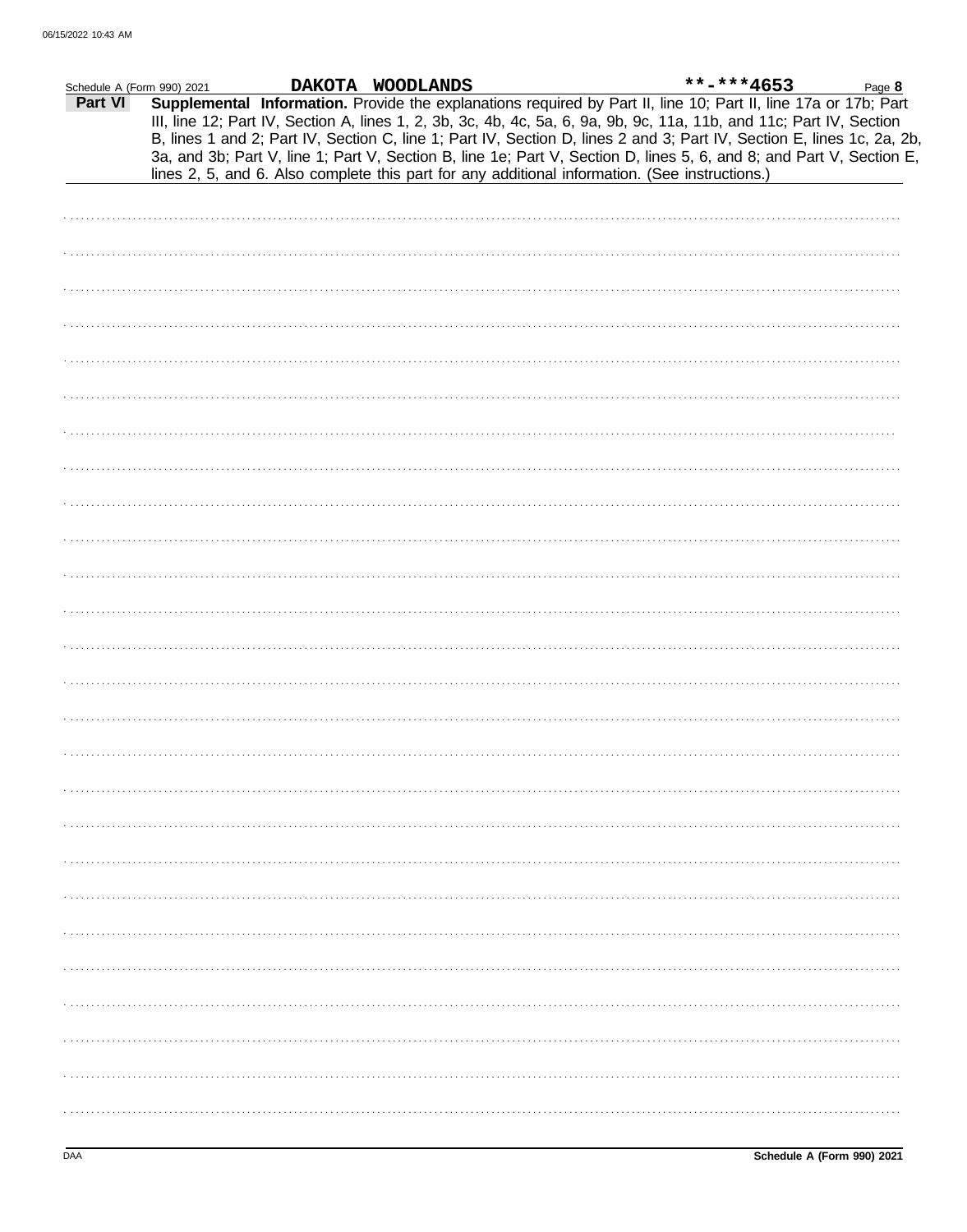| <b>Schedule B</b>                                                    | <b>Schedule of Contributors</b>                                                                                                                                                                             |            | OMB No. 1545-0047              |
|----------------------------------------------------------------------|-------------------------------------------------------------------------------------------------------------------------------------------------------------------------------------------------------------|------------|--------------------------------|
| (Form 990)<br>Department of the Treasury<br>Internal Revenue Service | u Attach to Form 990 or Form 990-PF.<br>u Go to www.irs.gov/Form990 for the latest information.                                                                                                             |            | 2021                           |
| Name of the organization                                             |                                                                                                                                                                                                             |            | Employer identification number |
| DAKOTA WOODLANDS                                                     |                                                                                                                                                                                                             | **-***4653 |                                |
| Organization type (check one):                                       |                                                                                                                                                                                                             |            |                                |
| Filers of:                                                           | Section:                                                                                                                                                                                                    |            |                                |
| Form 990 or 990-EZ                                                   | $ \mathbf{X} $ 501(c)(<br>3 ) (enter number) organization                                                                                                                                                   |            |                                |
|                                                                      | $4947(a)(1)$ nonexempt charitable trust not treated as a private foundation                                                                                                                                 |            |                                |
|                                                                      | 527 political organization                                                                                                                                                                                  |            |                                |
| Form 990-PF                                                          | 501(c)(3) exempt private foundation                                                                                                                                                                         |            |                                |
|                                                                      | 4947(a)(1) nonexempt charitable trust treated as a private foundation                                                                                                                                       |            |                                |
|                                                                      | 501(c)(3) taxable private foundation                                                                                                                                                                        |            |                                |
|                                                                      |                                                                                                                                                                                                             |            |                                |
| instructions.                                                        | Check if your organization is covered by the General Rule or a Special Rule.<br>Note: Only a section 501(c)(7), (8), or (10) organization can check boxes for both the General Rule and a Special Rule. See |            |                                |
| <b>General Rule</b>                                                  |                                                                                                                                                                                                             |            |                                |
| –                                                                    |                                                                                                                                                                                                             |            |                                |

For an organization filing Form 990, 990-EZ, or 990-PF that received, during the year, contributions totaling \$5,000 or more (in money or property) from any one contributor. Complete Parts I and II. See instructions for determining a contributor's total contributions.

#### **Special Rules**

 $\overline{X}$  For an organization described in section 501(c)(3) filing Form 990 or 990-EZ that met the 33<sup>1</sup>/3% support test of the regulations under sections 509(a)(1) and 170(b)(1)(A)(vi), that checked Schedule A (Form 990), Part II, line 13, 16a, or 16b, and that received from any one contributor, during the year, total contributions of the greater of **(1)** \$5,000; or **(2)** 2% of the amount on (i) Form 990, Part VIII, line 1h; or (ii) Form 990-EZ, line 1. Complete Parts I and II.

literary, or educational purposes, or for the prevention of cruelty to children or animals. Complete Parts I (entering For an organization described in section  $501(c)(7)$ ,  $(8)$ , or  $(10)$  filing Form 990 or 990-EZ that received from any one contributor, during the year, total contributions of more than \$1,000 *exclusively* for religious, charitable, scientific, "N/A" in column (b) instead of the contributor name and address), II, and III.

For an organization described in section 501(c)(7), (8), or (10) filing Form 990 or 990-EZ that received from any one contributor, during the year, contributions *exclusively* for religious, charitable, etc., purposes, but no such contributions totaled more than \$1,000. If this box is checked, enter here the total contributions that were received during the year for an *exclusively* religious, charitable, etc., purpose. Don't complete any of the parts unless the **General Rule** applies to this organization because it received *nonexclusively* religious, charitable, etc., contributions totaling \$5,000 or more during the year . . . . . . . . . . . . . . . . . . . . . . . . . . . . . . . . . . . . . . . . . . . . . . . . . . . . . . . . . . . . . . . . . . . . . . . . . . . .  $\triangleright$  \$

**must** answer "No" on Part IV, line 2, of its Form 990; or check the box on line H of its Form 990-EZ or on its Form 990-PF, Part I, line 2, to certify that it doesn't meet the filing requirements of Schedule B (Form 990). **Caution:** An organization that isn't covered by the General Rule and/or the Special Rules doesn't file Schedule B (Form 990), but it

**For Paperwork Reduction Act Notice, see the instructions for Form 990, 990-EZ, or 990-PF.**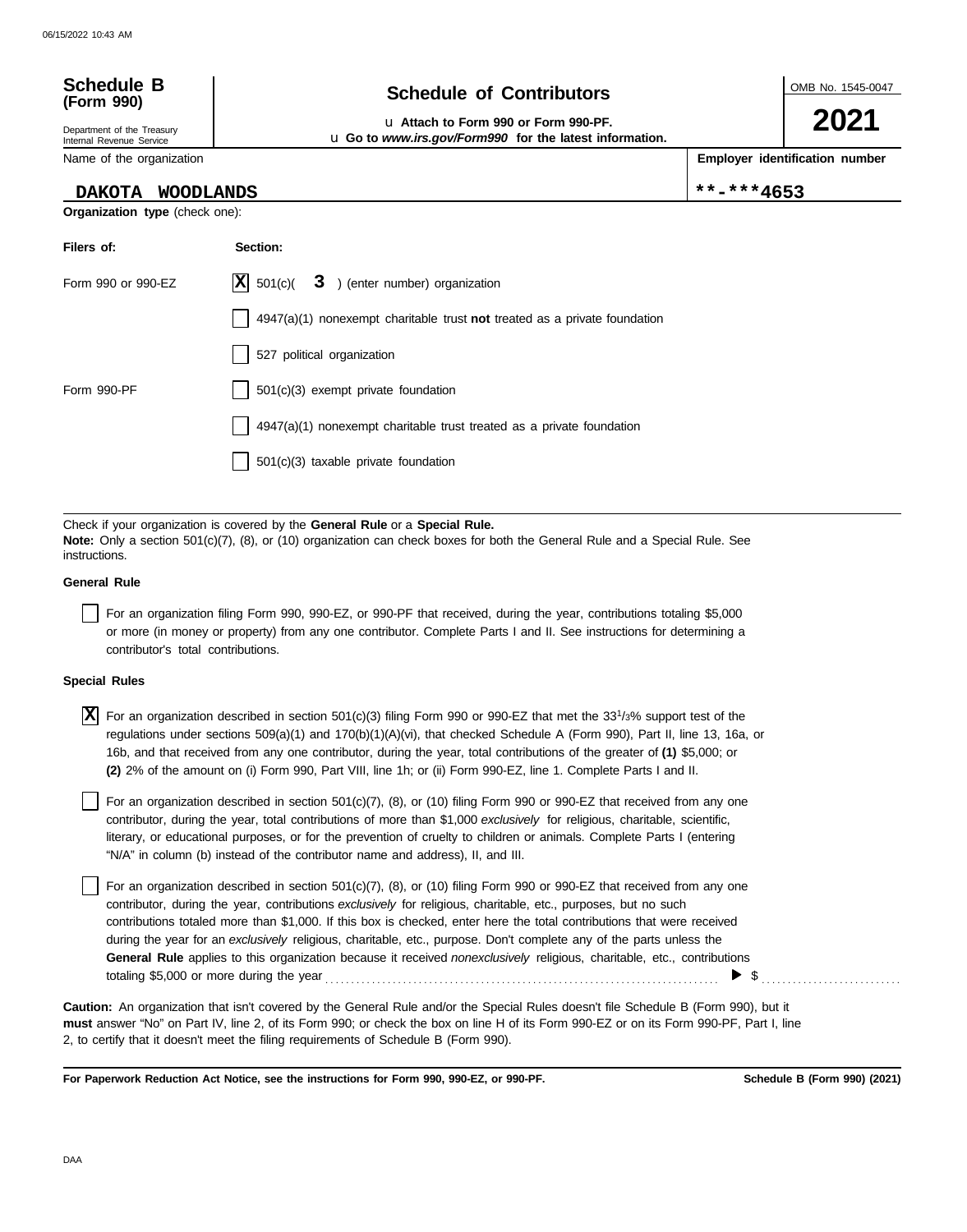|               | Name of organization<br>DAKOTA WOODLANDS                                                              |                                   | Employer identification number<br>**-***4653                                                                       |
|---------------|-------------------------------------------------------------------------------------------------------|-----------------------------------|--------------------------------------------------------------------------------------------------------------------|
| Part I        | <b>Contributors</b> (see instructions). Use duplicate copies of Part I if additional space is needed. |                                   |                                                                                                                    |
| (a)<br>No.    | (b)<br>Name, address, and ZIP + 4                                                                     | (c)<br><b>Total contributions</b> | (d)<br>Type of contribution                                                                                        |
| $\mathbf{1}$  | ECOLAB FOUNDATION<br>370 WABASHA STREET NORTH<br>MN 55102<br><b>ST PAUL</b>                           | 15,000<br>$\$\ldots$              | X<br>Person<br>Payroll<br>Noncash<br>(Complete Part II for<br>noncash contributions.)                              |
| (a)<br>No.    | (b)<br>Name, address, and ZIP + 4                                                                     | (c)<br><b>Total contributions</b> | (d)<br>Type of contribution                                                                                        |
| 2             | OTTO BREMER FOUNDATION<br>445 MINNESOTA ST SUITE 2250<br>MN 55101<br>ST PAUL                          | 30,000<br>$\mathsf{\$}$           | X<br>Person<br>Payroll<br><b>Noncash</b><br>(Complete Part II for<br>noncash contributions.)                       |
| (a)           | (b)                                                                                                   | (c)                               | (d)                                                                                                                |
| No.           | Name, address, and ZIP + 4                                                                            | <b>Total contributions</b>        | Type of contribution                                                                                               |
| 3             | <b>TARGET</b><br><b>FOUNDATION</b><br>33 S SIXTH ST CC-1029<br><b>MINNEAPOLIS</b><br>MN 55402         | 19,440<br>$\$\ldots$              | $\overline{\mathbf{x}}$<br>Person<br>Payroll<br><b>Noncash</b><br>(Complete Part II for<br>noncash contributions.) |
| (a)<br>No.    | (b)<br>Name, address, and ZIP + 4                                                                     | (c)<br><b>Total contributions</b> | (d)<br>Type of contribution                                                                                        |
| $\frac{4}{1}$ |                                                                                                       | 20,000<br>\$                      | X<br>Person<br><b>Payroll</b><br>Noncash<br>(Complete Part II for<br>noncash contributions.)                       |
| (a)<br>No.    | (b)<br>Name, address, and ZIP + 4                                                                     | (c)<br><b>Total contributions</b> | (d)<br>Type of contribution                                                                                        |
|               |                                                                                                       | \$                                | Person<br>Payroll<br><b>Noncash</b><br>(Complete Part II for<br>noncash contributions.)                            |
| (a)           | (b)                                                                                                   | (c)                               | (d)                                                                                                                |
| No.           | Name, address, and ZIP + 4                                                                            | <b>Total contributions</b>        | Type of contribution                                                                                               |
|               |                                                                                                       | \$                                | Person<br><b>Payroll</b><br><b>Noncash</b><br>(Complete Part II for<br>noncash contributions.)                     |

**Schedule B (Form 990) (2021)**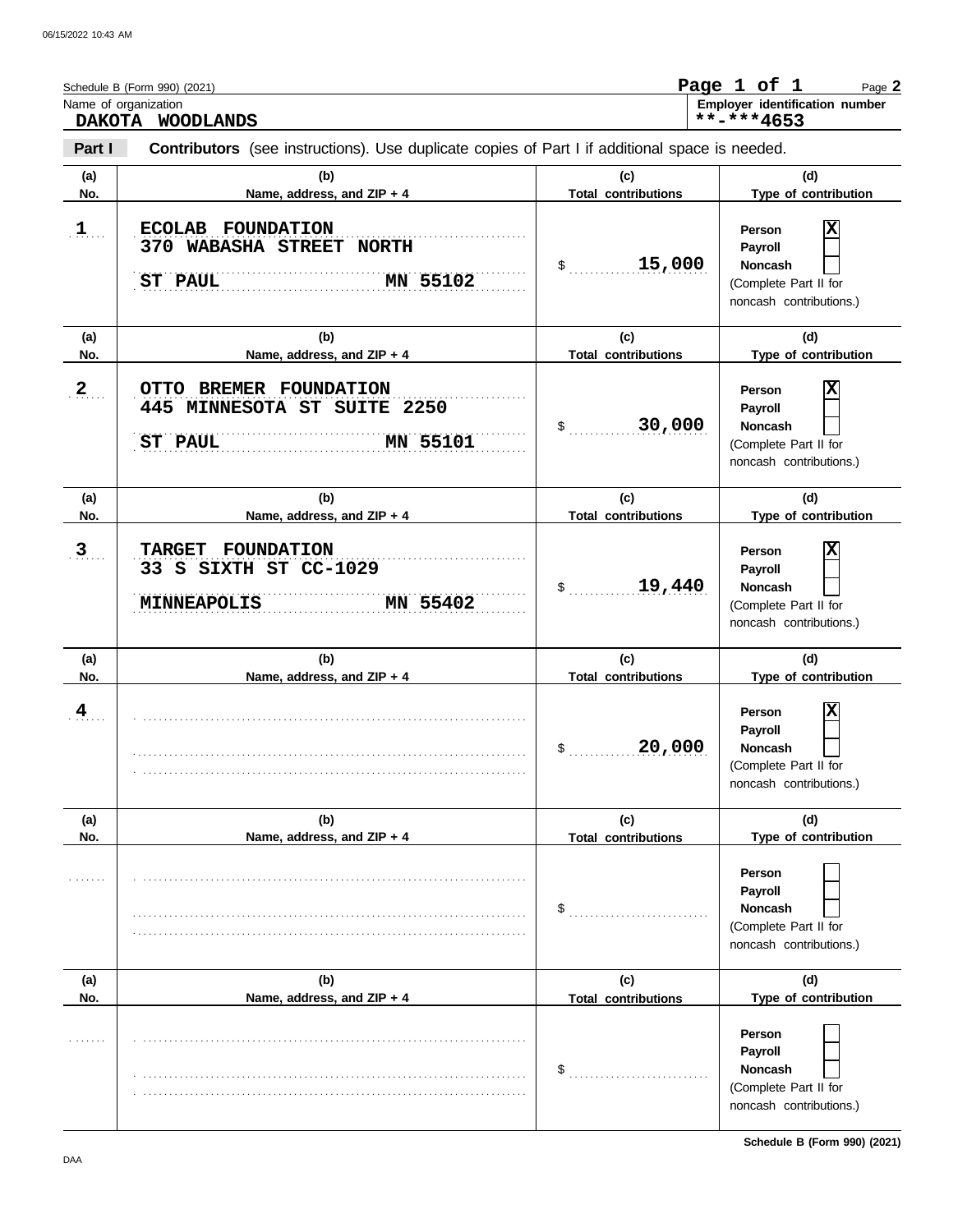|        | <b>SCHEDULE D</b><br>(Form 990)<br>Department of the Treasury |                                                                                                                                                                           | Supplemental Financial Statements<br>u Complete if the organization answered "Yes" on Form 990,<br>Part IV, line 6, 7, 8, 9, 10, 11a, 11b, 11c, 11d, 11e, 11f, 12a, or 12b.<br>u Attach to Form 990. | OMB No. 1545-0047<br><b>Open to Public</b> |
|--------|---------------------------------------------------------------|---------------------------------------------------------------------------------------------------------------------------------------------------------------------------|------------------------------------------------------------------------------------------------------------------------------------------------------------------------------------------------------|--------------------------------------------|
|        | Internal Revenue Service                                      | <b>Inspection</b><br><b>u</b> Go to <i>www.irs.gov/Form990</i> for instructions and the latest information.<br>Employer identification number                             |                                                                                                                                                                                                      |                                            |
|        | Name of the organization                                      |                                                                                                                                                                           |                                                                                                                                                                                                      |                                            |
|        | <b>DAKOTA</b><br><b>WOODLANDS</b>                             |                                                                                                                                                                           |                                                                                                                                                                                                      | **-***4653                                 |
|        | Part I                                                        | Organizations Maintaining Donor Advised Funds or Other Similar Funds or Accounts.                                                                                         |                                                                                                                                                                                                      |                                            |
|        |                                                               | Complete if the organization answered "Yes" on Form 990, Part IV, line 6.                                                                                                 |                                                                                                                                                                                                      |                                            |
|        |                                                               |                                                                                                                                                                           | (a) Donor advised funds                                                                                                                                                                              | (b) Funds and other accounts               |
| 1      |                                                               |                                                                                                                                                                           |                                                                                                                                                                                                      |                                            |
| 2<br>3 |                                                               | Aggregate value of contributions to (during year)                                                                                                                         | the control of the control of the control of the control of the control of                                                                                                                           |                                            |
| 4      |                                                               | Aggregate value of grants from (during year)                                                                                                                              | the control of the control of the control of the control of the control of                                                                                                                           |                                            |
| 5      |                                                               | Did the organization inform all donors and donor advisors in writing that the assets held in donor advised                                                                |                                                                                                                                                                                                      |                                            |
|        |                                                               |                                                                                                                                                                           |                                                                                                                                                                                                      | <b>Yes</b><br>No                           |
| 6      |                                                               | Did the organization inform all grantees, donors, and donor advisors in writing that grant funds can be used                                                              |                                                                                                                                                                                                      |                                            |
|        |                                                               | only for charitable purposes and not for the benefit of the donor or donor advisor, or for any other purpose                                                              |                                                                                                                                                                                                      |                                            |
|        | conferring impermissible private benefit?                     |                                                                                                                                                                           |                                                                                                                                                                                                      | <b>Yes</b><br>No                           |
|        | Part II                                                       | <b>Conservation Easements.</b>                                                                                                                                            |                                                                                                                                                                                                      |                                            |
|        |                                                               | Complete if the organization answered "Yes" on Form 990, Part IV, line 7.                                                                                                 |                                                                                                                                                                                                      |                                            |
| 1      |                                                               | Purpose(s) of conservation easements held by the organization (check all that apply).                                                                                     |                                                                                                                                                                                                      |                                            |
|        |                                                               | Preservation of land for public use (for example, recreation or education                                                                                                 | Preservation of a historically important land area                                                                                                                                                   |                                            |
|        | Protection of natural habitat                                 |                                                                                                                                                                           | Preservation of a certified historic structure                                                                                                                                                       |                                            |
| 2      | Preservation of open space                                    | Complete lines 2a through 2d if the organization held a qualified conservation contribution in the form of a conservation                                                 |                                                                                                                                                                                                      |                                            |
|        | easement on the last day of the tax year.                     |                                                                                                                                                                           |                                                                                                                                                                                                      | Held at the End of the Tax Year            |
| a      |                                                               |                                                                                                                                                                           |                                                                                                                                                                                                      | 2a                                         |
|        |                                                               |                                                                                                                                                                           |                                                                                                                                                                                                      | 2 <sub>b</sub>                             |
|        |                                                               | Number of conservation easements on a certified historic structure included in (a) [[[[[[[[[[[[[[[[[[[[[[[[[]]]]]]]                                                       |                                                                                                                                                                                                      | 2c                                         |
|        |                                                               | d Number of conservation easements included in (c) acquired after 7/25/06, and not on a                                                                                   |                                                                                                                                                                                                      |                                            |
|        |                                                               |                                                                                                                                                                           |                                                                                                                                                                                                      | 2d                                         |
| 3      |                                                               | Number of conservation easements modified, transferred, released, extinguished, or terminated by the organization during the                                              |                                                                                                                                                                                                      |                                            |
|        | tax year <b>u</b>                                             |                                                                                                                                                                           |                                                                                                                                                                                                      |                                            |
|        |                                                               | Number of states where property subject to conservation easement is located u                                                                                             |                                                                                                                                                                                                      |                                            |
| 5      |                                                               | Does the organization have a written policy regarding the periodic monitoring, inspection, handling of                                                                    |                                                                                                                                                                                                      |                                            |
|        |                                                               |                                                                                                                                                                           |                                                                                                                                                                                                      |                                            |
| 6      |                                                               | Staff and volunteer hours devoted to monitoring, inspecting, handling of violations, and enforcing conservation easements during the year                                 |                                                                                                                                                                                                      |                                            |
|        | u                                                             |                                                                                                                                                                           |                                                                                                                                                                                                      |                                            |
| 7      |                                                               | Amount of expenses incurred in monitoring, inspecting, handling of violations, and enforcing conservation easements during the year                                       |                                                                                                                                                                                                      |                                            |
|        | $\mathbf{u} \, \mathbf{\$}$                                   |                                                                                                                                                                           |                                                                                                                                                                                                      |                                            |
| 8      |                                                               | Does each conservation easement reported on line $2(d)$ above satisfy the requirements of section $170(h)(4)(B)(i)$                                                       |                                                                                                                                                                                                      | Yes $ $<br>No                              |
| 9      |                                                               | In Part XIII, describe how the organization reports conservation easements in its revenue and expense statement and                                                       |                                                                                                                                                                                                      |                                            |
|        |                                                               | balance sheet, and include, if applicable, the text of the footnote to the organization's financial statements that describes the                                         |                                                                                                                                                                                                      |                                            |
|        |                                                               | organization's accounting for conservation easements.                                                                                                                     |                                                                                                                                                                                                      |                                            |
|        | Part III                                                      | Organizations Maintaining Collections of Art, Historical Treasures, or Other Similar Assets.<br>Complete if the organization answered "Yes" on Form 990, Part IV, line 8. |                                                                                                                                                                                                      |                                            |
|        |                                                               | 1a If the organization elected, as permitted under FASB ASC 958, not to report in its revenue statement and balance sheet works                                           |                                                                                                                                                                                                      |                                            |
|        |                                                               | of art, historical treasures, or other similar assets held for public exhibition, education, or research in furtherance of public                                         |                                                                                                                                                                                                      |                                            |
|        |                                                               | service, provide in Part XIII the text of the footnote to its financial statements that describes these items.                                                            |                                                                                                                                                                                                      |                                            |
|        |                                                               | <b>b</b> If the organization elected, as permitted under FASB ASC 958, to report in its revenue statement and balance sheet works of                                      |                                                                                                                                                                                                      |                                            |
|        |                                                               | art, historical treasures, or other similar assets held for public exhibition, education, or research in furtherance of public service,                                   |                                                                                                                                                                                                      |                                            |
|        |                                                               | provide the following amounts relating to these items:                                                                                                                    |                                                                                                                                                                                                      |                                            |
|        |                                                               |                                                                                                                                                                           |                                                                                                                                                                                                      |                                            |
|        | (ii) Assets included in Form 990, Part X                      |                                                                                                                                                                           |                                                                                                                                                                                                      |                                            |
| 2      |                                                               | If the organization received or held works of art, historical treasures, or other similar assets for financial gain, provide the                                          |                                                                                                                                                                                                      |                                            |
|        |                                                               | following amounts required to be reported under FASB ASC 958 relating to these items:                                                                                     |                                                                                                                                                                                                      |                                            |
|        |                                                               | a Revenue included on Form 990, Part VIII, line 1                                                                                                                         |                                                                                                                                                                                                      |                                            |
|        |                                                               |                                                                                                                                                                           |                                                                                                                                                                                                      |                                            |

**For Paperwork Reduction Act Notice, see the Instructions for Form 990.**<br><sub>DAA</sub>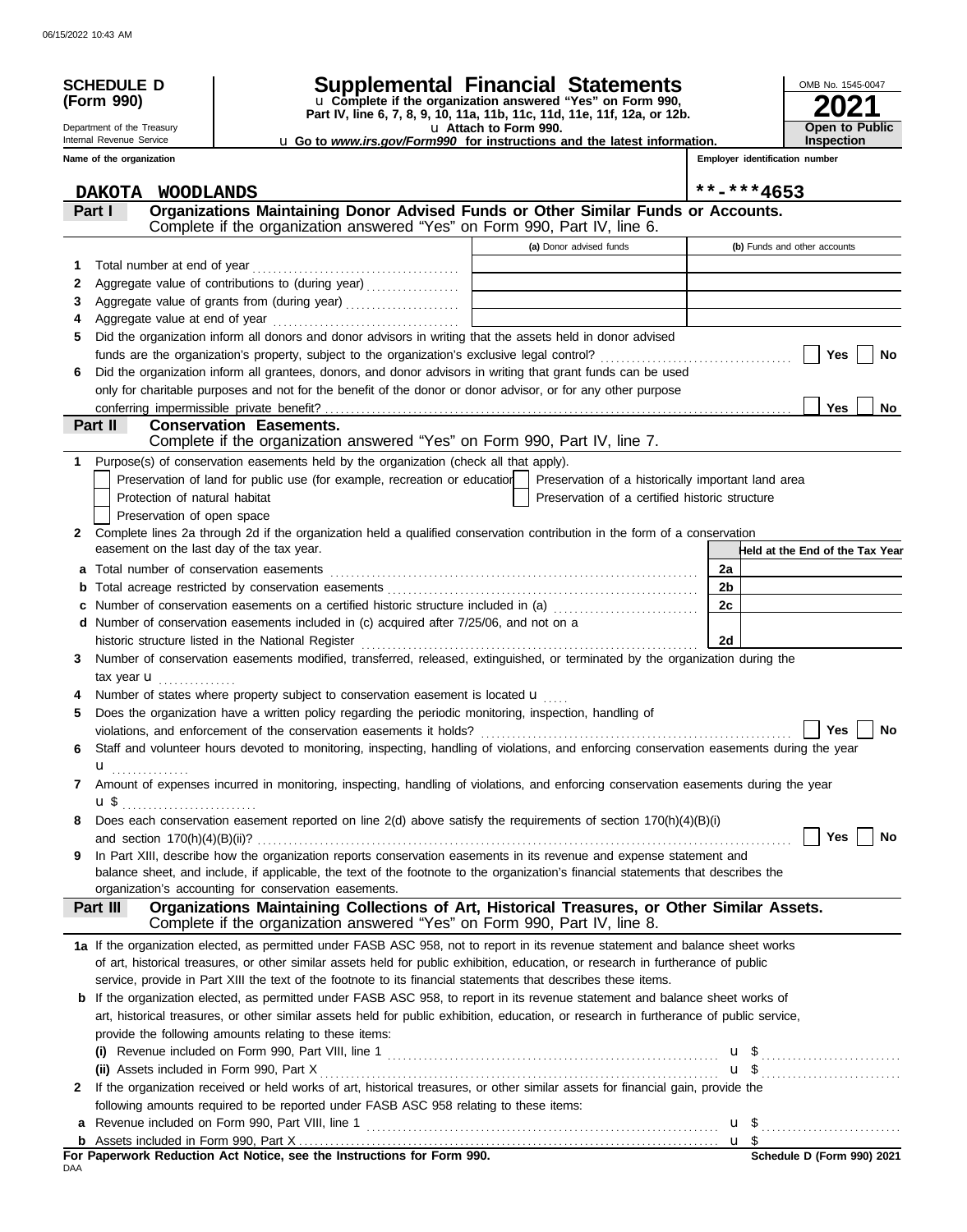| Schedule D (Form 990) 2021 DAKOTA WOODLANDS                                                                                                                                                                                    |                         |                          |                         | **-***4653           | Page 2              |
|--------------------------------------------------------------------------------------------------------------------------------------------------------------------------------------------------------------------------------|-------------------------|--------------------------|-------------------------|----------------------|---------------------|
| Organizations Maintaining Collections of Art, Historical Treasures, or Other Similar Assets (continued)<br>Part III                                                                                                            |                         |                          |                         |                      |                     |
| 3 Using the organization's acquisition, accession, and other records, check any of the following that make significant use of its<br>collection items (check all that apply):                                                  |                         |                          |                         |                      |                     |
| Public exhibition<br>a                                                                                                                                                                                                         | d                       | Loan or exchange program |                         |                      |                     |
| Scholarly research<br>b                                                                                                                                                                                                        | е                       |                          |                         |                      |                     |
| Preservation for future generations<br>c                                                                                                                                                                                       |                         |                          |                         |                      |                     |
| Provide a description of the organization's collections and explain how they further the organization's exempt purpose in Part                                                                                                 |                         |                          |                         |                      |                     |
| XIII.                                                                                                                                                                                                                          |                         |                          |                         |                      |                     |
| During the year, did the organization solicit or receive donations of art, historical treasures, or other similar<br>5.                                                                                                        |                         |                          |                         |                      |                     |
|                                                                                                                                                                                                                                |                         |                          |                         |                      | Yes<br>No           |
| <b>Escrow and Custodial Arrangements.</b><br>Part IV                                                                                                                                                                           |                         |                          |                         |                      |                     |
| Complete if the organization answered "Yes" on Form 990, Part IV, line 9, or reported an amount on Form                                                                                                                        |                         |                          |                         |                      |                     |
| 990, Part X, line 21.                                                                                                                                                                                                          |                         |                          |                         |                      |                     |
| 1a Is the organization an agent, trustee, custodian or other intermediary for contributions or other assets not                                                                                                                |                         |                          |                         |                      |                     |
| included on Form 990, Part X?                                                                                                                                                                                                  |                         |                          |                         |                      | Yes<br>No           |
| <b>b</b> If "Yes," explain the arrangement in Part XIII and complete the following table:                                                                                                                                      |                         |                          |                         |                      |                     |
|                                                                                                                                                                                                                                |                         |                          |                         |                      | Amount              |
| c Beginning balance                                                                                                                                                                                                            |                         |                          |                         | 1c                   |                     |
|                                                                                                                                                                                                                                |                         |                          |                         | 1 <sub>d</sub>       |                     |
| e Distributions during the year manufactured and contact the year manufactured and a property of the state of the state of the state of the state of the state of the state of the state of the state of the state of the stat |                         |                          |                         | 1e                   |                     |
| f                                                                                                                                                                                                                              |                         |                          |                         | 1f                   |                     |
| 2a Did the organization include an amount on Form 990, Part X, line 21, for escrow or custodial account liability?                                                                                                             |                         |                          |                         |                      | Yes<br><b>No</b>    |
|                                                                                                                                                                                                                                |                         |                          |                         |                      |                     |
| <b>Endowment Funds.</b><br><b>Part V</b>                                                                                                                                                                                       |                         |                          |                         |                      |                     |
| Complete if the organization answered "Yes" on Form 990, Part IV, line 10.                                                                                                                                                     |                         |                          |                         |                      |                     |
|                                                                                                                                                                                                                                | (a) Current year        | (b) Prior year           | (c) Two years back      | (d) Three years back | (e) Four years back |
| 1a Beginning of year balance                                                                                                                                                                                                   |                         |                          |                         |                      |                     |
| <b>b</b> Contributions                                                                                                                                                                                                         |                         |                          |                         |                      |                     |
| c Net investment earnings, gains, and                                                                                                                                                                                          |                         |                          |                         |                      |                     |
|                                                                                                                                                                                                                                |                         |                          |                         |                      |                     |
| d Grants or scholarships                                                                                                                                                                                                       |                         |                          |                         |                      |                     |
| e Other expenditures for facilities and                                                                                                                                                                                        |                         |                          |                         |                      |                     |
|                                                                                                                                                                                                                                |                         |                          |                         |                      |                     |
| f Administrative expenses                                                                                                                                                                                                      |                         |                          |                         |                      |                     |
| End of year balance<br>g                                                                                                                                                                                                       |                         |                          |                         |                      |                     |
| 2 Provide the estimated percentage of the current year end balance (line 1g, column (a)) held as:                                                                                                                              |                         |                          |                         |                      |                     |
| a Board designated or quasi-endowment u                                                                                                                                                                                        |                         |                          |                         |                      |                     |
| <b>b</b> Permanent endowment <b>u</b> %                                                                                                                                                                                        |                         |                          |                         |                      |                     |
| c Term endowment <b>u</b> %                                                                                                                                                                                                    |                         |                          |                         |                      |                     |
| The percentages on lines 2a, 2b, and 2c should equal 100%.                                                                                                                                                                     |                         |                          |                         |                      |                     |
| 3a Are there endowment funds not in the possession of the organization that are held and administered for the                                                                                                                  |                         |                          |                         |                      |                     |
| organization by:                                                                                                                                                                                                               |                         |                          |                         |                      | Yes  <br>No         |
|                                                                                                                                                                                                                                |                         |                          |                         |                      | 3a(i)               |
|                                                                                                                                                                                                                                |                         |                          |                         |                      | 3a(ii)              |
|                                                                                                                                                                                                                                |                         |                          |                         |                      | 3b                  |
| 4 Describe in Part XIII the intended uses of the organization's endowment funds.                                                                                                                                               |                         |                          |                         |                      |                     |
| Land, Buildings, and Equipment.<br>Part VI                                                                                                                                                                                     |                         |                          |                         |                      |                     |
| Complete if the organization answered "Yes" on Form 990, Part IV, line 11a. See Form 990, Part X, line 10.                                                                                                                     |                         |                          |                         |                      |                     |
| Description of property                                                                                                                                                                                                        | (a) Cost or other basis |                          | (b) Cost or other basis | (c) Accumulated      | (d) Book value      |
|                                                                                                                                                                                                                                | (investment)            |                          | (other)                 | depreciation         |                     |
|                                                                                                                                                                                                                                |                         |                          | 122,038                 |                      | 122,038             |
|                                                                                                                                                                                                                                |                         |                          | 2,433,104               | 1,882,008            | 551,096             |
| c Leasehold improvements                                                                                                                                                                                                       |                         |                          |                         |                      |                     |
| d Equipment                                                                                                                                                                                                                    |                         |                          | 98,713                  | 54,848               | 43,865              |
| e Other                                                                                                                                                                                                                        |                         |                          |                         |                      |                     |
| Total. Add lines 1a through 1e. (Column (d) must equal Form 990, Part X, column (B), line 10c.)                                                                                                                                |                         |                          |                         |                      | 716,999<br>u        |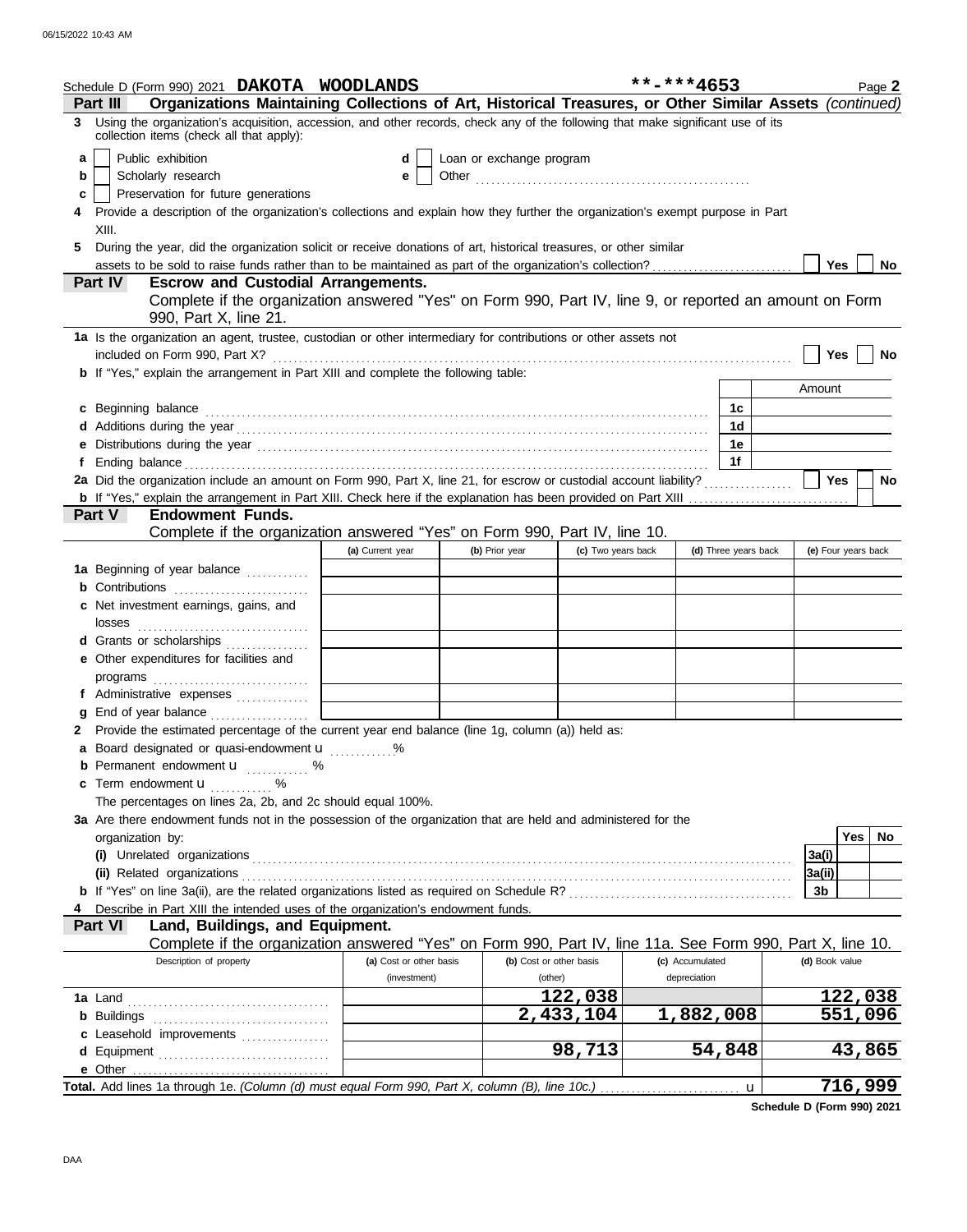|                           | Schedule D (Form 990) 2021 DAKOTA WOODLANDS                                                                |                | **-***4653                                                   | Page 3         |
|---------------------------|------------------------------------------------------------------------------------------------------------|----------------|--------------------------------------------------------------|----------------|
| <b>Part VII</b>           | <b>Investments - Other Securities.</b>                                                                     |                |                                                              |                |
|                           | Complete if the organization answered "Yes" on Form 990, Part IV, line 11b. See Form 990, Part X, line 12. |                |                                                              |                |
|                           | (a) Description of security or category                                                                    | (b) Book value | (c) Method of valuation:                                     |                |
|                           | (including name of security)                                                                               |                | Cost or end-of-year market value                             |                |
| (1) Financial derivatives |                                                                                                            |                |                                                              |                |
|                           |                                                                                                            |                |                                                              |                |
| (3) Other                 |                                                                                                            |                |                                                              |                |
|                           |                                                                                                            |                |                                                              |                |
|                           |                                                                                                            |                |                                                              |                |
|                           |                                                                                                            |                |                                                              |                |
|                           |                                                                                                            |                |                                                              |                |
|                           |                                                                                                            |                |                                                              |                |
| $\overline{F}$            |                                                                                                            |                |                                                              |                |
| (G)                       |                                                                                                            |                |                                                              |                |
| (H)                       |                                                                                                            |                |                                                              |                |
|                           | Total. (Column (b) must equal Form 990, Part X, col. (B) line 12.)<br>u                                    |                |                                                              |                |
| <b>Part VIII</b>          | Investments - Program Related.                                                                             |                |                                                              |                |
|                           | Complete if the organization answered "Yes" on Form 990, Part IV, line 11c. See Form 990, Part X, line 13. |                |                                                              |                |
|                           | (a) Description of investment                                                                              | (b) Book value | (c) Method of valuation:<br>Cost or end-of-year market value |                |
|                           |                                                                                                            |                |                                                              |                |
| (1)                       |                                                                                                            |                |                                                              |                |
| (2)                       |                                                                                                            |                |                                                              |                |
| (3)                       |                                                                                                            |                |                                                              |                |
| (4)                       |                                                                                                            |                |                                                              |                |
| (5)<br>(6)                |                                                                                                            |                |                                                              |                |
| (7)                       |                                                                                                            |                |                                                              |                |
| (8)                       |                                                                                                            |                |                                                              |                |
| (9)                       |                                                                                                            |                |                                                              |                |
|                           | Total. (Column (b) must equal Form 990, Part X, col. (B) line 13.)<br>$\mathbf{u}$                         |                |                                                              |                |
| Part IX                   | Other Assets.                                                                                              |                |                                                              |                |
|                           | Complete if the organization answered "Yes" on Form 990, Part IV, line 11d. See Form 990, Part X, line 15. |                |                                                              |                |
|                           | (a) Description                                                                                            |                |                                                              | (b) Book value |
| (1)                       |                                                                                                            |                |                                                              |                |
| (2)                       |                                                                                                            |                |                                                              |                |
| (3)                       |                                                                                                            |                |                                                              |                |
| (4)                       |                                                                                                            |                |                                                              |                |
| (5)                       |                                                                                                            |                |                                                              |                |
| $\frac{(6)}{(7)}$         |                                                                                                            |                |                                                              |                |
|                           |                                                                                                            |                |                                                              |                |
| (8)                       |                                                                                                            |                |                                                              |                |
| (9)                       |                                                                                                            |                |                                                              |                |
|                           | Total. (Column (b) must equal Form 990, Part X, col. (B) line 15.)                                         |                | u                                                            |                |
| Part X                    | Other Liabilities.                                                                                         |                |                                                              |                |
|                           | Complete if the organization answered "Yes" on Form 990, Part IV, line 11e or 11f. See Form 990, Part X,   |                |                                                              |                |
|                           | line 25.                                                                                                   |                |                                                              |                |
| 1.                        | (a) Description of liability                                                                               |                |                                                              | (b) Book value |
| (1)                       | Federal income taxes                                                                                       |                |                                                              |                |
| (2)                       |                                                                                                            |                |                                                              |                |
| (3)                       |                                                                                                            |                |                                                              |                |
| (4)<br>(5)                |                                                                                                            |                |                                                              |                |
| (6)                       |                                                                                                            |                |                                                              |                |
| (7)                       |                                                                                                            |                |                                                              |                |
| (8)                       |                                                                                                            |                |                                                              |                |
| (9)                       |                                                                                                            |                |                                                              |                |
|                           | Total. (Column (b) must equal Form 990, Part X, col. (B) line 25.)                                         |                | u                                                            |                |
|                           |                                                                                                            |                |                                                              |                |

Liability for uncertain tax positions. In Part XIII, provide the text of the footnote to the organization's financial statements that reports the **2.** organization's liability for uncertain tax positions under FASB ASC 740. Check here if the text of the footnote has been provided in Part XIII ....

 $\,\,\Pi\,$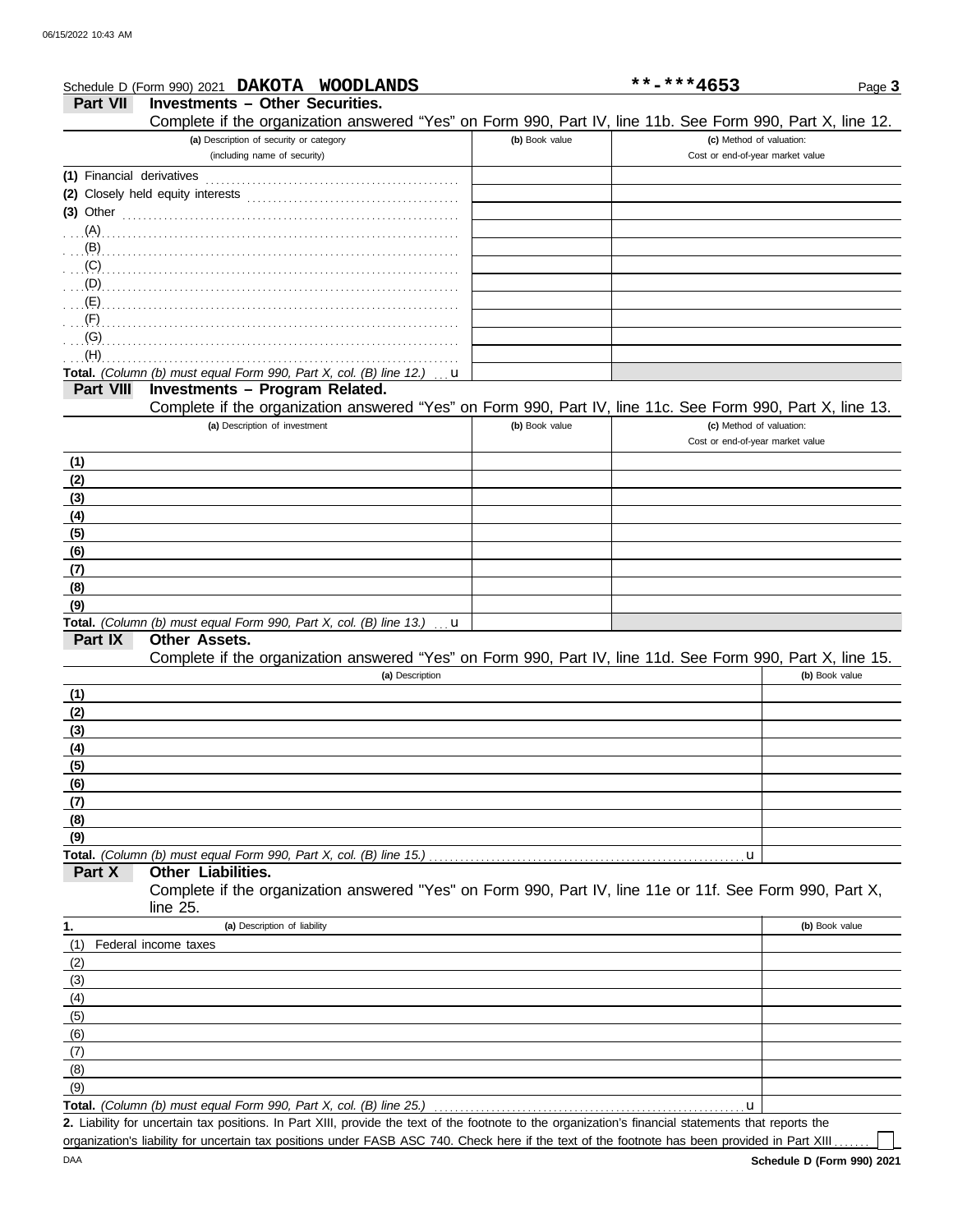|    | Schedule D (Form 990) 2021 DAKOTA WOODLANDS                                                                                                        |                | **-***4653 |              | Page 4                 |
|----|----------------------------------------------------------------------------------------------------------------------------------------------------|----------------|------------|--------------|------------------------|
|    | Reconciliation of Revenue per Audited Financial Statements With Revenue per Return.<br>Part XI                                                     |                |            |              |                        |
|    | Complete if the organization answered "Yes" on Form 990, Part IV, line 12a.                                                                        |                |            |              |                        |
| 1. | Total revenue, gains, and other support per audited financial statements                                                                           |                |            | 1            | 1,319,803              |
| 2  | Amounts included on line 1 but not on Form 990, Part VIII, line 12:                                                                                |                |            |              |                        |
| а  |                                                                                                                                                    | 2a             | $-4,435$   |              |                        |
| b  |                                                                                                                                                    | 2 <sub>b</sub> |            |              |                        |
| с  |                                                                                                                                                    | 2c             |            |              |                        |
| d  |                                                                                                                                                    | 2d             |            |              |                        |
| e  | Add lines 2a through 2d                                                                                                                            |                |            | <b>2e</b>    | $-4,435$               |
| З  |                                                                                                                                                    |                |            | $\mathbf{3}$ | $\overline{1,324,238}$ |
| 4  | Amounts included on Form 990, Part VIII, line 12, but not on line 1:                                                                               |                |            |              |                        |
|    | Investment expenses not included on Form 990, Part VIII, line 7b                                                                                   | 4a             | 6,175      |              |                        |
| b  |                                                                                                                                                    | 4b             |            |              |                        |
| c  | Add lines 4a and 4b                                                                                                                                |                |            | 4c           | 6,175                  |
| 5  |                                                                                                                                                    |                |            | 5            | 1,330,413              |
|    | Reconciliation of Expenses per Audited Financial Statements With Expenses per Return.<br>Part XII                                                  |                |            |              |                        |
|    | Complete if the organization answered "Yes" on Form 990, Part IV, line 12a.                                                                        |                |            |              |                        |
| 1  | Total expenses and losses per audited financial statements                                                                                         |                |            | 1            | 1,372,577              |
| 2  | Amounts included on line 1 but not on Form 990, Part IX, line 25:                                                                                  |                |            |              |                        |
| a  |                                                                                                                                                    | 2a             |            |              |                        |
| b  |                                                                                                                                                    | 2 <sub>b</sub> |            |              |                        |
| с  | Other losses                                                                                                                                       | 2c             |            |              |                        |
| d  |                                                                                                                                                    | 2d             |            |              |                        |
| е  |                                                                                                                                                    |                |            | 2e           |                        |
| 3  |                                                                                                                                                    |                |            | 3            | 1,372,577              |
|    | Amounts included on Form 990, Part IX, line 25, but not on line 1:                                                                                 |                |            |              |                        |
| a  | Investment expenses not included on Form 990, Part VIII, line 7b<br>and a straightful and a straight and a                                         | 4a             | 6,175      |              |                        |
| b  |                                                                                                                                                    | 4b             |            |              |                        |
|    |                                                                                                                                                    |                |            |              |                        |
|    | c Add lines 4a and 4b                                                                                                                              |                |            | 4с           | 6,175                  |
|    |                                                                                                                                                    |                |            | 5            | 1,378,752              |
|    | Part XIII Supplemental Information.                                                                                                                |                |            |              |                        |
|    | Provide the descriptions required for Part II, lines 3, 5, and 9; Part III, lines 1a and 4; Part IV, lines 1b and 2b; Part V, line 4; Part X, line |                |            |              |                        |
|    | 2; Part XI, lines 2d and 4b; and Part XII, lines 2d and 4b. Also complete this part to provide any additional information.                         |                |            |              |                        |
|    |                                                                                                                                                    |                |            |              |                        |
|    |                                                                                                                                                    |                |            |              |                        |
|    |                                                                                                                                                    |                |            |              |                        |
|    |                                                                                                                                                    |                |            |              |                        |
|    |                                                                                                                                                    |                |            |              |                        |
|    |                                                                                                                                                    |                |            |              |                        |
|    |                                                                                                                                                    |                |            |              |                        |
|    |                                                                                                                                                    |                |            |              |                        |
|    |                                                                                                                                                    |                |            |              |                        |
|    |                                                                                                                                                    |                |            |              |                        |
|    |                                                                                                                                                    |                |            |              |                        |
|    |                                                                                                                                                    |                |            |              |                        |
|    |                                                                                                                                                    |                |            |              |                        |
|    |                                                                                                                                                    |                |            |              |                        |
|    |                                                                                                                                                    |                |            |              |                        |
|    |                                                                                                                                                    |                |            |              |                        |
|    |                                                                                                                                                    |                |            |              |                        |
|    |                                                                                                                                                    |                |            |              |                        |
|    |                                                                                                                                                    |                |            |              |                        |
|    |                                                                                                                                                    |                |            |              |                        |
|    |                                                                                                                                                    |                |            |              |                        |
|    |                                                                                                                                                    |                |            |              |                        |
|    |                                                                                                                                                    |                |            |              |                        |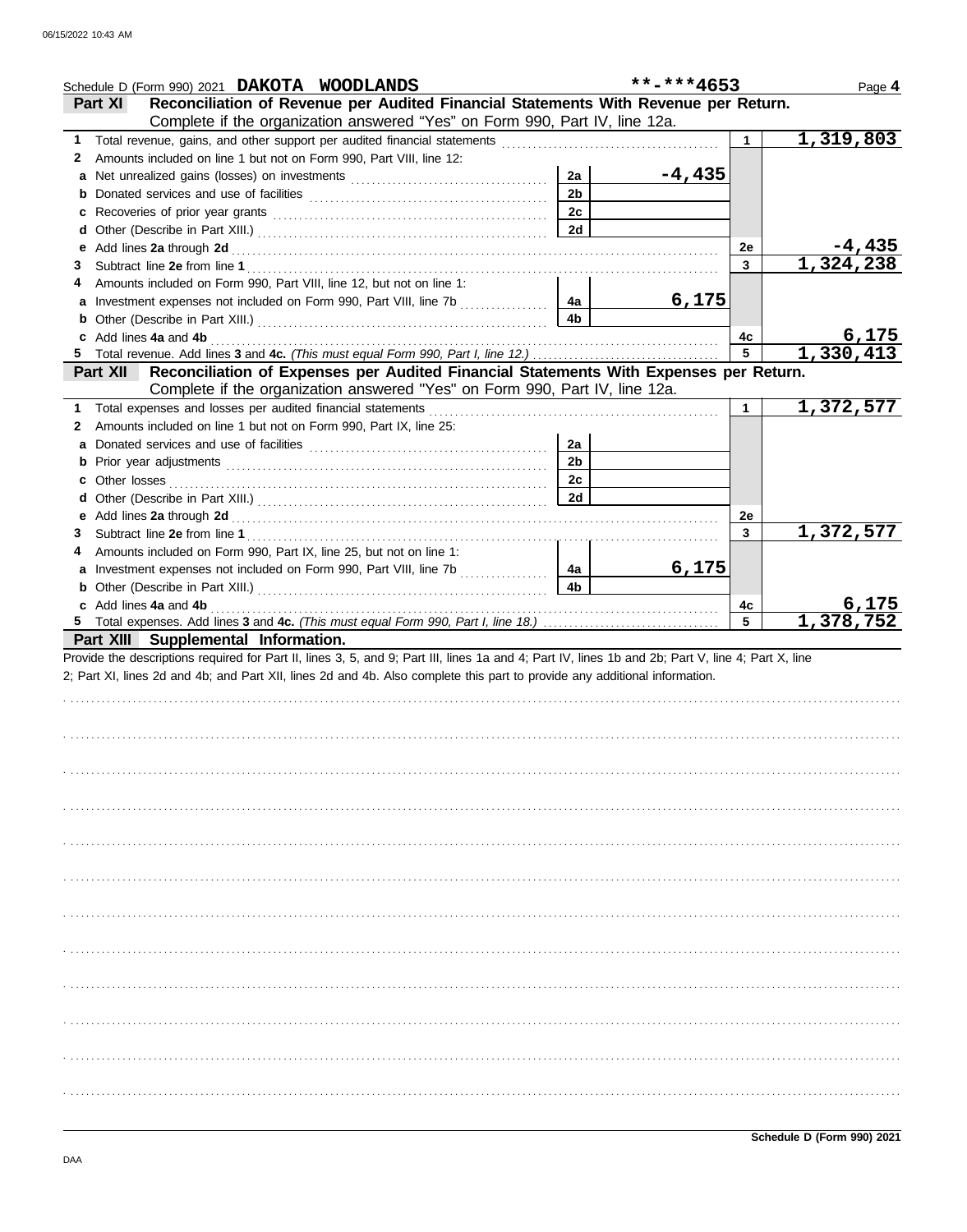|                                                                                               | **-***4653 | Page 5 |
|-----------------------------------------------------------------------------------------------|------------|--------|
| Schedule D (Form 990) 2021 DAKOTA WOODLANDS<br>Part XIII Supplemental Information (continued) |            |        |
|                                                                                               |            |        |
|                                                                                               |            |        |
|                                                                                               |            |        |
|                                                                                               |            |        |
|                                                                                               |            |        |
|                                                                                               |            |        |
|                                                                                               |            |        |
|                                                                                               |            |        |
|                                                                                               |            |        |
|                                                                                               |            |        |
|                                                                                               |            |        |
|                                                                                               |            |        |
|                                                                                               |            |        |
|                                                                                               |            |        |
|                                                                                               |            |        |
|                                                                                               |            |        |
|                                                                                               |            |        |
|                                                                                               |            |        |
|                                                                                               |            |        |
|                                                                                               |            |        |
|                                                                                               |            |        |
|                                                                                               |            |        |
|                                                                                               |            |        |
|                                                                                               |            |        |
|                                                                                               |            |        |
|                                                                                               |            |        |
|                                                                                               |            |        |
|                                                                                               |            |        |
|                                                                                               |            |        |
|                                                                                               |            |        |
|                                                                                               |            |        |
|                                                                                               |            |        |
|                                                                                               |            |        |
|                                                                                               |            |        |
|                                                                                               |            |        |
|                                                                                               |            |        |
|                                                                                               |            |        |
|                                                                                               |            |        |
|                                                                                               |            |        |
|                                                                                               |            |        |
|                                                                                               |            |        |
|                                                                                               |            |        |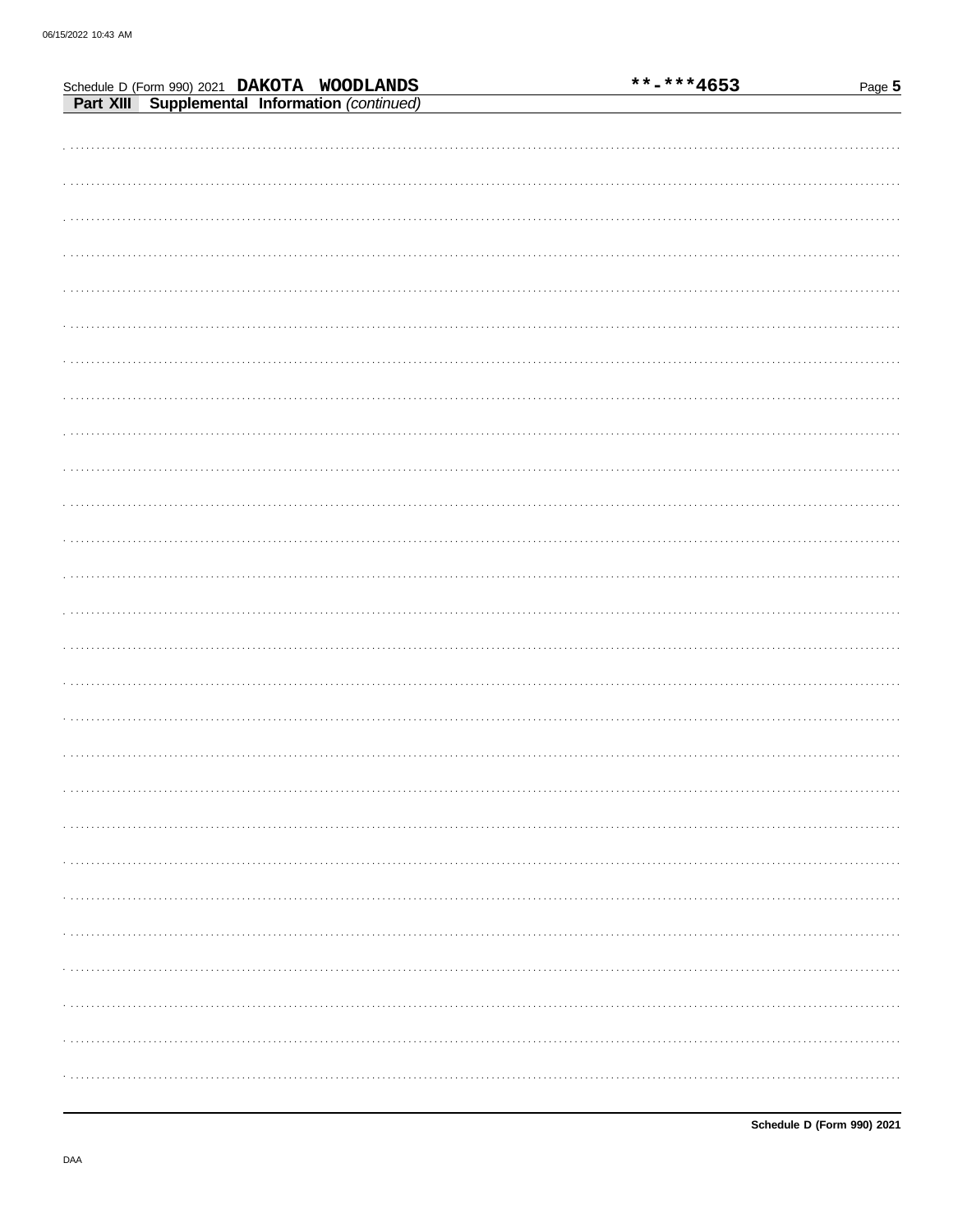# **(Form 990)**

Internal Revenue Service Department of the Treasury

### **SCHEDULE M Noncash Contributions**

u **Complete if the organizations answered "Yes" on Form 990, Part IV, lines 29 or 30.** u **Attach to Form 990.**

u **Go to** *www.irs.gov/Form990* **for instructions and the latest information.**

**Open To Public 2021**

**Inspection**

OMB No. 1545-0074

Name of the organization **Employer identification number Employer identification number** 

|          | DAKOTA WOODLANDS                                                                                                                                |                               |                                                        |                                                                                    | **-***4653                                                   |     |            |    |
|----------|-------------------------------------------------------------------------------------------------------------------------------------------------|-------------------------------|--------------------------------------------------------|------------------------------------------------------------------------------------|--------------------------------------------------------------|-----|------------|----|
|          | Part I<br><b>Types of Property</b>                                                                                                              |                               |                                                        |                                                                                    |                                                              |     |            |    |
|          |                                                                                                                                                 | (a)<br>Check if<br>applicable | (b)<br>Number of contributions or<br>items contributed | (c)<br>Noncash contribution<br>amounts reported on<br>Form 990, Part VIII, line 1g | (d)<br>Method of determining<br>noncash contribution amounts |     |            |    |
| 1        | Art - Works of art                                                                                                                              |                               |                                                        |                                                                                    |                                                              |     |            |    |
| 2        | Art - Historical treasures                                                                                                                      |                               |                                                        |                                                                                    |                                                              |     |            |    |
| 3        | Art - Fractional interests                                                                                                                      |                               |                                                        |                                                                                    |                                                              |     |            |    |
| 4        | Books and publications                                                                                                                          |                               |                                                        |                                                                                    |                                                              |     |            |    |
| 5        | Clothing and household                                                                                                                          |                               |                                                        |                                                                                    |                                                              |     |            |    |
|          |                                                                                                                                                 |                               |                                                        |                                                                                    |                                                              |     |            |    |
| 6        | Cars and other vehicles                                                                                                                         |                               |                                                        |                                                                                    |                                                              |     |            |    |
| 7        | Boats and planes                                                                                                                                |                               |                                                        |                                                                                    |                                                              |     |            |    |
| 8        | Intellectual property                                                                                                                           |                               |                                                        |                                                                                    |                                                              |     |            |    |
| 9        | Securities - Publicly traded                                                                                                                    |                               |                                                        |                                                                                    |                                                              |     |            |    |
| 10       | Securities - Closely held stock                                                                                                                 |                               |                                                        |                                                                                    |                                                              |     |            |    |
| 11       | Securities - Partnership, LLC,                                                                                                                  |                               |                                                        |                                                                                    |                                                              |     |            |    |
|          | or trust interests                                                                                                                              |                               |                                                        |                                                                                    |                                                              |     |            |    |
| 12       | Securities - Miscellaneous                                                                                                                      |                               |                                                        |                                                                                    |                                                              |     |            |    |
| 13       | Qualified conservation                                                                                                                          |                               |                                                        |                                                                                    |                                                              |     |            |    |
|          | contribution - Historic                                                                                                                         |                               |                                                        |                                                                                    |                                                              |     |            |    |
|          |                                                                                                                                                 |                               |                                                        |                                                                                    |                                                              |     |            |    |
| 14       | Qualified conservation                                                                                                                          |                               |                                                        |                                                                                    |                                                              |     |            |    |
|          | contribution - Other                                                                                                                            |                               |                                                        |                                                                                    |                                                              |     |            |    |
| 15       | Real estate - Residential                                                                                                                       |                               |                                                        |                                                                                    |                                                              |     |            |    |
| 16       | Real estate - Commercial                                                                                                                        |                               |                                                        |                                                                                    |                                                              |     |            |    |
| 17       | Real estate - Other                                                                                                                             |                               |                                                        |                                                                                    |                                                              |     |            |    |
| 18       |                                                                                                                                                 |                               |                                                        |                                                                                    |                                                              |     |            |    |
| 19       |                                                                                                                                                 | $\mathbf{x}$                  | $\mathbf{1}$                                           | 193,781                                                                            | <b>COST</b>                                                  |     |            |    |
| 20       | Food inventory<br>Drugs and medical supplies                                                                                                    |                               |                                                        |                                                                                    |                                                              |     |            |    |
| 21       |                                                                                                                                                 |                               |                                                        |                                                                                    |                                                              |     |            |    |
| 22       | Taxidermy                                                                                                                                       |                               |                                                        |                                                                                    |                                                              |     |            |    |
| 23       | Historical artifacts                                                                                                                            |                               |                                                        |                                                                                    |                                                              |     |            |    |
| 24       | Scientific specimens<br>Archeological artifacts                                                                                                 |                               |                                                        |                                                                                    |                                                              |     |            |    |
| 25       | Other <b>u</b> (SUPPLIES                                                                                                                        | $\mathbf x$                   | $\mathbf 1$                                            | 18,569 COST                                                                        |                                                              |     |            |    |
|          |                                                                                                                                                 |                               |                                                        |                                                                                    |                                                              |     |            |    |
| 26<br>27 |                                                                                                                                                 |                               |                                                        |                                                                                    |                                                              |     |            |    |
|          |                                                                                                                                                 |                               |                                                        |                                                                                    |                                                              |     |            |    |
| 28       | Other $\mathbf{u}$ (<br>$\overline{\phantom{0}}$<br>Number of Forms 8283 received by the organization during the tax year for contributions for |                               |                                                        |                                                                                    |                                                              |     |            |    |
| 29       |                                                                                                                                                 |                               |                                                        |                                                                                    |                                                              |     |            |    |
|          | which the organization completed Form 8283, Part V, Donee Acknowledgement                                                                       |                               |                                                        |                                                                                    | 29                                                           |     | <b>Yes</b> | No |
|          |                                                                                                                                                 |                               |                                                        |                                                                                    |                                                              |     |            |    |
|          | 30a During the year, did the organization receive by contribution any property reported in Part I, lines 1 through                              |                               |                                                        |                                                                                    |                                                              |     |            |    |
|          | 28, that it must hold for at least three years from the date of the initial contribution, and which isn't required                              |                               |                                                        |                                                                                    |                                                              |     |            |    |
|          | to be used for exempt purposes for the entire holding period?                                                                                   |                               |                                                        |                                                                                    |                                                              | 30a |            | X  |
| b        | If "Yes," describe the arrangement in Part II.                                                                                                  |                               |                                                        |                                                                                    |                                                              |     |            |    |
| 31       | Does the organization have a gift acceptance policy that requires the review of any nonstandard                                                 |                               |                                                        |                                                                                    |                                                              |     |            |    |
|          | contributions?                                                                                                                                  |                               |                                                        |                                                                                    |                                                              | 31  | X          |    |
|          | 32a Does the organization hire or use third parties or related organizations to solicit, process, or sell noncash                               |                               |                                                        |                                                                                    |                                                              |     |            |    |
|          | contributions?                                                                                                                                  |                               |                                                        |                                                                                    |                                                              | 32a |            | X  |
| b        | If "Yes," describe in Part II.                                                                                                                  |                               |                                                        |                                                                                    |                                                              |     |            |    |
| 33       | If the organization didn't report an amount in column (c) for a type of property for which column (a) is checked,                               |                               |                                                        |                                                                                    |                                                              |     |            |    |
|          | describe in Part II.                                                                                                                            |                               |                                                        |                                                                                    |                                                              |     |            |    |

**For Paperwork Reduction Act Notice, see the Instructions for Form 990. Schedule M (Form 990) 2021**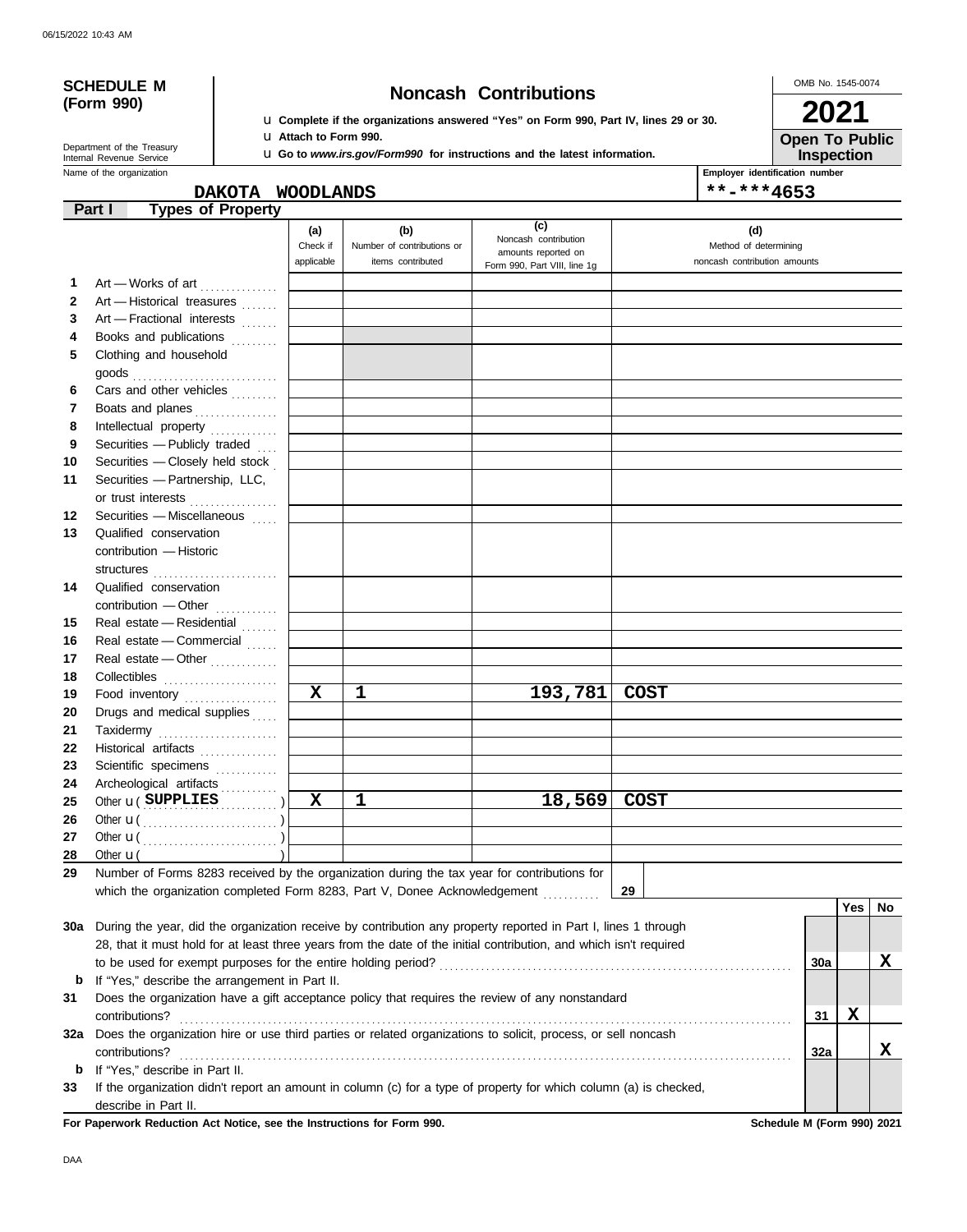|         | Schedule M (Form 990) 2021 DAKOTA WOODLANDS                                                                                                                                                                                                                                                                       |  |  |  | **-***4653 |  | Page 2 |
|---------|-------------------------------------------------------------------------------------------------------------------------------------------------------------------------------------------------------------------------------------------------------------------------------------------------------------------|--|--|--|------------|--|--------|
| Part II | Supplemental Information. Provide the information required by Part I, lines 30b, 32b, and 33, and whether<br>the organization is reporting in Part I, column (b), the number of contributions, the number of items received,<br>or a combination of both. Also complete this part for any additional information. |  |  |  |            |  |        |
|         |                                                                                                                                                                                                                                                                                                                   |  |  |  |            |  |        |
|         |                                                                                                                                                                                                                                                                                                                   |  |  |  |            |  |        |
|         |                                                                                                                                                                                                                                                                                                                   |  |  |  |            |  |        |
|         |                                                                                                                                                                                                                                                                                                                   |  |  |  |            |  |        |
|         |                                                                                                                                                                                                                                                                                                                   |  |  |  |            |  |        |
|         |                                                                                                                                                                                                                                                                                                                   |  |  |  |            |  |        |
|         |                                                                                                                                                                                                                                                                                                                   |  |  |  |            |  |        |
|         |                                                                                                                                                                                                                                                                                                                   |  |  |  |            |  |        |
|         |                                                                                                                                                                                                                                                                                                                   |  |  |  |            |  |        |
|         |                                                                                                                                                                                                                                                                                                                   |  |  |  |            |  |        |
|         |                                                                                                                                                                                                                                                                                                                   |  |  |  |            |  |        |
|         |                                                                                                                                                                                                                                                                                                                   |  |  |  |            |  |        |
|         |                                                                                                                                                                                                                                                                                                                   |  |  |  |            |  |        |
|         |                                                                                                                                                                                                                                                                                                                   |  |  |  |            |  |        |
|         |                                                                                                                                                                                                                                                                                                                   |  |  |  |            |  |        |
|         |                                                                                                                                                                                                                                                                                                                   |  |  |  |            |  |        |
|         |                                                                                                                                                                                                                                                                                                                   |  |  |  |            |  |        |
|         |                                                                                                                                                                                                                                                                                                                   |  |  |  |            |  |        |
|         |                                                                                                                                                                                                                                                                                                                   |  |  |  |            |  |        |
|         |                                                                                                                                                                                                                                                                                                                   |  |  |  |            |  |        |
|         |                                                                                                                                                                                                                                                                                                                   |  |  |  |            |  |        |
|         |                                                                                                                                                                                                                                                                                                                   |  |  |  |            |  |        |
|         |                                                                                                                                                                                                                                                                                                                   |  |  |  |            |  |        |
|         |                                                                                                                                                                                                                                                                                                                   |  |  |  |            |  |        |
|         |                                                                                                                                                                                                                                                                                                                   |  |  |  |            |  |        |
|         |                                                                                                                                                                                                                                                                                                                   |  |  |  |            |  |        |
|         |                                                                                                                                                                                                                                                                                                                   |  |  |  |            |  |        |
|         |                                                                                                                                                                                                                                                                                                                   |  |  |  |            |  |        |
|         |                                                                                                                                                                                                                                                                                                                   |  |  |  |            |  |        |
|         |                                                                                                                                                                                                                                                                                                                   |  |  |  |            |  |        |
|         |                                                                                                                                                                                                                                                                                                                   |  |  |  |            |  |        |
|         |                                                                                                                                                                                                                                                                                                                   |  |  |  |            |  |        |
|         |                                                                                                                                                                                                                                                                                                                   |  |  |  |            |  |        |
|         |                                                                                                                                                                                                                                                                                                                   |  |  |  |            |  |        |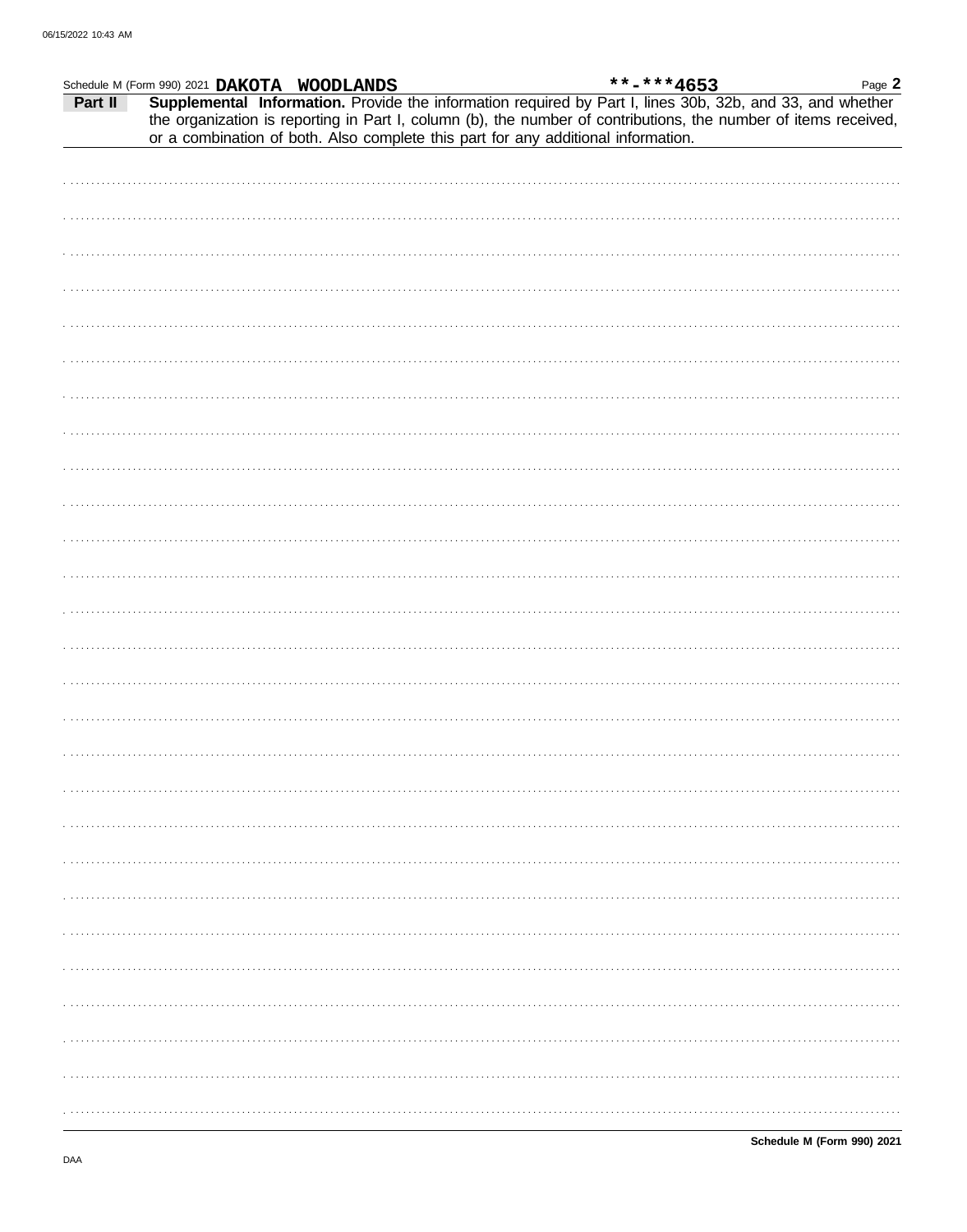| <b>SCHEDULE O</b><br>(Form 990)                        | Supplemental Information to Form 990 or 990-EZ<br>Complete to provide information for responses to specific questions on<br>Form 990 or 990-EZ or to provide any additional information. |    |
|--------------------------------------------------------|------------------------------------------------------------------------------------------------------------------------------------------------------------------------------------------|----|
| Department of the Treasury<br>Internal Revenue Service | u Attach to Form 990 or Form 990-EZ.<br>u Go to www.irs.gov/Form990 for the latest information.                                                                                          |    |
| Name of the organization                               |                                                                                                                                                                                          | En |

DAKOTA WOODLANDS

2021 Open to Public **Inspection** 

OMB No. 1545-0047

Employer identification number

 $***$ -\*\*\*4653

Form 990, Part III, Line 4a - First Accomplishment

DAKOTA WOODLANDS IS THE ONLY SHELTER FOR HOMELESS FAMILIES IN DAKOTA COUNTY. DAKOTA WOODLANDS PROVIDES SHELTER, FOOD, BASIC NEEDS ITEMS, ACCESS TO RESOURCES, EDUCATION, AND SUPPORTIVE SERVICES TO HELP FAMILIES GAIN STABILITY AND SECURE A HOME OF THEIR OWN. WITH CAPACITY TO SHELTER 22 FAMILIES AT ONE TIME, IN 2021 DAKOTA WOODLANDS SHELTERED 207 INDIVIDUALS FROM 78 FAMILIES. FAMILIES CAN STAY FOR AS LONG AS THEY NEED IN ORDER TO SUCCESSFULLY EXIT HOMELESSNESS. UPON ARRIVAL AT DAKOTA WOODLANDS, FAMILIES ARE GREETED AND WELCOMED BY OUR CARING STAFF, WHO WILL HELP FAMILIES EVERY STEP OF THE WAY THROUGHOUT THEIR JOURNEY TO A STABLE FUTURE. OUR STAFF WORK IN UNISON WITH FAMILIES, HELPING THEM TO REACH THEIR GOALS OF SECURING A NEW HOME, OVERCOMING CHALLENGES, AND ACHIEVING ECONOMIC STABILITY AND FAMILY WELL-BEING.

Form 990, Part VI, Line 11b - Organization's Process to Review Form 990 A COPY OF THE FORM 990 WAS REVIEWED BY THE BOARD OF DIRECTORS AT A REGULAR MEETING BEFORE FILING.

Form 990, Part VI, Line 12c - Enforcement of Conflicts Policy ON AN ANNUAL BASIS AND WHEN A NEW BOARD MEMBER IS ELECTED, THE BOARD OF DIRECTORS ARE REQUIRED TO SIGN A CONFLICT OF INTEREST POLICY.

Form 990, Part VI, Line 15a - Compensation Process for Top Official COMPENSATION FOR THE EXECUTIVE DIRECTOR IS REVIEWED AND APPROVED BY THE BOARD OF DIRECTORS ANNUALLY.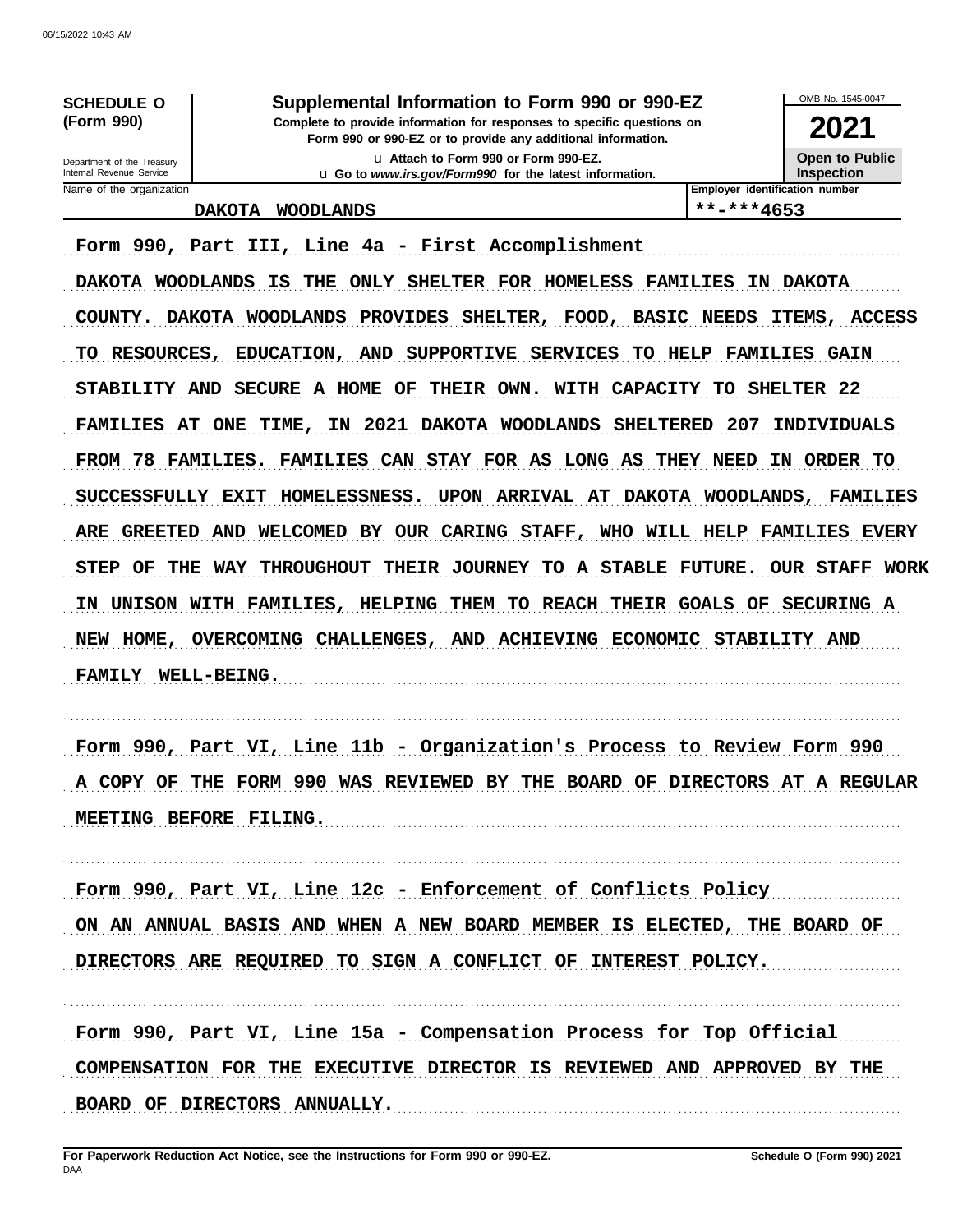| Schedule O (Form 990) 2021        | Page _                                |
|-----------------------------------|---------------------------------------|
| Name of the organization          | <b>Employer identification number</b> |
| <b>DAKOTA</b><br><b>WOODLANDS</b> | **-***4653                            |

| Form 990, Part VI, Line 19 - Governing Documents Disclosure Explanation<br>THE PUBLIC CAN HAVE ACCESS TO THE ORGANIZATION'S INFORMATION, FINANCIAL<br>STATEMENTS, GOVERNING DOCUMENTS AND CONFLICT OF INTEREST STATEMENTS UPON<br>REQUEST. THE AUDITED FINANCIAL STATEMENT, 990, 501C3 STATUS REPORT |
|------------------------------------------------------------------------------------------------------------------------------------------------------------------------------------------------------------------------------------------------------------------------------------------------------|
| AND ANNUAL REPORT ARE ALL ON THE WEBSITE FOR IMMEDIATE ACCESS.                                                                                                                                                                                                                                       |
|                                                                                                                                                                                                                                                                                                      |
|                                                                                                                                                                                                                                                                                                      |
|                                                                                                                                                                                                                                                                                                      |
|                                                                                                                                                                                                                                                                                                      |
|                                                                                                                                                                                                                                                                                                      |
|                                                                                                                                                                                                                                                                                                      |
|                                                                                                                                                                                                                                                                                                      |
|                                                                                                                                                                                                                                                                                                      |
|                                                                                                                                                                                                                                                                                                      |
|                                                                                                                                                                                                                                                                                                      |
|                                                                                                                                                                                                                                                                                                      |
|                                                                                                                                                                                                                                                                                                      |
|                                                                                                                                                                                                                                                                                                      |
|                                                                                                                                                                                                                                                                                                      |
|                                                                                                                                                                                                                                                                                                      |
|                                                                                                                                                                                                                                                                                                      |
|                                                                                                                                                                                                                                                                                                      |
|                                                                                                                                                                                                                                                                                                      |
|                                                                                                                                                                                                                                                                                                      |
|                                                                                                                                                                                                                                                                                                      |
|                                                                                                                                                                                                                                                                                                      |
|                                                                                                                                                                                                                                                                                                      |
|                                                                                                                                                                                                                                                                                                      |
|                                                                                                                                                                                                                                                                                                      |
|                                                                                                                                                                                                                                                                                                      |
| Page 1 of 1                                                                                                                                                                                                                                                                                          |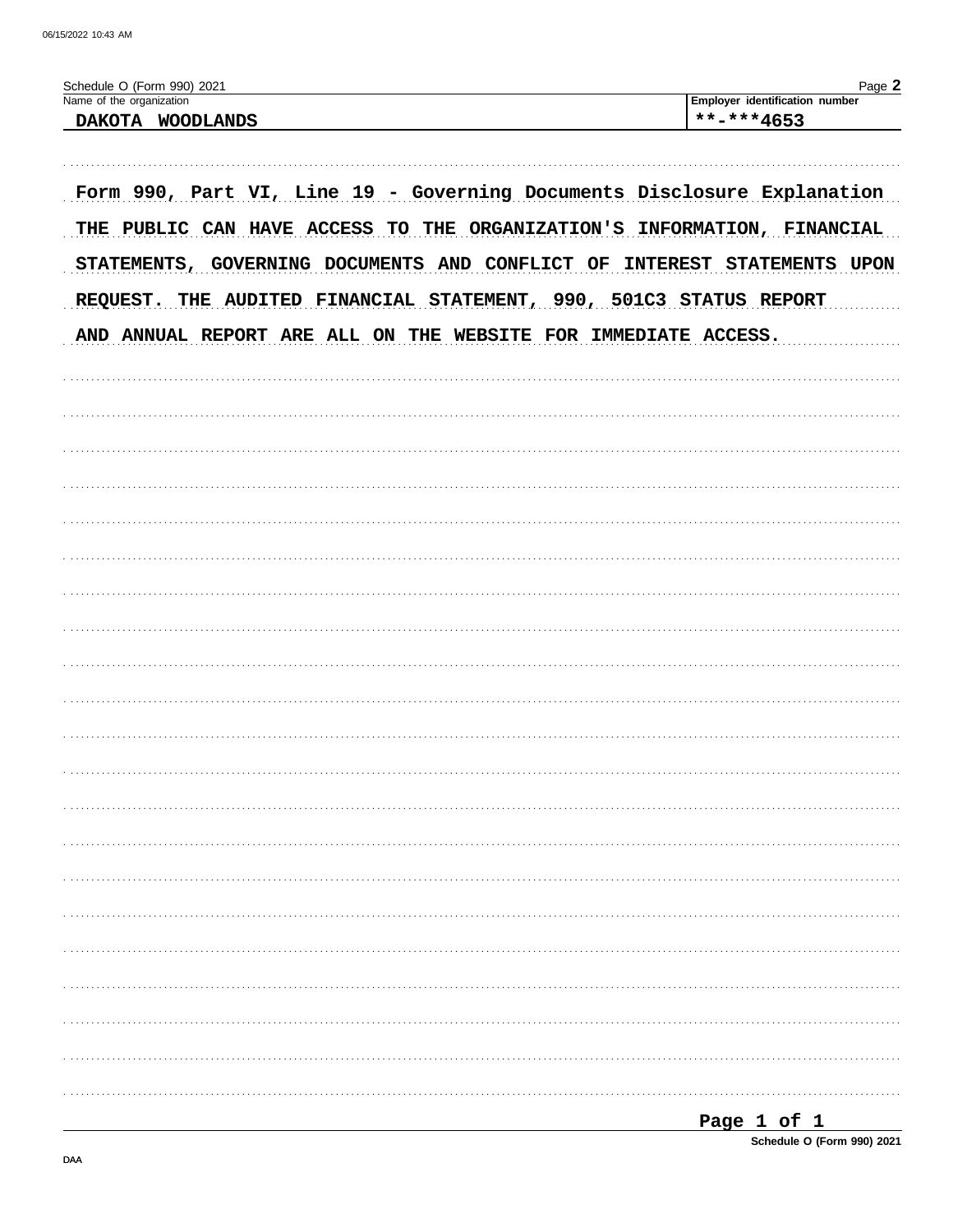|                                | Form 990                            |                                                                              | <b>Two Year Comparison Report</b> | 2020 & 2021 |           |                        |                                |
|--------------------------------|-------------------------------------|------------------------------------------------------------------------------|-----------------------------------|-------------|-----------|------------------------|--------------------------------|
| Name                           |                                     | For calendar year 2021, or tax year beginning                                |                                   |             | , ending  |                        | Taxpayer Identification Number |
|                                |                                     |                                                                              |                                   |             |           |                        |                                |
|                                | DAKOTA WOODLANDS                    |                                                                              |                                   |             |           |                        | **-***4653                     |
|                                |                                     |                                                                              |                                   | 2020        | 2021      |                        | <b>Differences</b>             |
|                                |                                     |                                                                              | $\mathbf{1}$                      | 518,214     |           | 540,531                | 22,317                         |
|                                |                                     |                                                                              | 2.                                |             |           |                        |                                |
| Φ                              |                                     | 3. Government contributions and grants                                       | 3.                                |             |           |                        |                                |
| $\Rightarrow$                  |                                     |                                                                              | 4.                                | 775,820     |           | 694,854                | $-80,966$                      |
| $\mathbf{C}$<br>$\pmb{\omega}$ |                                     |                                                                              | 5.                                | 14,686      |           | 18,204                 | 3,518                          |
| >                              |                                     |                                                                              | 6.                                |             |           |                        |                                |
|                                |                                     | 7. Net gain or (loss) from sale of assets other than inventory               | $\overline{7}$ .                  | 5,028       |           | 68,667                 | 63,639                         |
|                                |                                     | 8. Net income or (loss) from fundraising events                              | 8.                                |             |           |                        |                                |
|                                |                                     |                                                                              | 9.                                |             |           |                        |                                |
|                                |                                     |                                                                              | 10.                               |             |           |                        |                                |
|                                |                                     |                                                                              | 11.                               | 850         |           | 8,157                  | 7,307                          |
|                                |                                     | 12. Total revenue. Add lines 1 through 11                                    | 12.                               | 1,314,598   |           | $\overline{1,330,413}$ | 15,815                         |
|                                |                                     | 13. Grants and similar amounts paid                                          | 13.                               |             |           |                        |                                |
|                                | 14. Benefits paid to or for members |                                                                              | 14.                               |             |           |                        |                                |
|                                |                                     | 15. Compensation of officers, directors, trustees, etc.                      | 15.                               | 121,044     |           | 128,316                | 7,272                          |
|                                |                                     | 16. Salaries, other compensation, and employee benefits                      | 16.                               | 567,310     |           | 650,454                | 83,144                         |
| Ф                              |                                     |                                                                              | 17.                               |             |           |                        |                                |
| ×                              | 18. Other professional fees         |                                                                              | 18.                               | 19,828      |           | 21,676                 | 1,848                          |
| ш                              |                                     | 19. Occupancy, rent, utilities, and maintenance <i>[[[[[[[[[[[[[[[]]]]</i> ] | 19.                               | 40,297      |           | 41,744                 | 1,447                          |
|                                |                                     |                                                                              | 20.                               | 98,924      |           | 97,010                 | $-1,914$                       |
|                                |                                     |                                                                              | 21.                               | 413,424     |           | 439,552                | 26,128                         |
|                                |                                     | 22. Total expenses. Add lines 13 through 21                                  | 22.                               | 1,260,827   |           | 1,378,752              | 117,925                        |
|                                |                                     | 23. Excess or (Deficit). Subtract line 22 from line 12                       | 23.                               | 53,771      |           | $-48,339$              | $-102, 110$                    |
|                                |                                     |                                                                              | 24.                               | 1,314,598   | 1,330,413 |                        | 15,815                         |
|                                |                                     |                                                                              | 25.                               |             |           |                        |                                |
|                                |                                     |                                                                              | 26.                               | 796,384     |           | 789,882                | $-6,502$                       |
|                                |                                     |                                                                              | 27.                               | 2,049,798   | 2,009,987 |                        | $-39,811$                      |
| Information                    |                                     |                                                                              | 28.                               | 40,786      |           | 53,749                 | 12,963                         |
|                                |                                     |                                                                              | 29.                               | 2,009,012   |           | 1,956,238              | $-52,774$                      |
|                                |                                     | 30. Number of voting members of governing body                               | 30.                               | 12          | 12        |                        |                                |
|                                |                                     | 31. Number of independent voting members of governing body                   | 31.                               | 12          | 12        |                        |                                |
|                                | 32. Number of employees             |                                                                              | 32.                               | 31          | 27        |                        |                                |
|                                | 33. Number of volunteers            |                                                                              | 33.                               | 349         | 69        |                        |                                |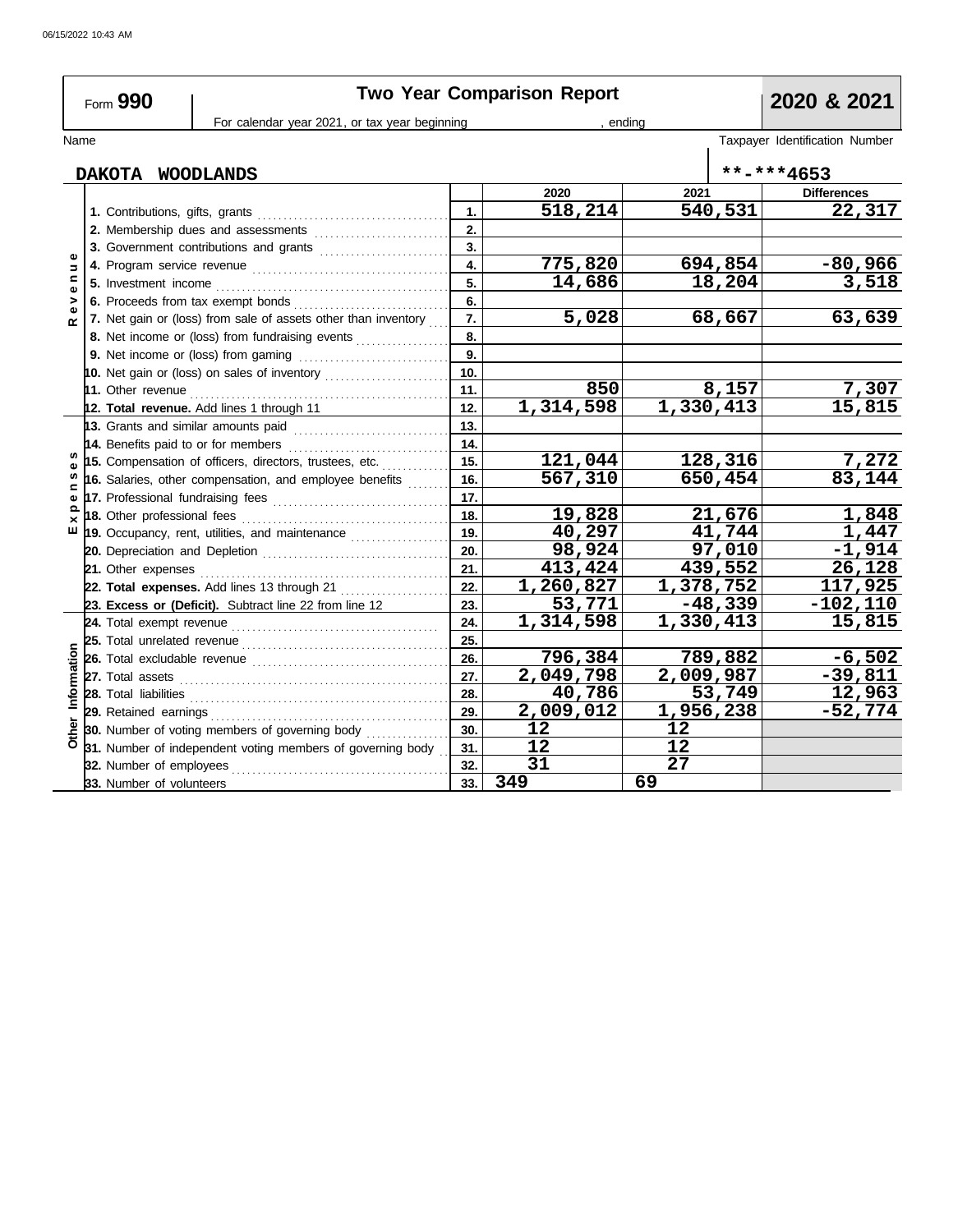| Form 990                                                                                                               |                        |                        | <b>Tax Return History</b> |           |           | 2021                                         |
|------------------------------------------------------------------------------------------------------------------------|------------------------|------------------------|---------------------------|-----------|-----------|----------------------------------------------|
| Name<br>DAKOTA WOODLANDS                                                                                               |                        |                        |                           |           |           | Employer Identification Number<br>**-***4653 |
|                                                                                                                        | 2017                   | 2018                   | 2019                      | 2020      | 2021      | 2022                                         |
|                                                                                                                        | 460,190                | 404,169                | 377,678                   | 518,214   | 540,531   |                                              |
|                                                                                                                        |                        |                        |                           |           |           |                                              |
| Program service revenue                                                                                                | $\overline{726,190}$   | 785,351                | 736,052                   | 775,820   | 694,854   |                                              |
|                                                                                                                        |                        |                        |                           | 5,028     | 68,667    |                                              |
|                                                                                                                        | 14,679                 | 17,834                 | 27,690                    | 14,686    | 18,204    |                                              |
|                                                                                                                        |                        | $-2,062$               | $-1,351$                  |           |           |                                              |
| Gaming revenue (income/loss)  _____________                                                                            |                        |                        |                           |           |           |                                              |
|                                                                                                                        | 41                     | 27,916                 | 920                       | 850       | 8,157     |                                              |
|                                                                                                                        | 1,198,118              | 1,233,208              | 1,140,989                 | 1,314,598 | 1,330,413 |                                              |
| Grants and similar amounts paid                                                                                        |                        |                        |                           |           |           |                                              |
| Benefits paid to or for members [111] ______                                                                           |                        |                        |                           |           |           |                                              |
|                                                                                                                        | 97,505                 | 113,542                | 114,450                   | 121,044   | 128,316   |                                              |
|                                                                                                                        | 660,585                | 609,212                | 645,541                   | 567,310   | 650,454   |                                              |
|                                                                                                                        | $\overline{12,951}$    | $\overline{41,554}$    | 19,364                    | 19,828    | 21,676    |                                              |
|                                                                                                                        | 38,469                 | 44,912                 | 40,420                    | 40,297    | 41,744    |                                              |
| Depreciation and depletion  _________                                                                                  | 93,369                 | 94,635                 | 96,905                    | 98,924    | 97,010    |                                              |
|                                                                                                                        | 285,698                | 325,275                | 312,435                   | 413,424   | 439,552   |                                              |
| Total expenses <b>Manual</b> Constant Constant Constant Constant Constant Constant Constant Constant Constant Constant | 1,188,577              | 1,229,130              | 1,229,115                 | 1,260,827 | 1,378,752 |                                              |
|                                                                                                                        | 9,541                  | 4,078                  | $-88,126$                 | 53,771    | $-48,339$ |                                              |
|                                                                                                                        |                        |                        |                           |           |           |                                              |
| Total exempt revenue                                                                                                   | 1,198,118              | 1,233,208              | 1,140,989                 | 1,314,598 | 1,330,413 |                                              |
| Total unrelated revenue                                                                                                |                        |                        |                           |           |           |                                              |
| Total excludable revenue                                                                                               | 740,910                | 831,101                | 764,662                   | 796,384   | 789,882   |                                              |
|                                                                                                                        | $\overline{2,144,211}$ | $\overline{2,019,953}$ | 1,938,090                 | 2,049,798 | 2,009,987 |                                              |
|                                                                                                                        | 189,568                | 101,031                | 34,636                    | 40,786    | 53,749    |                                              |
|                                                                                                                        | 1,954,643              | 1,918,922              | 1,903,454                 | 2,009,012 | 1,956,238 |                                              |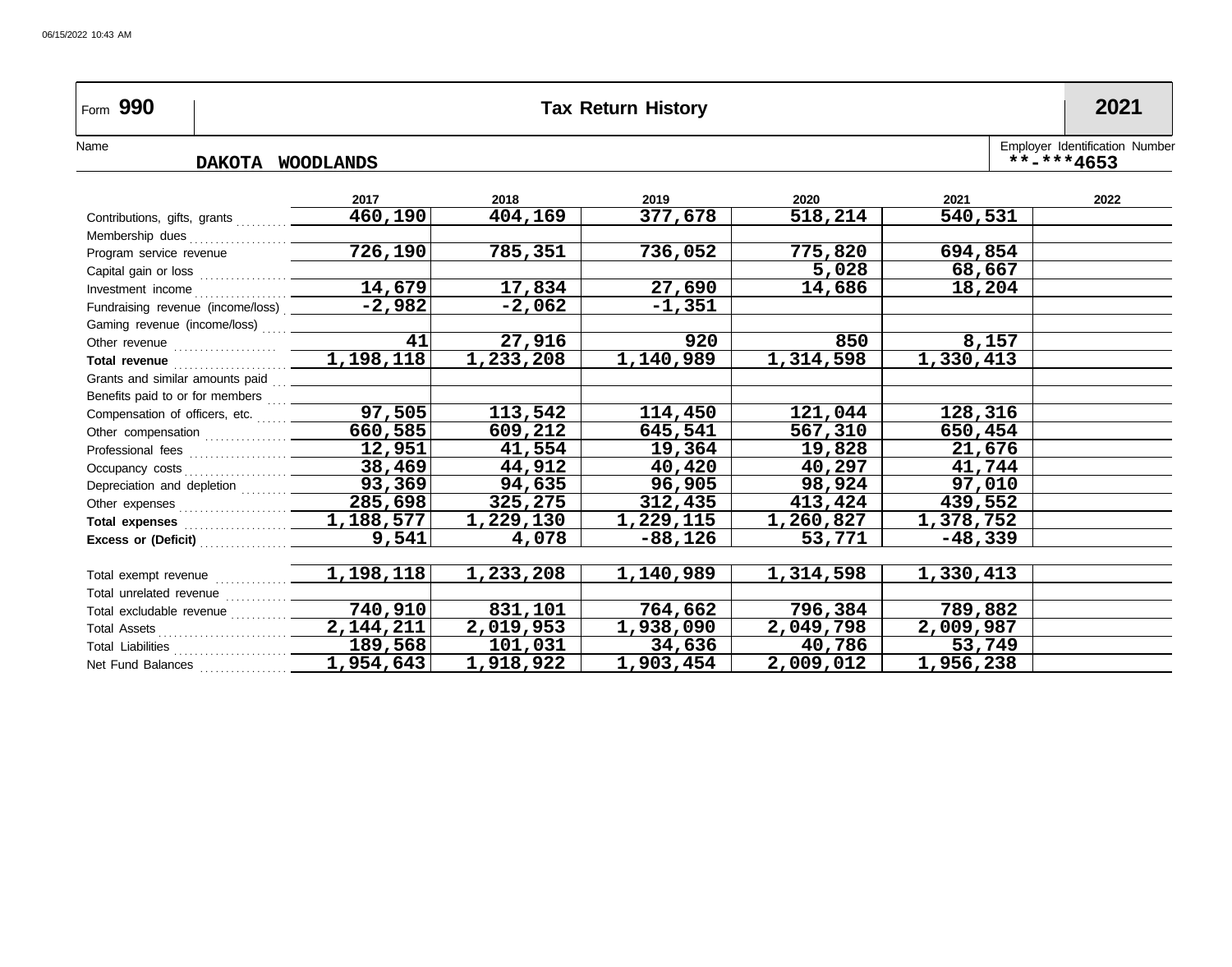| **-***4653                               | 6/15/2022 10:43 AM<br><b>Federal Statements</b>                                                                                   |  |  |  |  |
|------------------------------------------|-----------------------------------------------------------------------------------------------------------------------------------|--|--|--|--|
| <b>Taxable Interest on Investments</b>   |                                                                                                                                   |  |  |  |  |
| <b>Description</b>                       |                                                                                                                                   |  |  |  |  |
|                                          | <b>US</b><br>Unrelated Exclusion Postal Acquired after<br>Obs $($or %)$<br>Code<br>6/30/75<br>Code<br>Amount<br><b>Business</b>   |  |  |  |  |
| INVESTMENT<br>INCOME                     | \$<br>2,051<br>14                                                                                                                 |  |  |  |  |
| Total                                    | \$<br>2,051                                                                                                                       |  |  |  |  |
| <b>Taxable Dividends from Securities</b> |                                                                                                                                   |  |  |  |  |
| <b>Description</b>                       |                                                                                                                                   |  |  |  |  |
|                                          | <b>US</b><br>Unrelated Exclusion Postal Acquired after<br>Obs $($$ or $%$<br>Code<br>Code<br>6/30/75<br><b>Business</b><br>Amount |  |  |  |  |
| INVESTMENT<br>INCOME                     | \$<br>16,153<br>14                                                                                                                |  |  |  |  |
| Total                                    | \$<br>16,153                                                                                                                      |  |  |  |  |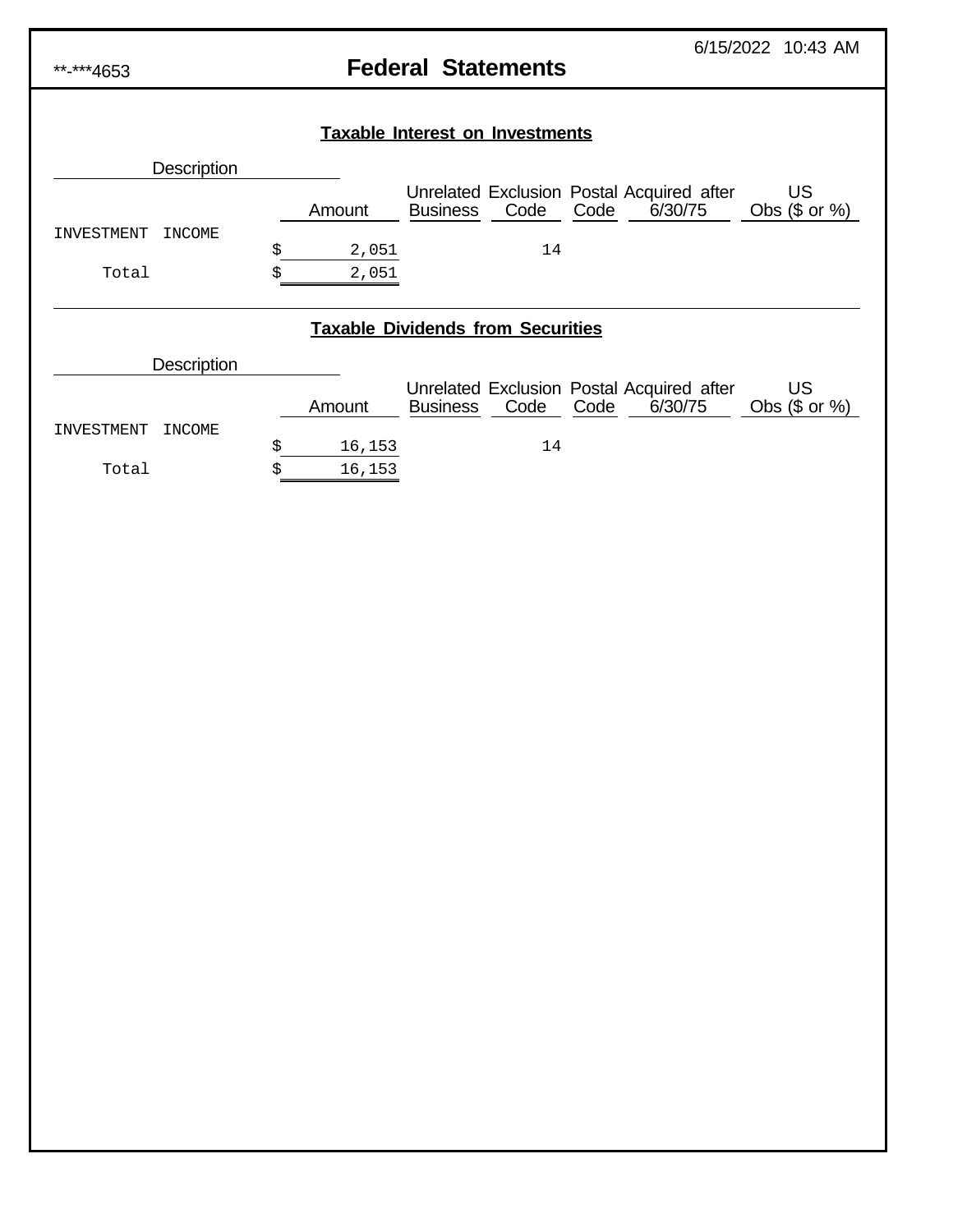# \*\*-\*\*\*4653 **Federal Statements**

### **Form 990, Part IX, Line 24e - All Other Expenses**

| Description   | Total<br><b>Expenses</b> |       | Program<br>Service |       | Management &<br>General |  | Fund<br>Raising |  |
|---------------|--------------------------|-------|--------------------|-------|-------------------------|--|-----------------|--|
| MISCELLANEOUS |                          | 1,255 |                    | 1,255 |                         |  |                 |  |
| Total         |                          | 1,255 |                    | 1,255 |                         |  |                 |  |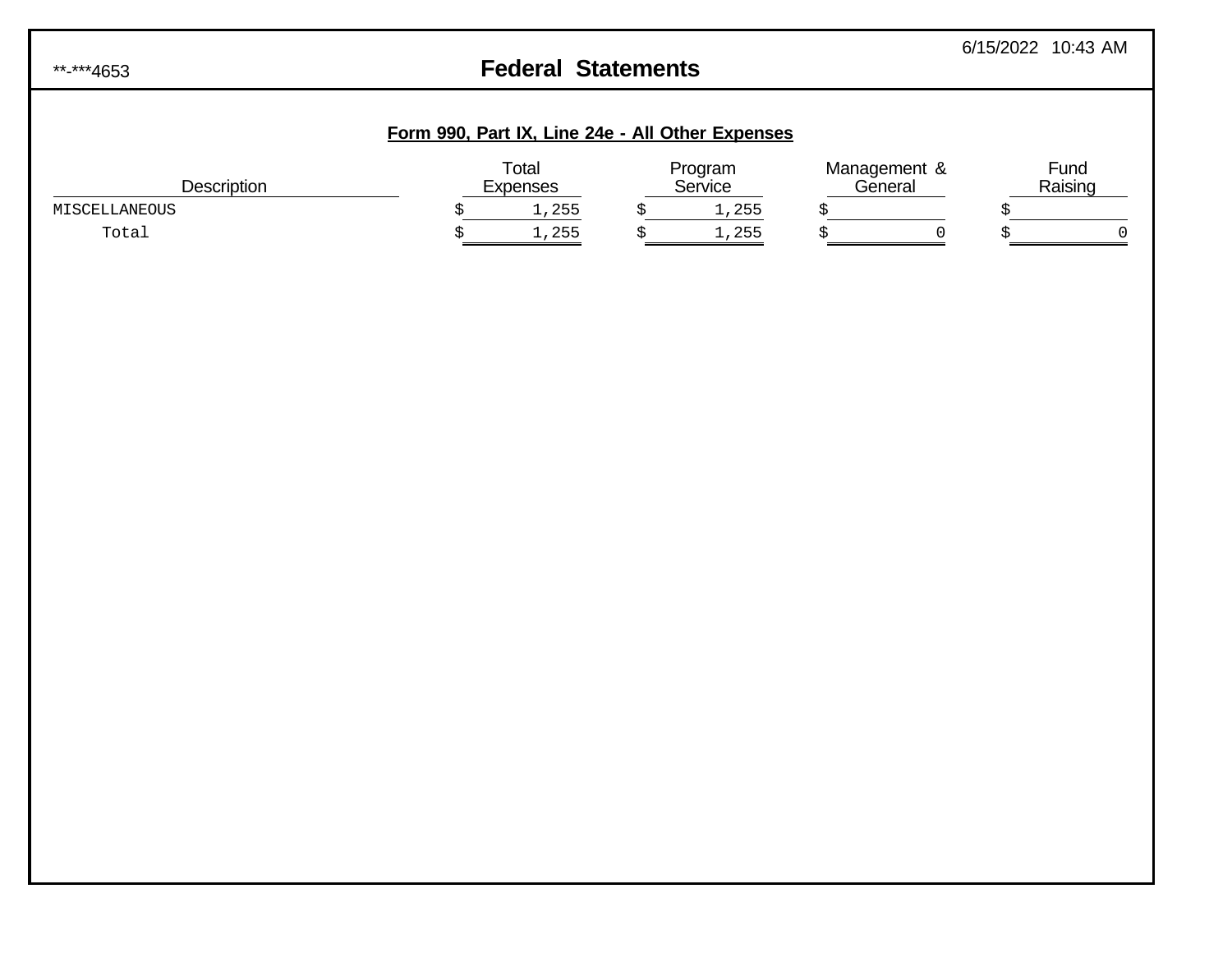# \*\*-\*\*\*4653 **Federal Statements**

### **Schedule A, Part II, Line 1(e)**

| <b>Description</b> | Amount  |
|--------------------|---------|
| CASH               | 301,091 |
| CLEANING GRANT     | 27,090  |
| SUPPLIES           | 18,569  |
| FOOD               | 193,781 |
| Total              | 540,531 |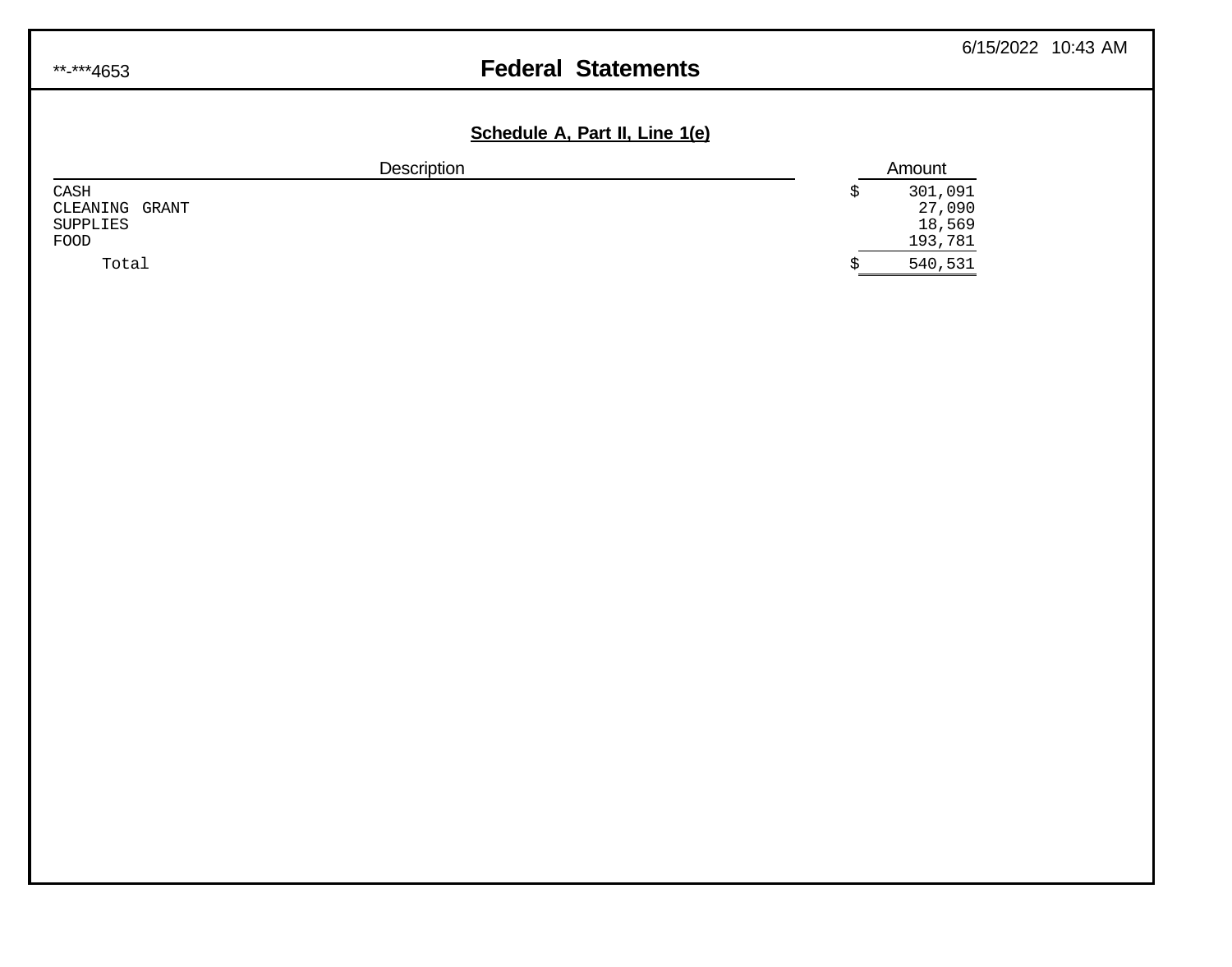# \*\*-\*\*\*4653 **Federal Statements**

|  | Schedule A, Part II, Line 5 - Excess Gifts |
|--|--------------------------------------------|
|  |                                            |

| Donor Name                           | Total        |    | <b>Excess</b> |
|--------------------------------------|--------------|----|---------------|
| CASEY ALBERT T. O'NEIL<br>FOUNDATION | \$<br>20,000 | \$ |               |
| CATHOLIC<br>COMMUNITY<br>FOUNDATION  | 9,000        |    |               |
| <b>ECOLAB</b>                        | 70,000       |    | 30,075        |
| FLORENCE C WERTZ TRUST               | 20,000       |    |               |
| JA WEDUM FOUNDATION                  | 7,500        |    |               |
| MARK NEWHALL                         | 10,000       |    |               |
| NATIONAL STUDENT CLEARINGHOUSE       | 8,000        |    |               |
| BREMER FOUNDATION<br>OTTO            | 110,000      |    | 70,075        |
| RBC WEALTH MANAGEMENT                | 5,000        |    |               |
| TARGET FOUNDATION                    | 209,990      |    | 170,065       |
| THE TJX FOUNDATION                   | 7,500        |    |               |
| THOMPSON REUTERS                     | 10,000       |    |               |
| Total                                | 486,990      | Ś  | 270,215       |